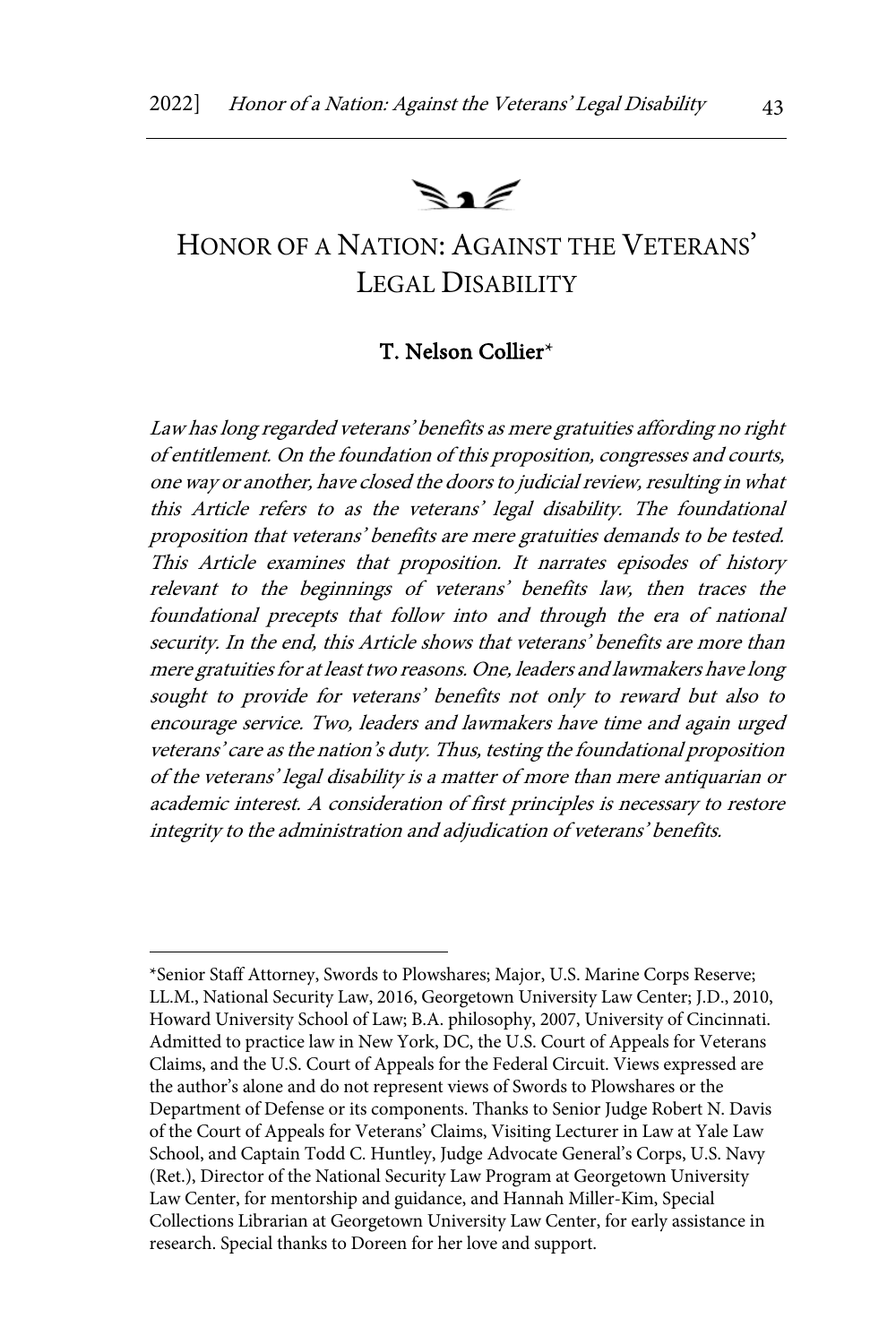| I.  |                                                      |
|-----|------------------------------------------------------|
| H.  |                                                      |
|     |                                                      |
|     | $B_{\cdot}$                                          |
|     | 1. Charles the First and the English Civil Wars 53   |
|     |                                                      |
|     |                                                      |
|     |                                                      |
|     |                                                      |
|     | IV. FROM THE EARLY REPUBLIC TO THE NATIONAL SECURITY |
|     |                                                      |
|     | $B_{\cdot}$                                          |
|     |                                                      |
| V.  |                                                      |
| VL. |                                                      |

# I. INTRODUCTION

With the words "to care for him who shall have borne the battle," President Abraham Lincoln affirmed the nation's obligation to war veterans.<sup>1</sup> Other presidents have also affirmed the nation's obligation to war veterans, notably George Washington<sup>2</sup> and Franklin Delano Roosevelt.3 Yet far from respecting veterans' care as the nation's obligation, the law has long regarded veterans' benefits as

<sup>&</sup>lt;sup>1</sup> The Origin of the VA Motto: Lincoln's Second Inaugural Address, DEP'T OF VETERANS AFFAIRS, https://www.va.gov/opa/publications/celebrate/vamotto.pdf ("With the words, 'To care for him who shall have borne the battle and for his widow, and his orphan,' President Lincoln affirmed the government's obligation to care for those injured during the war and to provide for the families of those who perished on the battlefield.") [hereinafter The Origin of the VA Motto].

<sup>&</sup>lt;sup>2</sup> Circular from George Washington, Commander in Chief, Cont'l Army, to States on Farewell to the Army (June 8, 1783), https://www.loc.gov/item/mgw434172. <sup>3</sup> President Franklin D. Roosevelt, Fireside Chat 25: On the Fall of Mussolini (July 28, 1943), https://millercenter.org/the-presidency/presidential-speeches/july-28-1943-fireside-chat-25-fall-mussolini [hereinafter Fireside Chat].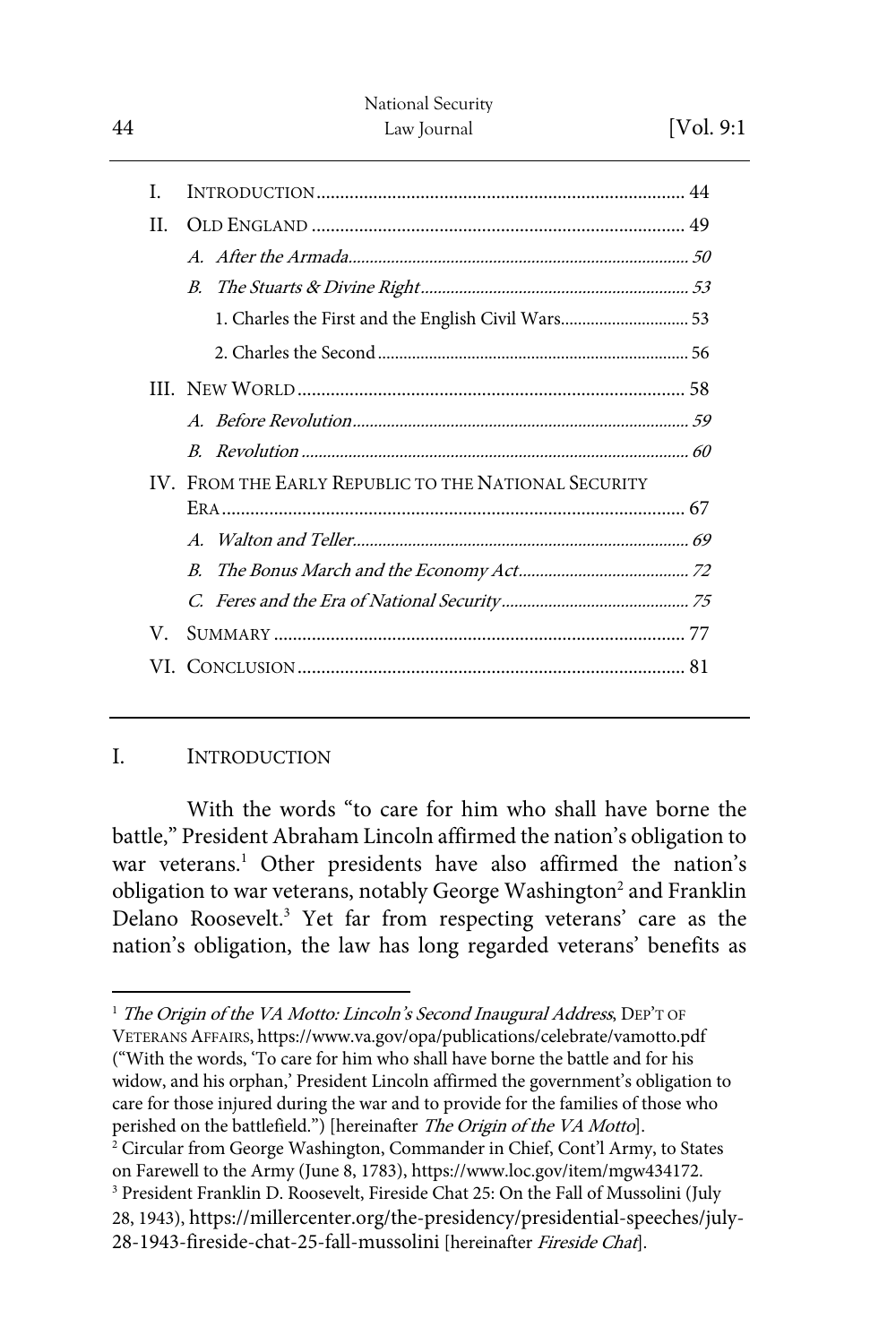mere gratuities affording no right of entitlement.<sup>4</sup> On the foundation of this proposition, congresses and courts, one way or another, have closed the doors to judicial review.<sup>5</sup>

This Article examines the proposition that veterans' benefits are mere gratuities.<sup>6</sup> It narrates episodes of history relevant to the beginnings of veterans' benefits law, then traces the foundational precepts that follow into and through the era of national security. In the end, this Article shows that veterans' benefits are more than mere gratuities for at least two reasons. One, leaders and lawmakers have long sought to provide for veterans' benefits not only to reward but also to encourage service. Encouragement of service implicates recruitment and retention, the two pillars of the all-volunteer force.<sup>7</sup> This suggests that veterans' care is a practical imperative at the heart of the all-volunteer force and the national defense.<sup>8</sup> Two, leaders and

<sup>4</sup> In 1857, eight years before President Lincoln affirmed the government's obligation to war veterans, the U.S. Supreme Court characterized veterans' pensions as government bounties. Walton v. Cotton, 60 U.S. 355, 358 (1857). Courts transmuted this characterization into the proposition that all veterans' benefits are mere gratuities that afford no right of entitlement. See, e.g., Pate v. United States, 78 Ct. Cl. 395, 400 (1933) ("Retirement pay and compensation for injuries received in line of duty, like 'Pensions are bounties of the Government, which Congress has the right to give, withhold, distribute, or recall, at its discretion.' All are gratuities bestowed by Congress in recognition of services rendered.") (quoting United States v. Teller, 107 U.S. 64, 68 (1882)); see also Schism v. United States, 316 F.3d 1259, 1274 (Fed. Cir. 2002) (same); Estrada v. Shinseki, No. 11-3439, 2013 U.S. App. Vet. Claims LEXIS 29, \*10-12 (Jan. 7, 2013) (unpublished) (same).

<sup>&</sup>lt;sup>5</sup> See WILLIAM F. FOX, JR., THE UNITED STATES COURT OF APPEALS FOR VETERANS CLAIMS:AN ANALYSIS OF THE JURISPRUDENCE, ORGANIZATION, AND OPERATION OF THE NEWEST ARTICLE ONE COURT 5 (2d ed. 1998).

<sup>&</sup>lt;sup>6</sup> See Martha Minow, Archetypal Legal Scholarship: A Field Guide, 63 J. LEGAL EDUC. 65, 67 (2013) (noting among the "varieties of legal scholarship" works that "[t]est a proposition about society or the economy or about human beings that is used by lawyers or assumed in legal sources.").

<sup>&</sup>lt;sup>7</sup> See, e.g., MOAA Resolutions 2020-2022, Mil. Officers Ass'n Of Am. 1 (Oct. 23, 2020)

https://www.moaa.org/contentassets/ade31a4b85064b429b10ba1618695157/moaa-2020-resolutions-final-oct-23-2020.pdf ("[R]ecruiting and retention of personnel is the backbone of our All-Volunteer Force.").

<sup>&</sup>lt;sup>8</sup> See, e.g., Phillip Carter, What America Owes Its Veterans: A Better System of Care and Support, 96 FOREIGN AFF. 115, 115 (2017),

https://www.foreignaffairs.com/system/files/pdf/articles/2017/96515.pdf ("Service members are an irreplaceable component of U.S. national security. And because the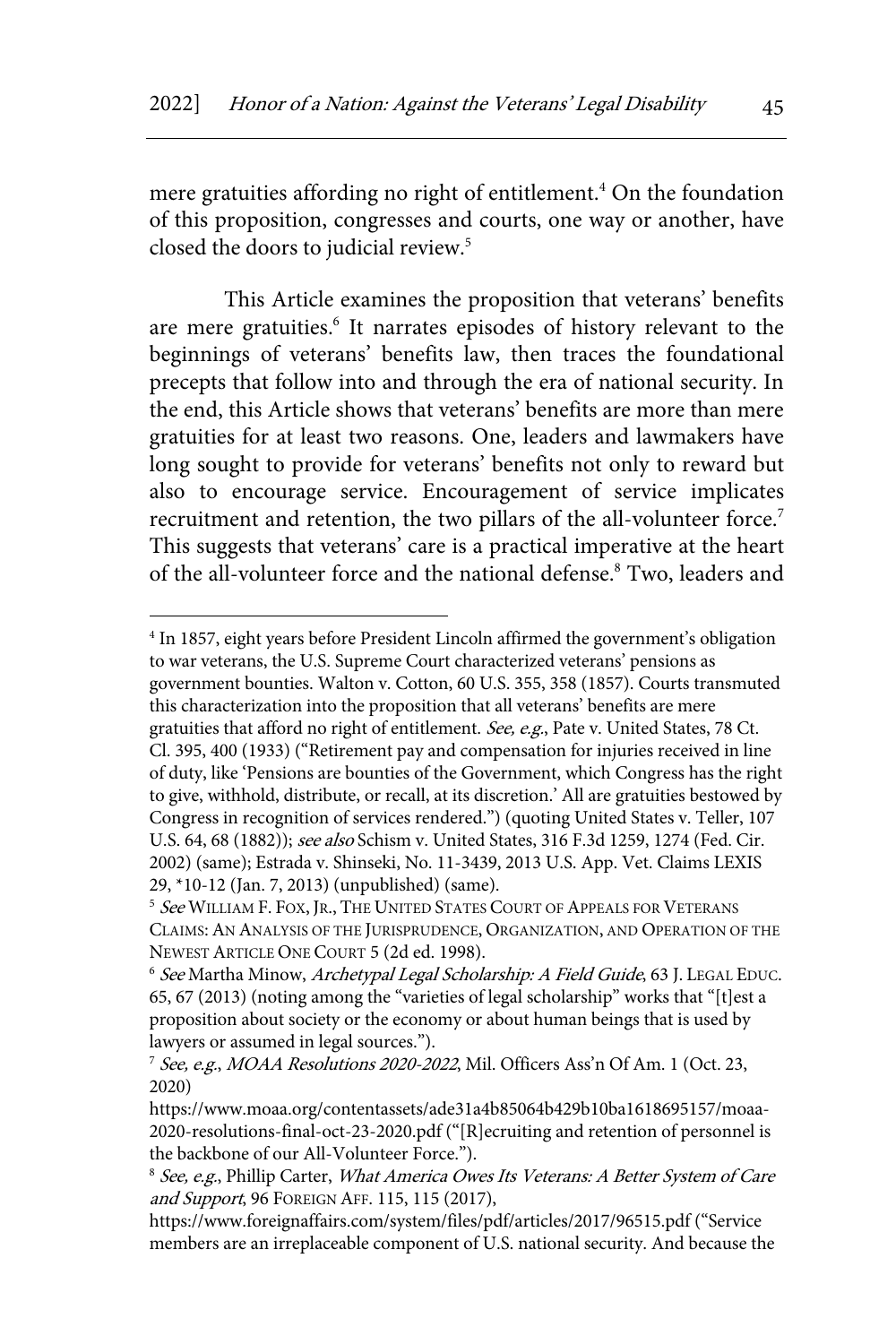lawmakers have time and again urged veterans' care as the nation's duty.

Duty correlates to right.<sup>9</sup> A right, a legal right, is "a claim against the state to recognition and enforcement."<sup>10</sup> However, a federal law passed in 1933 provided that veterans would have no right or even ability of judicial review of their benefits claims.<sup>11</sup> In addition, the doctrine of domestic sovereign immunity forecloses claims against the United States.12 And although lawmakers have waived domestic sovereign immunity for certain personal injury and wrongful death actions, the Feres doctrine stands out as an exception to the waiver, foreclosing actions for personal injury or death sustained in the line of duty in the armed forces.<sup>13</sup>

To be sure, the Veterans' Judicial Review Act of 1988 established the Court of Appeals for Veterans Claims and opened the doors to judicial review for personal injury sustained in the line of duty. However, claims against the U.S. government for recognition and enforcement of veterans' benefits are subject to the strictures of the system of veterans' benefits administration and adjudication.<sup>14</sup> This system is broken.

According to former Department of Veterans Affairs ("VA") Secretary David Shulkin, "[t]he VA's disability compensation

United States relies on an all-volunteer force, how the country treats its troops during and after their service matters when it comes to sustaining this critical component of national strength.").

<sup>&</sup>lt;sup>9</sup> Wesley N. Hohfeld, Some Fundamental Legal Conceptions as Applied in Judicial Reasoning, 23 YALE L.J. 16, 30 (1913).

<sup>&</sup>lt;sup>10</sup> JOEL FEINBERG, SOCIAL PHILOSOPHY 56 (1973).

<sup>&</sup>lt;sup>11</sup> Act of Mar. 20, 1933, Pub. L. No. 73-2, tit. I, § 5, 48 Stat. 8, 9 ("All decisions rendered by the Administrator of Veterans' Affairs under the provisions of this title, or the regulations issued pursuant thereto, shall be final and conclusive on all questions of law and fact, and no other official or court of the United States shall have jurisdiction to review by mandamus or otherwise any such decision.").

 $12$  Of course, there is a distinction between a moral duty and a legal duty. Although leaders' and lawmakers' rhetoric on the moral duty of veterans' care does not necessarily confer a legal right enforceable in U.S. courts, it should.

<sup>13</sup> Feres v. United States, 340 U.S. 135, 139 (1950).

<sup>&</sup>lt;sup>14</sup> Codified in Title 38 of the Code of Laws and Title 38 of the Code of Federal Regulations.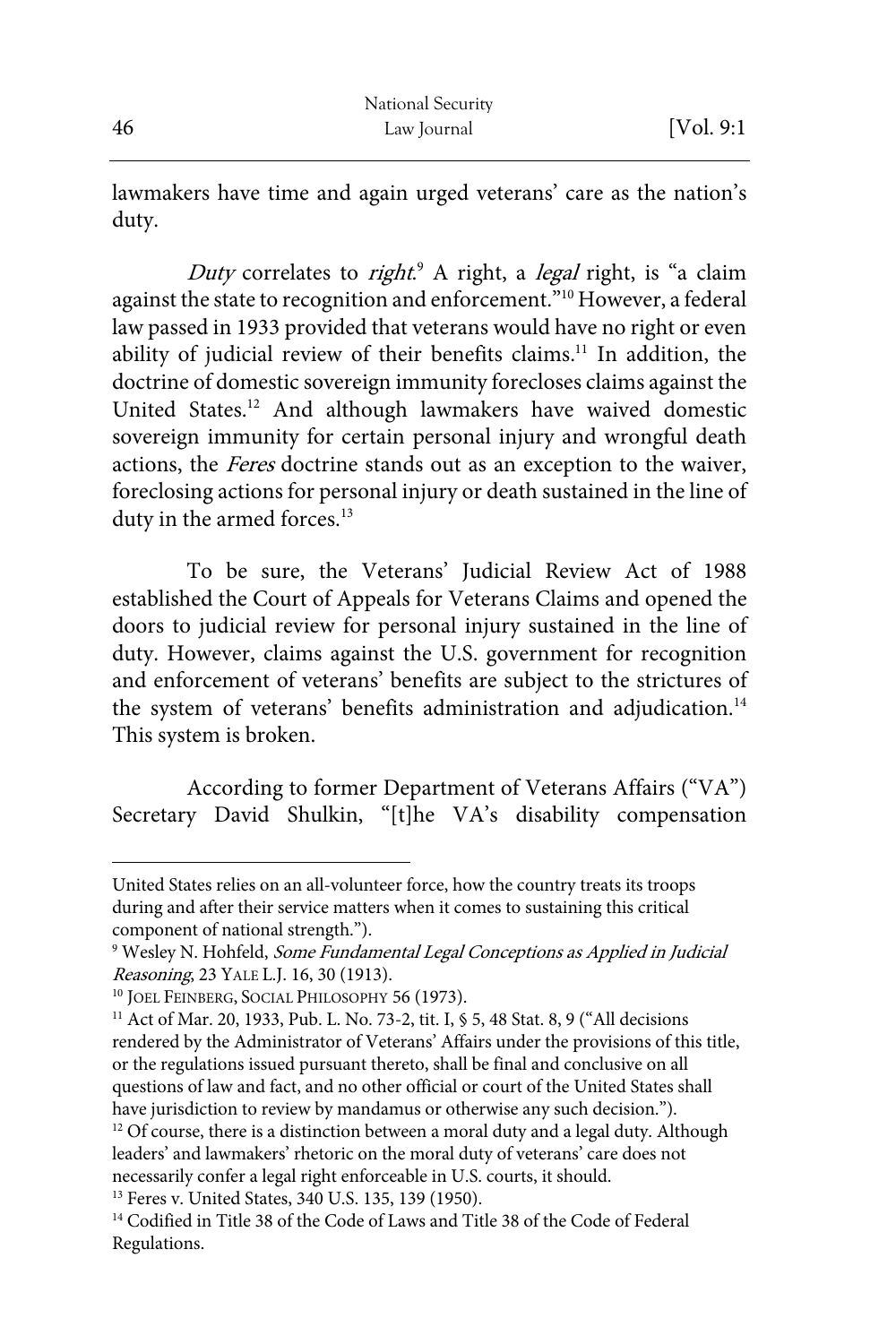structure is a patchwork resulting from decades of legislation that has created a system where veterans often become locked in a complicated and adversarial process to obtain the benefits they have earned and need."15 Thus, many doors remain closed.

Just as *duty* correlates to *right*, *immunity* correlates to disability.<sup>16</sup> Therefore, this Article conceives the combined effect of Feres immunity (immunity in law), and the VA's broken system of administration and adjudication (immunity in effect), as the veterans' legal disability.

Underlying the veterans' legal disability is the "mere gratuities" proposition. This Article examines this foundational proposition on the notion that—borrowing a metaphor from French writer René Descartes—"Once the foundations of a building are undermined, everything built upon them collapses of its own accord."<sup>17</sup> In testing the proposition on this notion, following

<sup>&</sup>lt;sup>15</sup> David Shulkin, Ten Essential Reforms Needed for VA, THE SHULKIN BLOG (Dec. 7, 2020), https://shulkinblog.com/f/ten-essential-reforms-needed-in-the-va. For a similar observation, see Robert N. Davis, Senior Judge, Court of Appeals for Veterans' Claims, Keynote Address at The Veterans Consortium Pro Bono Program & Georgetown University Law Center's Center on National Security and the Law Webinar Symposium All Hands on Deck: Veterans Justice Imperative (Sept. 24, 2020), https://vimeo.com/462873353/4a4e0f08c6 ("The statutory and regulatory framework that we call the present system has historically been cobbled together piecemeal . . . [I]t is a complex, difficult, and antiquated system that inefficiently administers veterans' disability benefits."). (The author added these remarks here only after Senior Judge Davis's review of an earlier draft of this Article; the judge had nothing to do with its inclusion.). Also consider VA's problems of mass adjudication. David Ames, Cassandra Handan-Nader, Daniel E. Ho & David Marcus, Due Process and Mass Adjudication: Crisis and Reform, 72 STAN. L. REV. 1, 5 (2020) ("An onslaught of cases threatens the capacity of [the VA and other agencies] to render accurate decisions. This crisis of decisional quality has major policy implications for . . . the rights of veterans to just compensation for their service.").

<sup>&</sup>lt;sup>16</sup> Hohfeld, *supra* note 9.

<sup>17</sup> RENÉ DESCARTES, MEDITATIONS ON FIRST PHILOSOPHY: WITH SELECTIONS FROM THE OBJECTIONS AND REPLIES 12 (John Cottingham, ed., trans., Cambridge 1986) (1641). By the time Descartes published his Meditations in 1641, he had earned a reputation as a mathematician and philosopher, and those who knew of him had little reason to know that he had once been a mercenary soldier in the army of Maurice of Nassau in the time of the Dutch Revolt. Id. at xxi.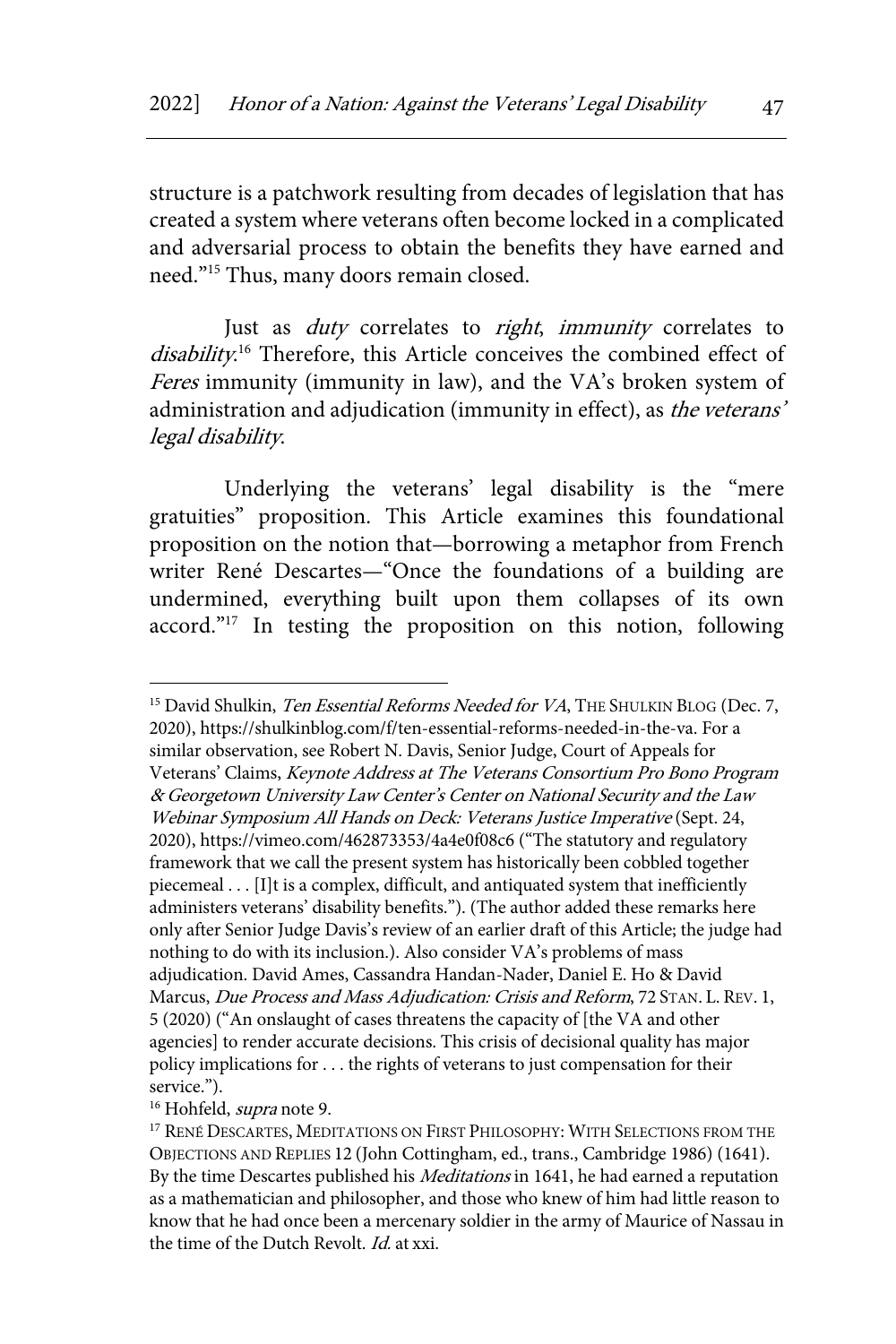Descartes' approach, it will be enough to find reasons for doubt. Therefore, this Article is not intended as a historical survey of veterans' benefits laws; it does not account for the various veterans' benefits that the law now provides. Rather, this Article goes straight for basic principles.

Part II offers a narrative overview of the history of Old England, beginning in 1588 and ending in 1688.18 This history shows that the first laws for veterans' benefits, from Elizabeth the First to Charles the Second, had among their purposes to reward and encourage service.

Part III offers a narrative overview of the history of the New World, from the colonies' first veterans' benefits provision in 1636 to the enactment of the U.S. Constitution. This history shows that provisions of veterans' benefits throughout the colonial period and the Revolution also had among their purposes to reward and encourage service.

Part IV continues that history into and through the era of national security, ending with the Veterans' Judicial Review Act of 1988.19 Throughout this history, presidents have again and again affirmed the fulfillment of the promise of veterans' benefits as the nation's obligation.

Finally, Part V offers a summary of the results. In the end, this Article argues that veterans' benefits are much more than mere

<sup>&</sup>lt;sup>18</sup> The years 1588 (as a start) and 1688 (as an end) of this history seem appropriate. England's 1593 statute on state-funded veterans' benefits, which parliament passed for those who defeated the Spanish Armada in 1588, was the first of its kind. WILLIAM HENRY GLASSON, FEDERAL MILITARY PENSIONS IN THE UNITED STATES 13 (1918) ("It was in the reign of Elizabeth, not long before the beginning of English colonization in America, that the problem of caring for poor, sick, and maimed soldiers first compelled definite national recognition and action in England. . . . In the session of 1592-3 was passed the first statute 'for reliefe of Souldiers.'"). The year 1688 marked the end of the second period of the (mostly unwritten) English constitution, WALTER BAGEHOT, THE ENGLISH CONSTITUTION 310 (1867), and "ended the divine-rule of monarchs," KERMIT L. HALL AND PETER KARSTEN, THE MAGIC MIRROR: LAW IN AMERICAN HISTORY 54 (2d ed., 2009).

<sup>&</sup>lt;sup>19</sup> Of course, there is much that must be left out of an overview of a history spanning 400 years.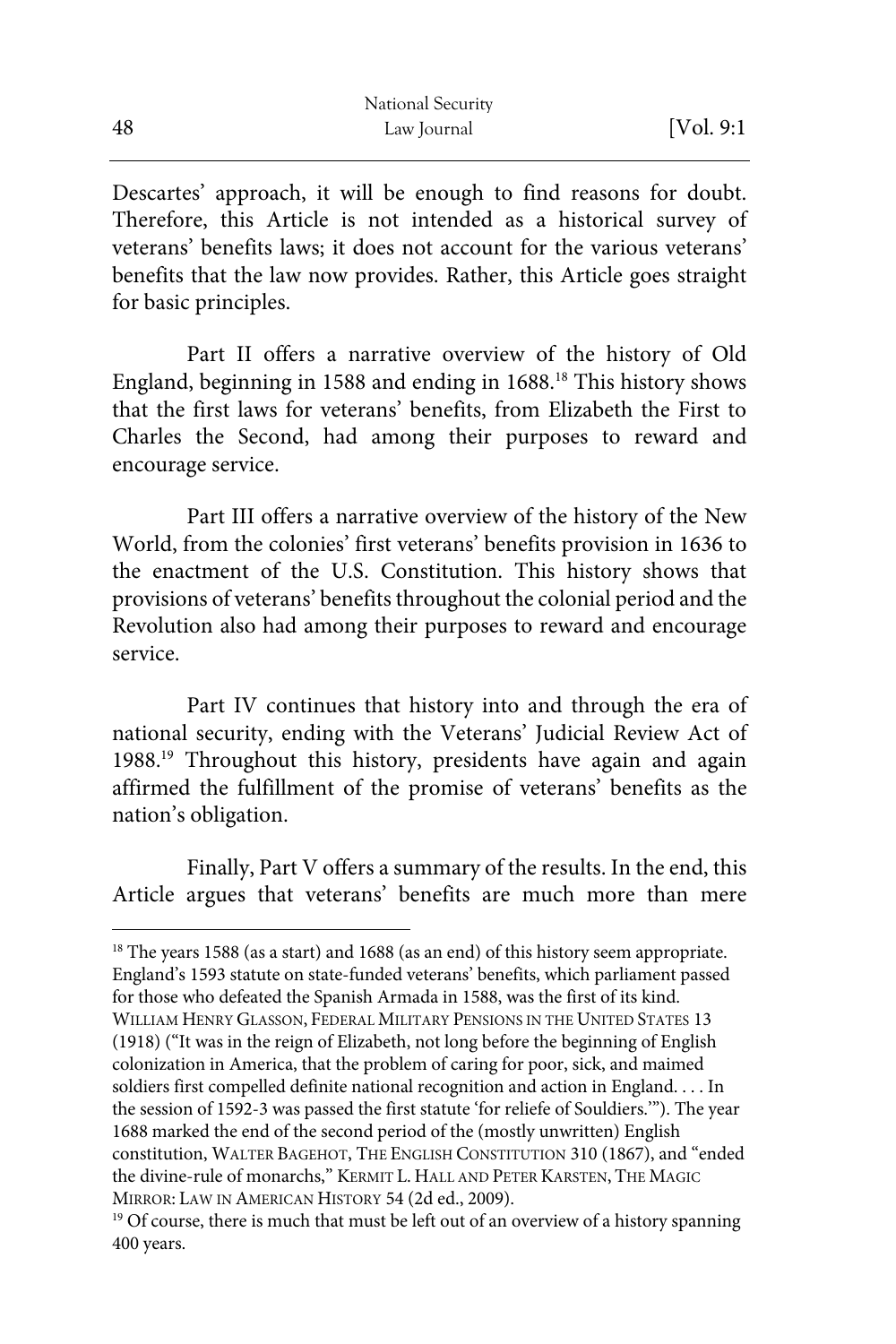gratuities. Not only that, but testing the foundational proposition of the veterans' legal disability is a matter of more than mere antiquarian or academic interest. A consideration of first principles is necessary to restore integrity to the administration and adjudication of veterans' benefits.20

Several themes arise.<sup>21</sup> The Second Continental Congress led the Revolutionary War on the clarion call of liberty or death. For a nation founded on freedom from tyranny, involuntary conscription is antithetical, and the concept of the infallibility of the Executive is anathema. What follows is that the separation of powers and "checks and balances," including judicial review of Executive action, are imperatives of the administration and adjudication of veterans' benefits, the all-volunteer force, and the national defense.

### II. OLD ENGLAND

In 1585, the new United Provinces of the would-be Dutch Republic, in hopes of casting off the authoritarian rule of the Kingdom

<sup>&</sup>lt;sup>20</sup> See, e.g., T. Nelson Collier, Let's Not "Fight Like Hell" Without a Strategy: At the VA, Put First Principles First, JUST SEC. (Dec. 22, 2020),

https://www.justsecurity.org/73980/lets-not-fight-like-hell-without-a-strategy-atthe-va-put-first-principles-first.

<sup>&</sup>lt;sup>21</sup> Perhaps the most prominent theme is money. Recall an axiom attributed to Thucydides (and Cicero): Money is the sinews of war. See, e.g., GEOFFREY PARKER, THE ARMY OF FLANDERS AND THE SPANISH ROAD: 1567-1659 107 (2d ed., 1972) ("War is waged not so much with arms as with money, which is the sinews of war," attributed to Thucydides). Machiavelli counters that "good soldiers" constitute the sinew [sic] of war, while "money is quite necessary in second place." NICCOLÒ MACHIAVELLI, DISCOURSES ON LIVY 149 (Harvey C. Mansfield & Nathan Tarcov, trans., Univ. of Chicago 1998) (1531). Machiavelli has the truer view. Still, Thucydides' precept echoed in Elizabethan England, SIR JOHN HAYWARD, ANNALS OF THE FIRST FOUR YEARS OF THE REIGN OF ELIZABETH 96 (1840) ("[M]onie, the very sinewes and hartstrings of warre."), and the American Revolution, ALLAN R. MILLETT, PETER MASLOWSKI & WILLIAM B. FEIS, FOR THE COMMON DEFENSE: A MILITARY HISTORY OF THE UNITED STATES FROM 1607 TO 2012 55 (2012) ("War was never cheap: As General Jedediah Huntington observed [during the American Revolution], 'Money is the Sinews of war.'"). Truer still is the following passage from British writer Charles Davenant, writing in 1695: "[N]owadays that Prince, who can best find Money to feed, cloath, and pay his Army . . . is surest of Success." CHARLES DAVENANT, AN ESSAY UPON THE WAYS AND MEANS OF SUPPLYING THE WAR 27 (1695), https://quod.lib.umich.edu/e/eebo/A37167.0001.001.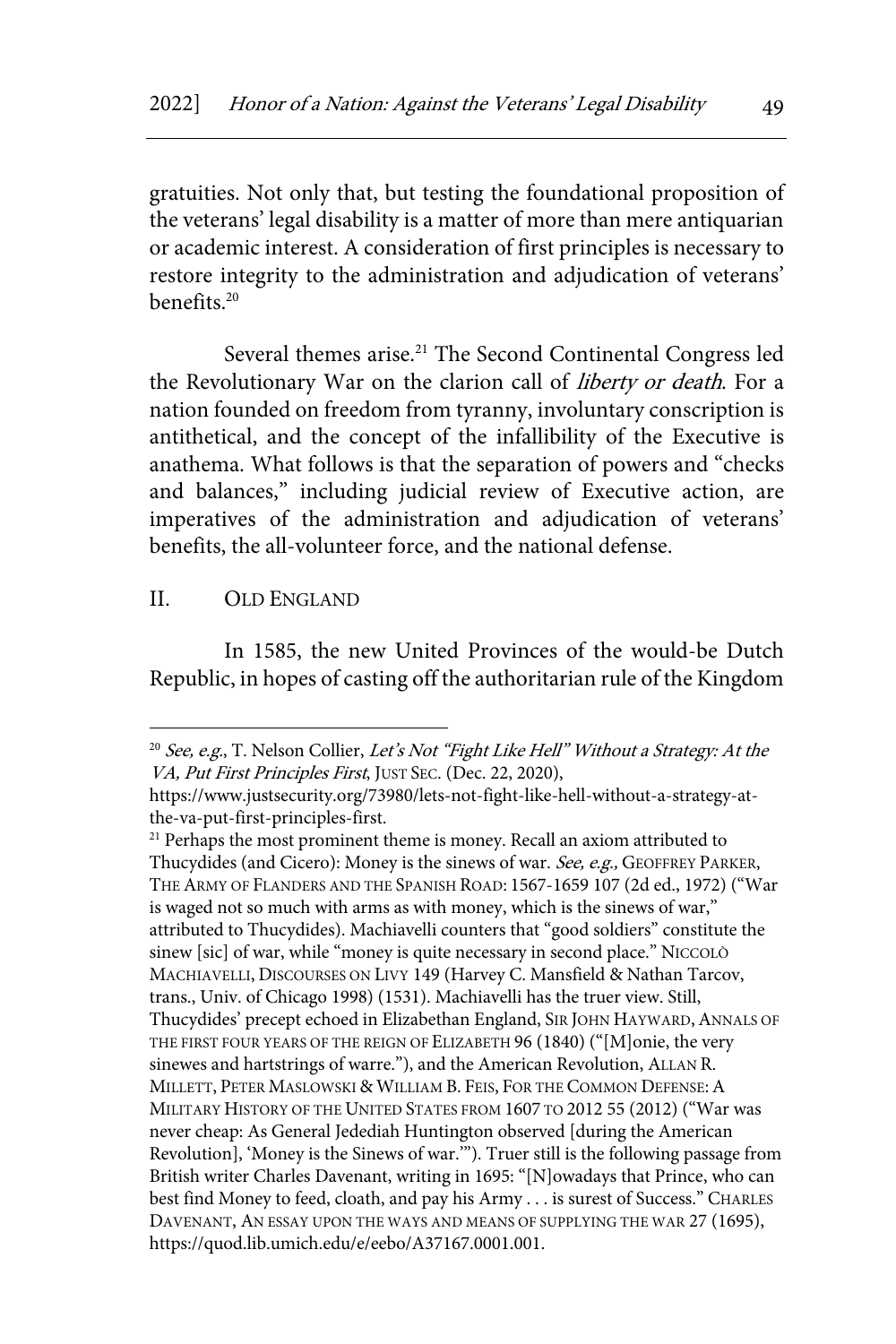of Spain, allied with England, and Queen Elizabeth the First sent English troops to reinforce the Dutch contingents.<sup>22</sup> This, of course, meant war with Spain.

Few could censure Britons who regarded the defeat of the Spanish Armada as Providence. The ships of the Queen's navy were half Spain's numbers, its naval forces ill-equipped and underpaid. It was this state of affairs that set conditions for the first veterans' benefits law.

# A. After the Armada

The English fleet's fire ships broke the Armada's formation in August 1588.<sup>23</sup> With the next day came the last battle and the Armada's defeat. Yet England's naval forces still faced the risk of casualties—not of warfare, but of starvation.

The day of the Armada's defeat, Admiral Charles Howard, commander of the English fleet and the navy's Lord Admiral, wrote to the secretary of state: "Sir, if I hear nothing of my victuals [provisions] and munitions this night here, I will gallop to Dover to see what may be [got] there, or else we shall starve."<sup>24</sup>

Two days after the Armada's defeat, Howard wrote the treasurer: "Sickness and mortality begins wonderfully to grow amongst us . . . . [i]t would grieve any man's heart to see them that have served so valiantly to die so miserably."25 By then, Admiral Howard had landed his men but managed to get "only barns and such

<sup>&</sup>lt;sup>22</sup> JONATHAN I. ISRAEL, THE DUTCH REPUBLIC: ITS RISE, GREATNESS, AND FALL 1477-1806 220 (1995).

<sup>&</sup>lt;sup>23</sup> For a relatively short (and compelling) story of the defeat of the Spanish Armada, see MAX BOOT, WAR MADE NEW: WEAPONS, WARRIORS, AND THE MAKING OF THE MODERN WORLD 26-45 (2007).

<sup>&</sup>lt;sup>24</sup> JOHN KNOX LAUGHTON, STATE PAPERS RELATING TO THE DEFEAT OF THE SPANISH ARMADA,ANNO 1588 61 (2d ed. 1894). Admiral Howard was also Lord Admiral, the principal officer of Britain's navy, second only, in naval affairs, to the Queen herself. Still, he had to draw money for provisions from the treasury. ROBERT W. KENNY, ELIZABETH'S ADMIRAL: THE POLITICAL CAREER OF CHARLES HOWARD, EARL OF NOTTINGHAM 1536-1624 37-40 (1970).

<sup>&</sup>lt;sup>25</sup> LAUGHTON, *supra* note 24, at 96.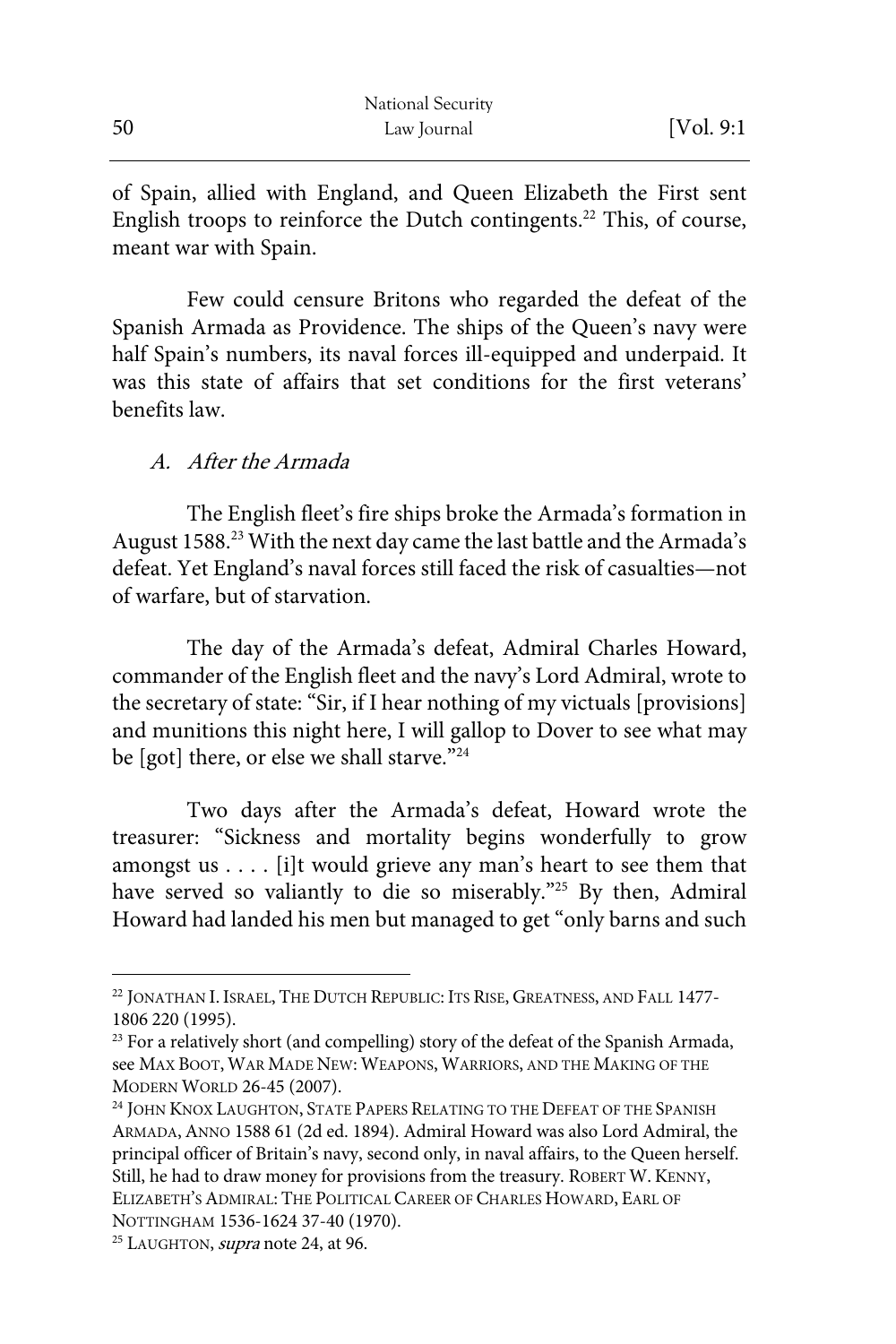outhouses" for their lodging, some men, according to Howard, left to "die in the streets."26

A week after the Armada's defeat, back aboard the flagship, Admiral Howard wrote another privy councilman on behalf of the men who "served in her Majesty's service of late against the Spaniards . . . wherein she and her company have performed their duties very well, and that now, in reward of their good service, they look for payment and satisfaction."27

By month's end, Howard reached Dover and from there wrote the secretary of state: "[F]or we are to look to have more of these services; and if men should not be cared for better than to let them starve and die miserably, we should very hardly get men to serve."28

Getting men to serve had been of paramount concern to Howard. As Lord Admiral, it was his responsibility to recruit. Of the many letters Howard wrote, the one in December 1588 is of profound importance. When he rewarded his men with "wine, cider, sugar, oil, and certain fish," he noted, in the letter to yet another privy councilman, that "these provisions were used for the relief and encouragement of such upon whose forwardness and valours the good success of the service did much rest."<sup>29</sup>

Considering the miserable conditions of their men, and without good prospects for provisions, Howard and his vice admirals John Hawkins and Francis Drake provided for the men out of their own pay. Before long, Hawkins and Drake would set up a sailors' fund and, later, a clinic of sorts at the Chatham Dockyard for sick and injured men.<sup>30</sup> The fund became known as the Chatham Chest.<sup>31</sup>

 $^{26}$  *Id.* 

 $^{27}$  *Id.* at 117.

 $^{28}$  *Id.* at 183.

 $29$  *Id.* at 303-04.

<sup>&</sup>lt;sup>30</sup> Shirley Burgoyne Black, The Chest at Chatham, 1590-1803, 111 ARCHAEOLOGIA CANTIANA 263, 264 (1993),

https://www.kentarchaeology.org.uk/Research/Pub/ArchCant/111-1993/111-12.pdf.  $31$  Id.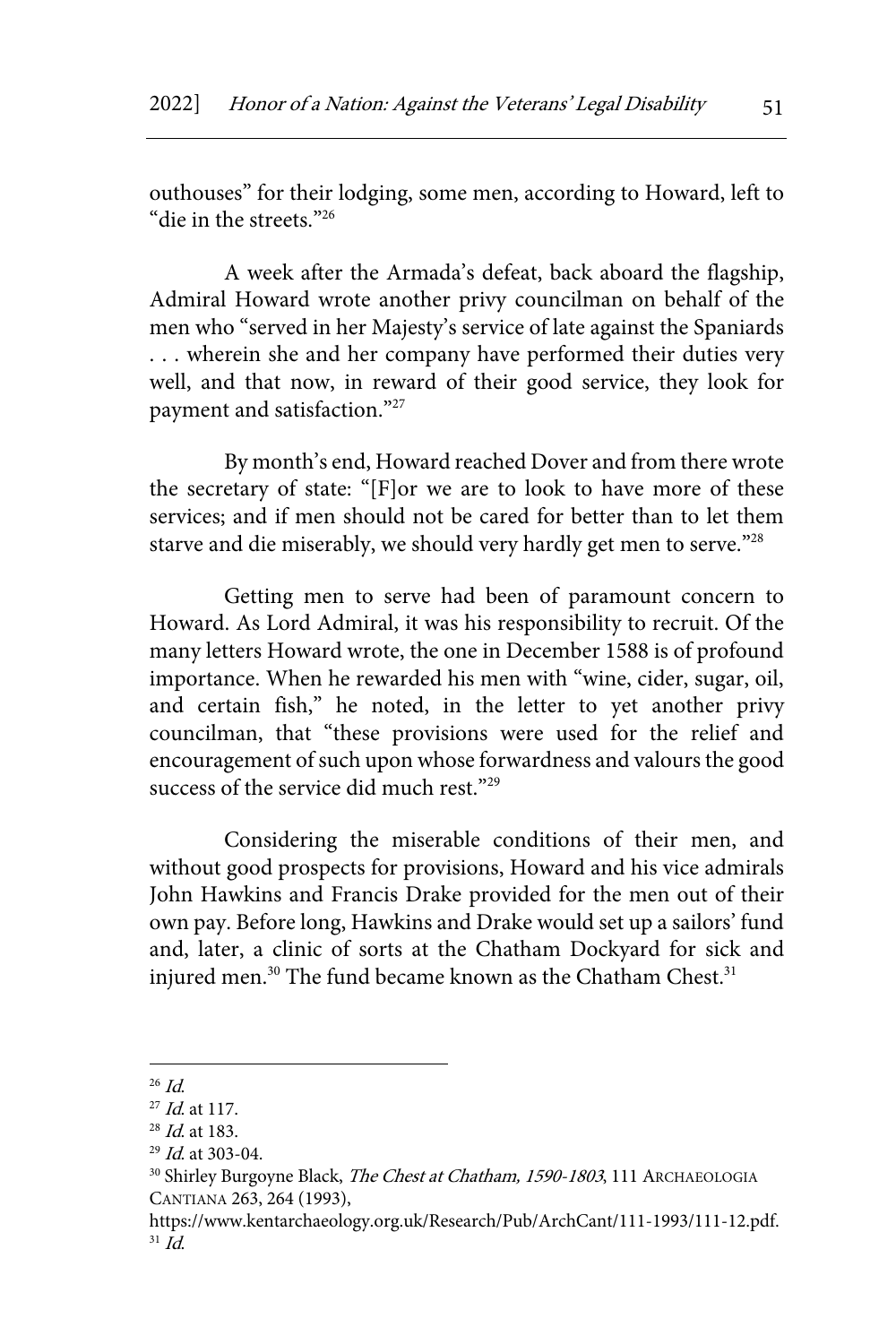It was against this background that Parliament passed modernity's first veterans' benefits law, which left no mystery as to its purposes:

> [S]uch as have . . . adventured their lives and lost their limbs or disabled their bodies, or shall hereafter adventure their lives, lose their limbs, or disable their bodies, in defence and service of Her Majesty and the State, should at their return be relieved and rewarded to the end that they may reap the fruit of their good deservings, and others may be encouraged to perform the like endeavors; Be it enacted  $\ldots$   $32$

From the first then, two purposes of veterans' care were to reward and encourage service.<sup>33</sup>

<sup>&</sup>lt;sup>32</sup> Reproduced in GLASSON, *supra* note 18, at 9-10.

<sup>&</sup>lt;sup>33</sup> These were the two purposes noted in the statute, but there were other purposes. For example, there was also, of course, Christian charity; in fact, this was the paramount purpose noted in the first motion made in parliament in March 1593. Simonds d'Ewes, Journal of the House of Commons: March 1593, in THE JOURNALS OF ALL THE PARLIAMENTS DURING THE REIGN OF QUEEN ELIZABETH 479-513 (1682), https://www.british-history.ac.uk/no-series/jrnl-parliament-eliz1/pp479-513 ("Sir Robert Cecill moved for some course of necessary relief to be had and devised, for the great number of poor people pressing every where in the streets to beg: And dividing them into three parts and sorts, all of them, he said, in Christian Charity ought to be relieved though in sundry degrees, forting the maimed and lame Souldiers for the first and best kind of those people and meetest to be relieved."). Still, while Christian charity may have inspired the first motion, there were other more practical purposes. See GEOFFREY LEWIS HUDSON, THE ENGLISH PRIVY COUNCIL AND DISABLED SOLDIERS, 1558-1625 243 (Sep. 1988) (unpublished Master of Arts thesis, McMaster University),

https://macsphere.mcmaster.ca/bitstream/11375/8942/1/fulltext.pdf (summarizing historians' views on the purposes of the Elizabethan law, and noting, according to these views, "The measures were adopted in order to: encourage Englishmen to fight and fight well; reward their services (rather than grant them charity); help relieve the tension created by demobilized soldiers around London in the late 1580's and early 1590's. It is clear that these arguments are sound. The Council in its attempts to relieve disabled soldiers from 1589 to 1593 demonstrated that it agreed with the comments made by the Lord Admiral in 1588 – England's soldiers needed to be treated decently so that others would be willing to serve. In addition, the Council sought relief for maimed ex-servicemen in order to improve the morale of those still in active service."). Drake, Member of Parliament for Plymouth, served on the committee. d'Ewes, supra note 33, at 479-513 ("Sir Francis Drake [and others] are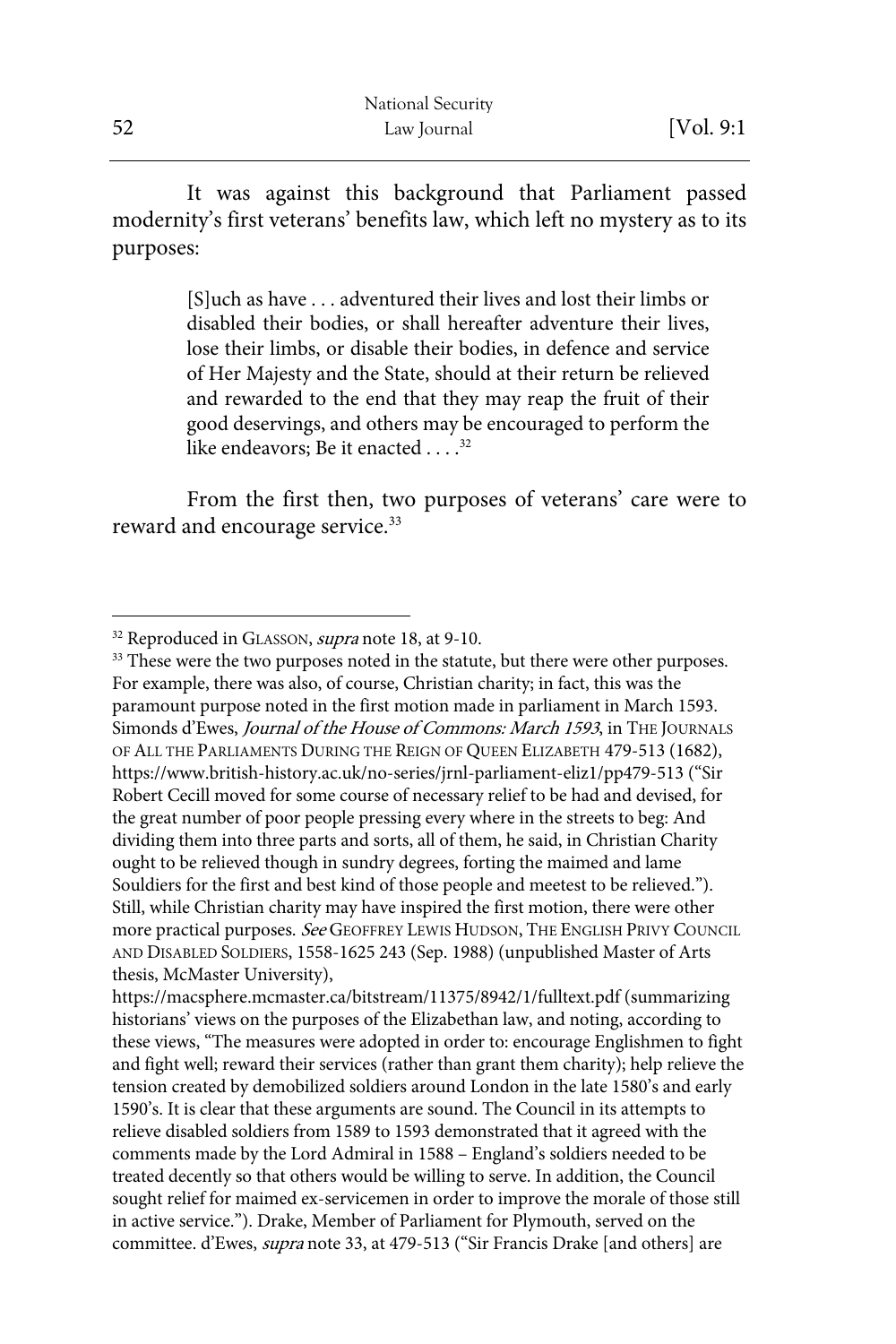Even if Drake had been the mastermind against the Armada, Howard had been in command. And, as Elizabeth lay dying in 1603, according to one account, it was Howard who, standing by her bedside, pressed her on the issue of succession.<sup>34</sup> King James the Sixth of Scotland would be king of England.

#### B. The Stuarts & Divine Right

King James the First of England believed the king could do no wrong, which followed from the doctrine of divine right and meant that "no action at law could ever lie against him."35 Yet only a generation later, Parliament and the people would seek to repudiate the notion of divine right, and by the only means then appropriate: war.

1. Charles the First and the English Civil Wars

"Our honor is ruined, our ships are sunk, our men perished; not by the sword, not by the enemy, not by chance, but . . . by those we trust."36 When Member of Parliament John Eliot uttered these words in the House of Commons in February 1626, his allusion had been to the courtiers of the new king, King Charles the First.<sup>37</sup> Few could have foreseen the revolution that would follow. Yet, also remarkable was what had come before.

Eliot had been present when a war fleet sailed out from Plymouth at the southeast coast of Britain in October 1625. He was there, too, when the ships returned.<sup>38</sup> The horrors he witnessed would

appointed to join with the Lords in the joint disposing of the Contribution of both Houses collected towards the relief of poor maimed Souldiers.").

<sup>&</sup>lt;sup>34</sup> KENNY, *supra* note 24, at 257.

<sup>&</sup>lt;sup>35</sup> EDMUND S. MORGAN, INVENTING THE PEOPLE: THE RISE OF POPULAR SOVEREIGNTY IN ENGLAND AND AMERICA 17 (1988).

<sup>&</sup>lt;sup>36</sup> SIR JOHN ELIOT, AN APOLOGY FOR SOCRATES AND NEGOTIUM POSTERORUM 155 (1881).

<sup>&</sup>lt;sup>37</sup> Empire of the Seas: How the Navy Forged the Modern World; Episode 1, Heart of Oak (BBC television broadcast Jan. 15, 2010) [hereinafter Heart of Oak].

<sup>38</sup> Eliot was vice admiral of Plymouth's county, Devon. JOHN FORSTER, SIR JOHN ELIOT:ABIOGRAPHY 28 (1864). He bore the responsibility to recruit (often, force) men of Devon into the naval service of the royal government. Id. So when the ships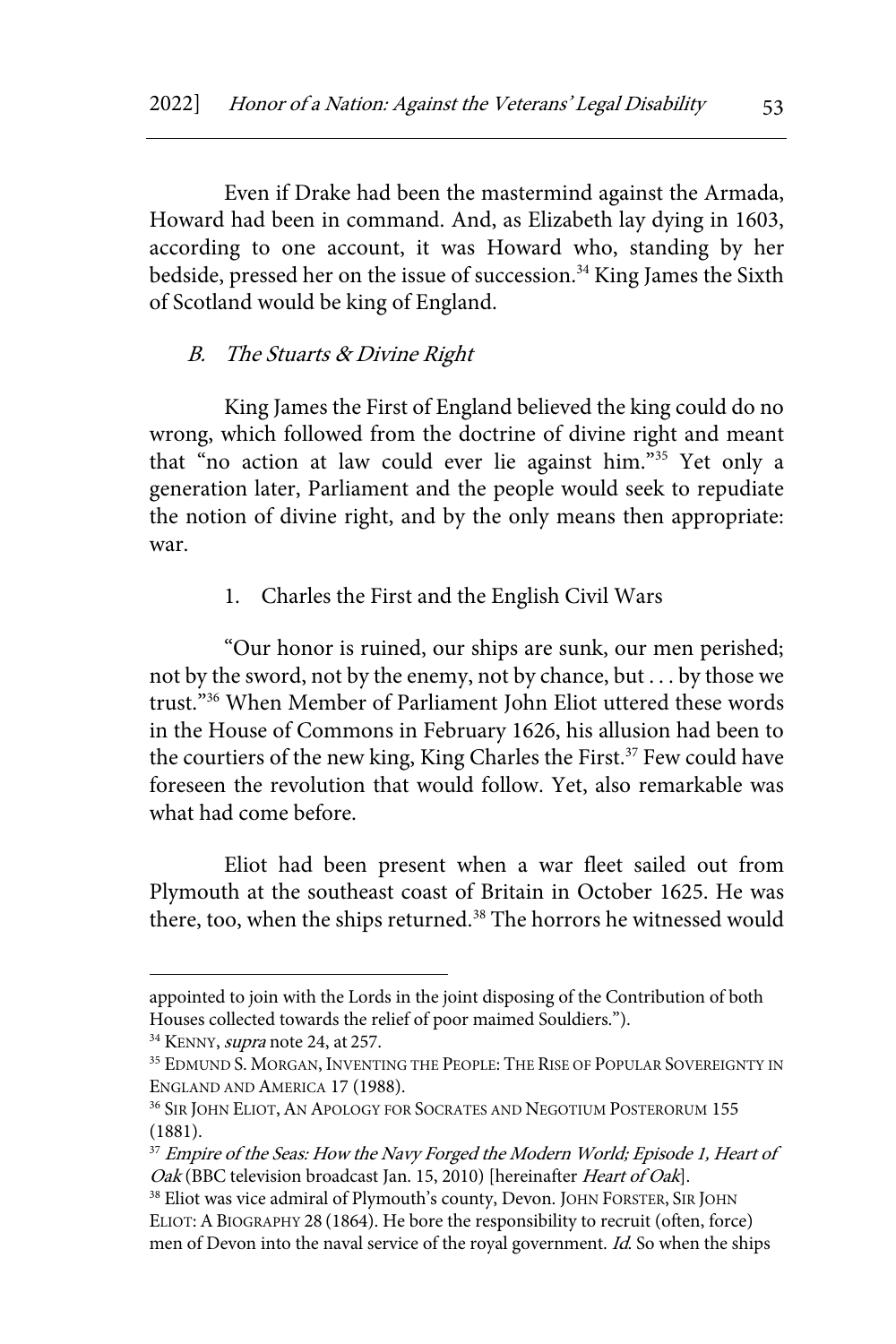|    | National Security |            |
|----|-------------------|------------|
| 54 | Law Journal       | [Vol. 9:1] |

change the course of England's history and the history of the British colonies in America. The expedition had been a miserable failure.<sup>39</sup> Worse, hundreds of men had fallen dead with starvation and disease their bodies heaved overboard  $40$ 

Eliot hurried a letter to the secretary of state. "The miseries before us are great," he wrote, "and great the complaints of want and illness of the victual. . . . [The soldiers] are in great numbers continually thrown overboard; and yesterday fell down here seven in the streets."41 An emergency tax was levied to remedy the situation, but the people widely regarded the tax as unlawful. They resisted. It had become necessary to bring the matter to Parliament.

The point of Eliot's speech was clear: No money should be voted until an inquiry was made into the failed expedition.<sup>42</sup> The speech was the strongest charge against royal government ever heard in Parliament.<sup>43</sup> King Charles had Eliot imprisoned. It was too late. Eliot's speech had set a fire to the Commons.

> [T]here had been a plain assertion of the right of the Commons to ascertain by every means in their power whether the money for which they were asked would be used for the benefit of the country. No doubt such an inquiry contained within itself the germs of a mighty revolution.<sup>44</sup>

Charles the First was also a proponent of divine right.45 He demanded deference, even if that meant war with his own subjects.

returned to Plymouth Sound in December, Eliot, as much as anyone, had hoped for triumph—what he witnessed was disaster.

<sup>&</sup>lt;sup>39</sup> SAMUEL RAWSON GARDINER, HISTORY OF ENGLAND FROM THE ACCESSION OF JAMES I TO THE OUTBREAK OF THE CIVIL WAR: 1603-1642, Vol. 6, 1625-1629 16-23 (1884) (2005).

 $40$  *Id.* at 60-61.

<sup>&</sup>lt;sup>41</sup> FORSTER, *supra* note 38, at 270.

<sup>&</sup>lt;sup>42</sup> GARDINER, *supra* note 39, at 63.

<sup>&</sup>lt;sup>43</sup> Heart of Oak, supra note 37.

<sup>&</sup>lt;sup>44</sup> GARDINER, *supra* note 39, at 63.<br><sup>45</sup> MORGAN, *supra* note 35, at 18 ("In England in the first half of the seventeenth century the doctrine of the divine right of kings, as expounded by James [the First] and acted out by his son Charles [the First], reached a culmination.").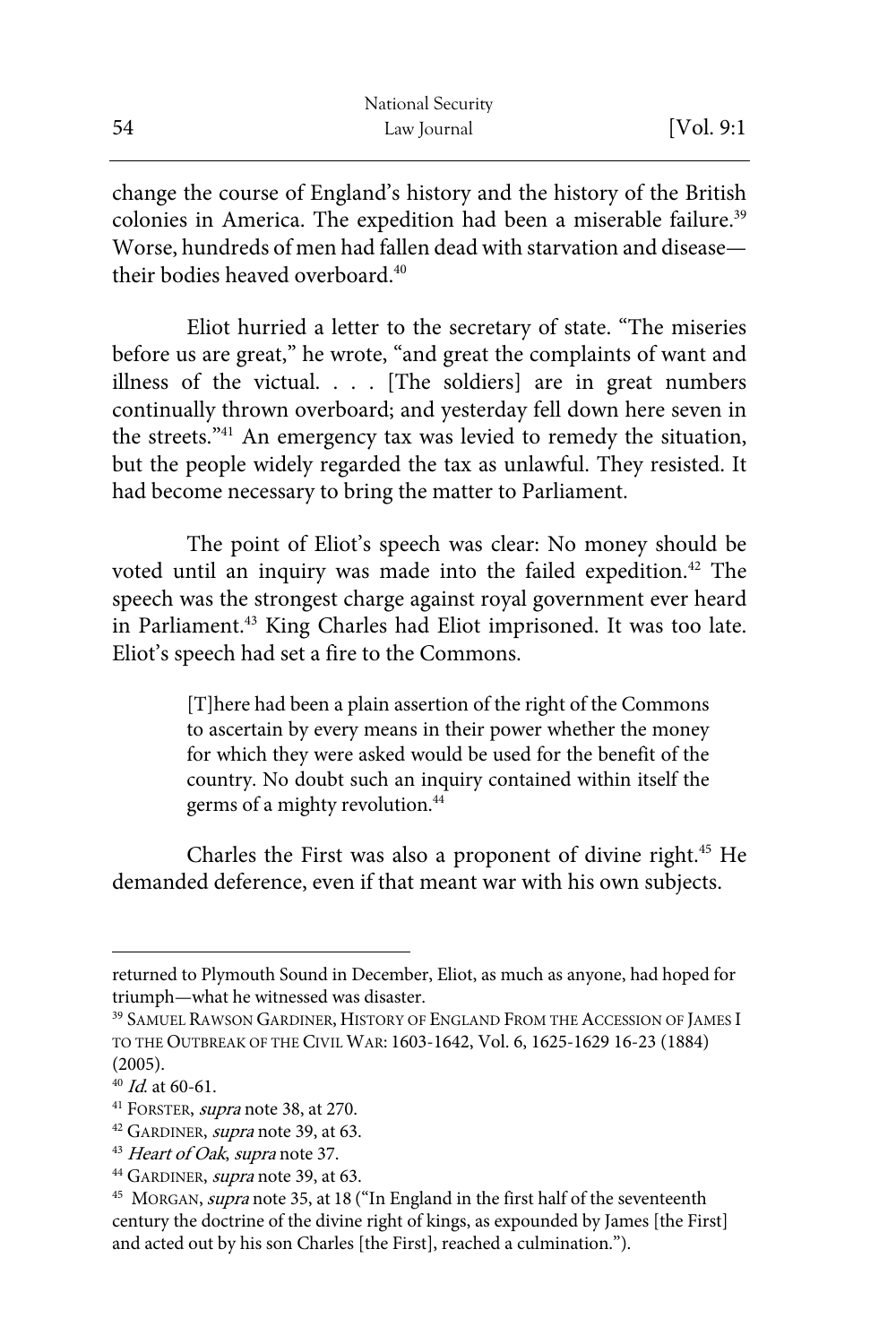Among Charles's many blunders in the English Civil Wars, one was his belief, apparent from his behaviors, that he could prosecute a military campaign without the pay and supplies necessary to man and equip an army.<sup>46</sup> Without pay and supplies, and with a cause few wanted to support, many of Charles's men deserted, and those who remained refused to fight.<sup>47</sup> Charles struggled against this "dead weight of disaffection" and, in the end, met defeat.<sup>48</sup>

Parliament had raised its army on the notion that the people were the origin of political authority and that Parliament represented the people.<sup>49</sup> This was the inception of popular sovereignty, intended to replace the notion of the King's divine right, embodied by Charles the First and his father before him.<sup>50</sup> Thus, the army had become the vanguard of the people's freedom from tyranny.

The army saw it this way, at least. "We were not a mere mercenary army, hired to serve any arbitrary power of state, but called forth and conjured by the several declarations of Parliament, to the defence of our own and the people's just rights and liberties."51 No surprise then that when the war ended Parliament's army became "a key political force."52 It charged the King with bloodguilt, demanded retribution, and, in a military coup, purged Parliament by force of its remaining royalists and moderates.<sup>53</sup> This set conditions for the trial and execution of the former king, now "Charles Stuart, man of blood."54

<sup>46</sup> CLIVE HOLMES, WHY WAS CHARLES I EXECUTED? 7-8 (2006) ("Groups of unwilling conscripts were moved to the north, but they were ill paid, and lacked both supplies and equipment, partly because their officers dared not trust them with weapons. They expressed their disaffection en route by large desertion—.").

 $47$  Id.

<sup>48</sup> Id.

 $49$  *Id.* at 109.

 $50$  MORGAN, *supra* note 35, at 50.

<sup>&</sup>lt;sup>51</sup> C. H. FIRTH, CROMWELL'S ARMY: A HISTORY OF THE ENGLISH SOLDIER DURING THE CIVIL WARS 354 (3rd ed. 1921).

<sup>&</sup>lt;sup>52</sup> HOLMES, *supra* note 46, at 107.

 $53$  Id.

 $54$  This was the first time in modern history that a head of state was impeached. See, e.g., Michael Paradis, Three Lessons From the First Time a Head of State Was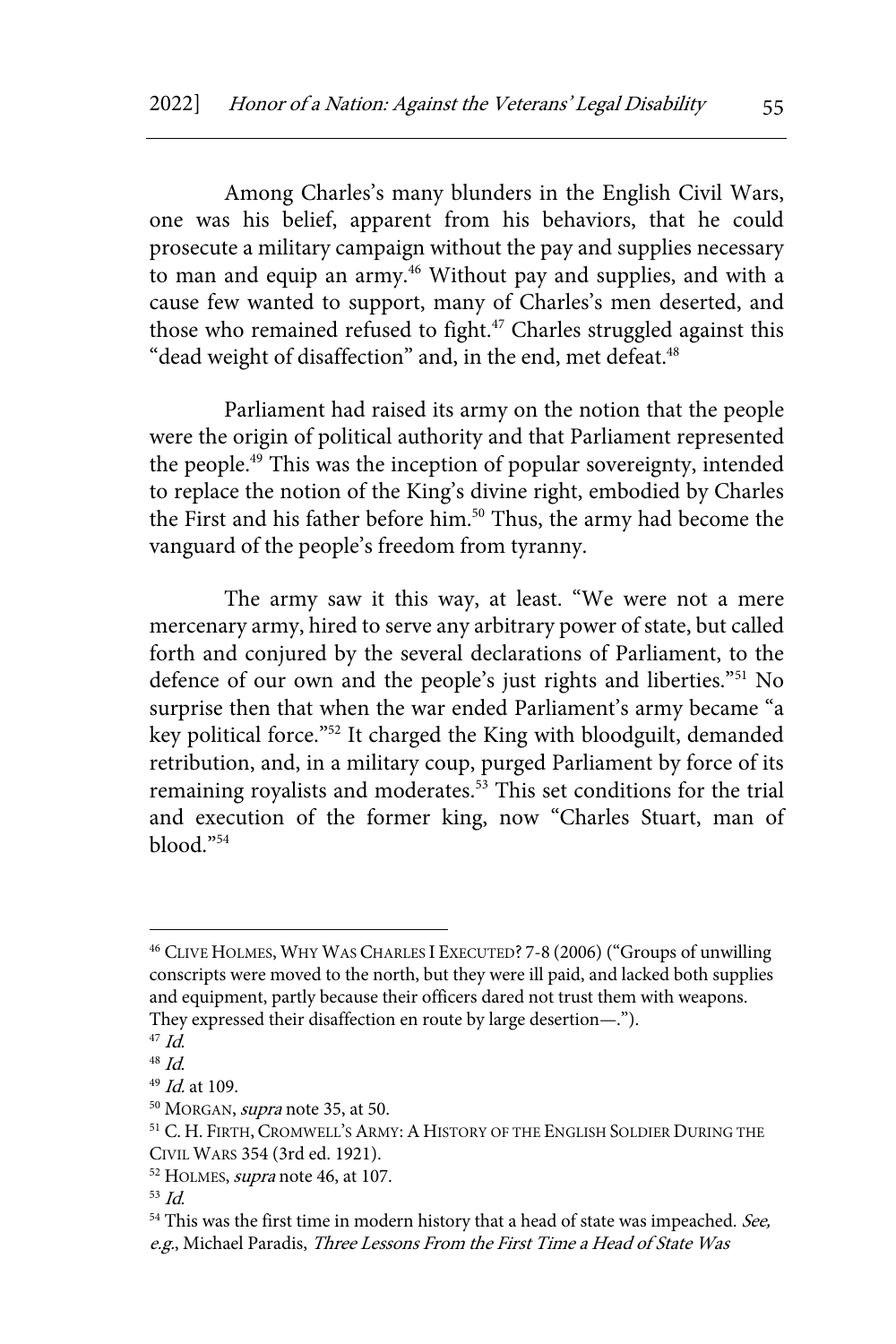|    | National Security |            |
|----|-------------------|------------|
| 56 | Law Journal       | [Vol. 9:1] |

More than that, the claim to pay and pensions compelled the army's postwar union: "Men already disbanded, those disabled in war and war widows had already experienced difficulties . . . of collecting arrears and pensions. The army therefore required more money upfront and cast-iron guarantees before it would disband."55 This was the first time in modern history that soldiers asserted a right to a role as political actors.<sup>56</sup> In the end, Parliament, in another first, "recognized the moral obligation of the State to those who suffered in its service."<sup>57</sup>

# 2. Charles the Second

After Britain's brief republic and the restoration of the monarchy, Charles the Second and his court immediately saw that veterans were still very much a political force.<sup>58</sup> Of note, "Parliament, and later the restored monarchy, recognized that they had a duty of care to the soldiers who had been wounded or killed in their service and made funds available . . . . Veterans, widows and orphans were entitled to petition for pensions and gratuities from the state."<sup>59</sup>

Yet, veterans' benefits were more than mere gratuities. When in 1674 Louis the Fourteenth of France founded the Hôtel Nationales des Invalides, as historian John A. Lynn notes, "contemporaries [argued] that provision for old and infirm soldiers would make young and able men more willing to enlist."<sup>60</sup> This too became the motivation of Charles the Second, as his own words would soon confirm.

Impeached, LAWFARE (Oct. 3, 2019, 4:47 PM), https://www.lawfareblog.com/threelessons-first-time-head-state-was-impeached.

<sup>&</sup>lt;sup>55</sup> HOLMES, *supra* note 46, at 107.

<sup>56</sup> Id. at 109.

 $57$  FIRTH, *supra* note 51, at 270.

<sup>&</sup>lt;sup>58</sup> See David J. Appleby, Veteran Politics in Restoration England, 1660–1670, 28 THE SEVENTEENTH CENTURY 323, 323 (2013),

https://www.tandfonline.com/doi/pdf/10.1080/0268117X.2013.823101.

<sup>&</sup>lt;sup>59</sup> Cardiff University, *Counting the cost of Britain's most damaging conflict* (July 27, 2018), https://www.cardiff.ac.uk/news/view/1238870-counting-the-cost-of-britainsmost-damaging-conflict.

<sup>60</sup> JOHN A. LYNN, GIANT OF THE GRAND SIÈCLE: THE FRENCH ARMY 1610-1715 430 (1997).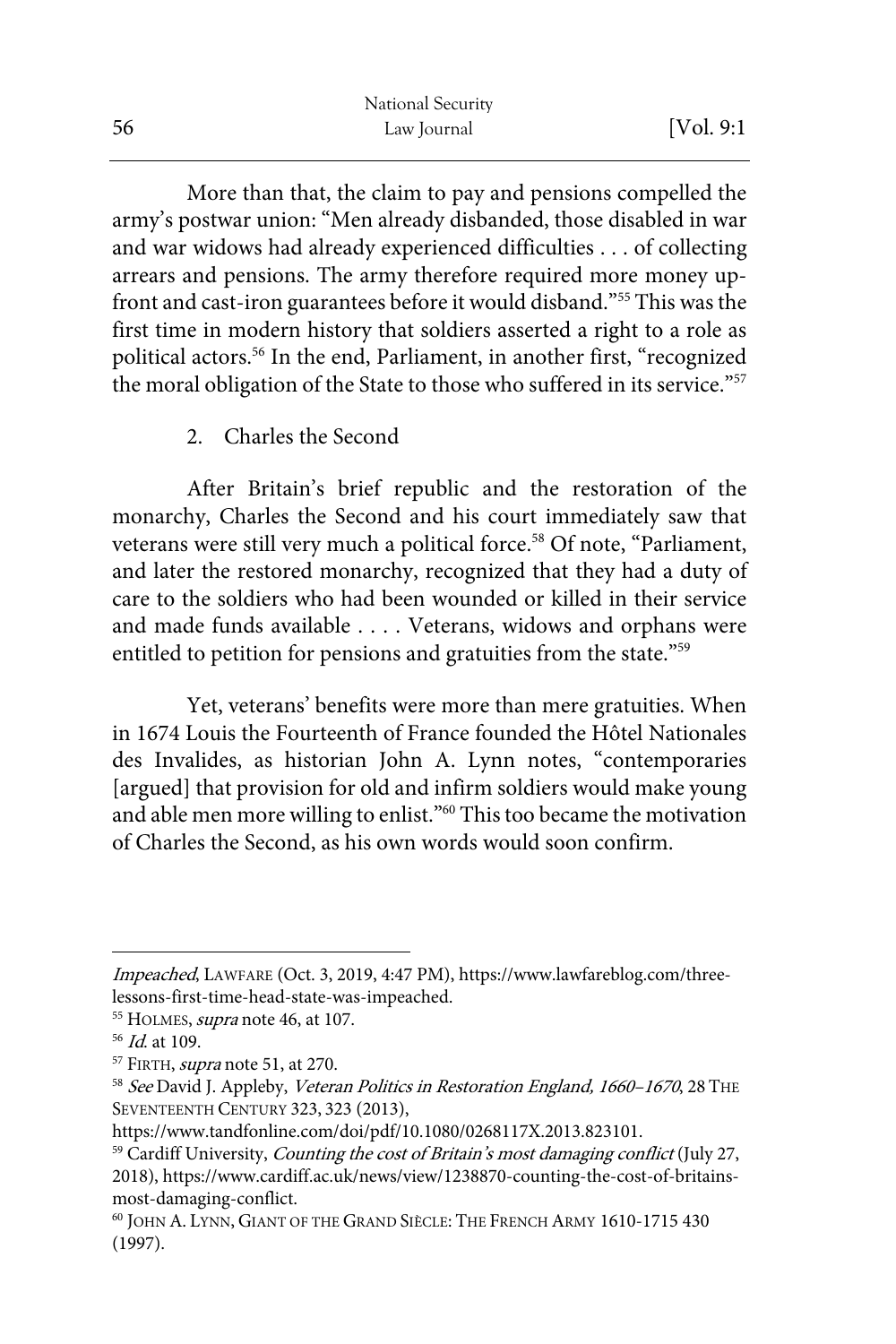In 1677, Scotsman Roger Boyle, a veteran of the English Civil Wars and a Member of Parliament, wrote A Treatise of the Art of War, which he dedicated to the King.<sup>61</sup> It included a passage that, although almost a hundred years after the fact, was reminiscent of Admiral Howard and his exhortations on the need to encourage service:

> It is the Duty of a Governor also to have an Hospital. . . . For besides the just charity of such Care, who can expect the Soldiery shall frankly hazard themselves, if due provision be not made for the wounded and sick, so that it is as much the Interest, as the Duty of a Governor, to provide such an Hospital.<sup>62</sup>

In 1680, the King founded the Royal Hospital Kilmainham in Ireland<sup>63</sup> and, two years later, the Royal Hospital Chelsea in Britain. In funding the construction of the Royal Hospital Chelsea, Charles the Second met resistance in Parliament and instead attempted to raise money from the church. In a letter to a clergyman from 1684, the King made some profound pronouncements on the purposes of the veterans' home:

> [M]any of our loyal subjects, who formerly took up arms for us. . . are now by old age, or wounds or other accidents befalling them in [that] service, & disabling them for all other, reduced to so extreme poverty, [that] some of them have been forced to beg bread. . . . And farther foreseeing . . . there will be many from time to time, who by reason of age, or sickness, or other disabilities will unavoidably fall under the same miserable circumstances with the former: We therefore . . . being desirous (as much as in us lies) to remove this also among other

<sup>&</sup>lt;sup>61</sup> ROGER BOYLE, A TREATISE OF THE ART OF WAR (1677),

http://downloads.it.ox.ac.uk/ota-public/tcp/Texts-HTML/free/A53/A53478.html.  $62$  *Id.* 

<sup>&</sup>lt;sup>63</sup> FIRTH, supra note 51, at 270 ("In 1680, three years after Orrery's book was published, the foundation-stone of Kilmainham Hospital for old soldiers, in Dublin, was laid, and in 1681 that of Chelsea Hospital."); About Us, ROYAL HOSPITAL KILMAINHAM, https://rhk.ie/about-us (last visited Oct. 29, 2021) ("It was built in 1680 by royal command . . . and was based on Les Invalides in Paris."). But see CHARLES E. LITTLE, CYCLOPEDIA OF CLASSIFIED DATES WITH AN EXHAUSTIVE INDEX 894 (1900) ("1675. \* \* Dublin. The Royal Hospital, Kilmainham, for aged and disabled soldiers in Ireland, is founded by Arthur, [Earl of Granard], marshal-general of the army in Ireland. [1679. Improved by the Duke of Ormonde.]").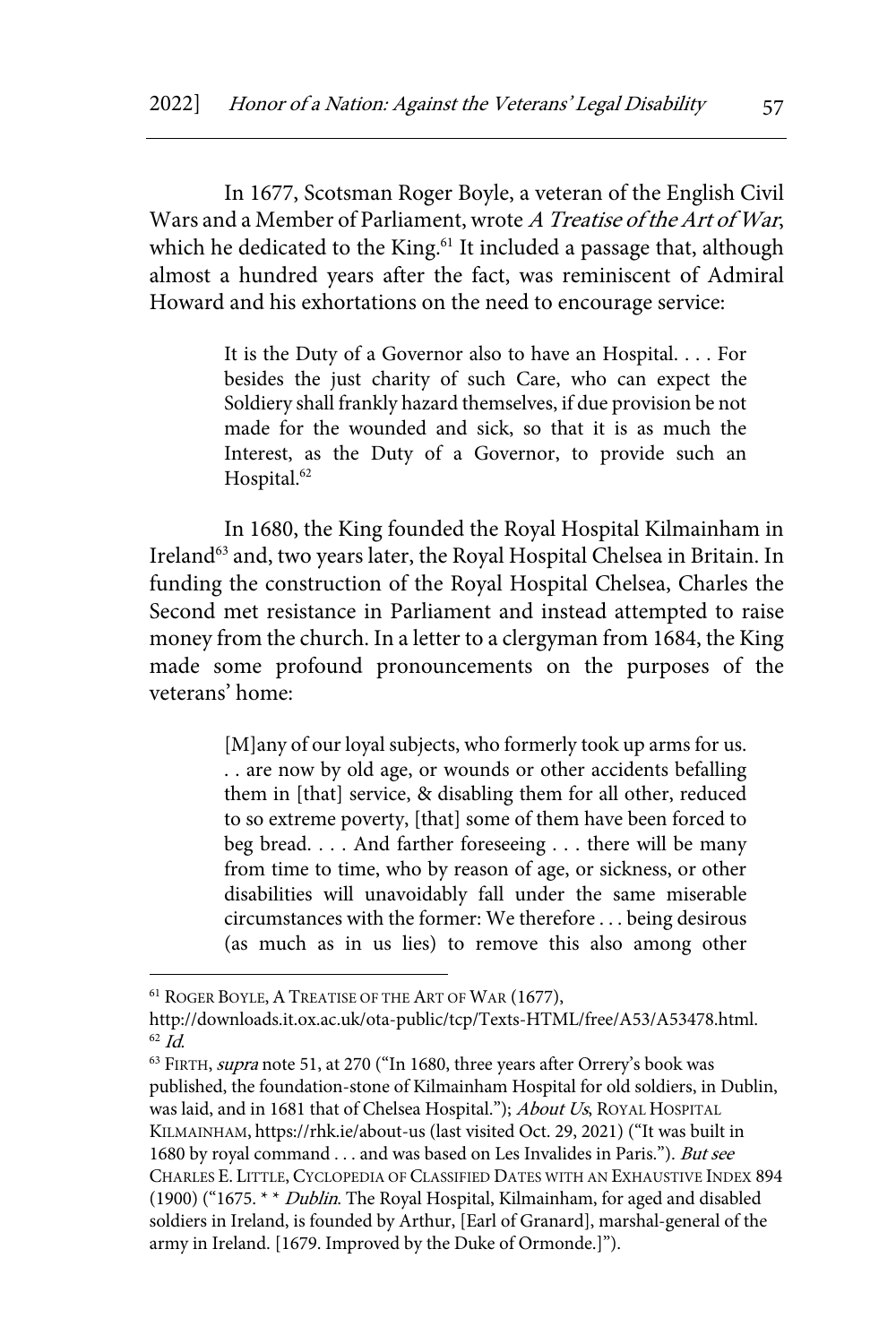discouragements which else may hinder even men of courage from entering into this kind of service to the Crown; have . . . resolved to found & erect at Chelsey . . . a perpetual hospital.<sup>64</sup>

Here, again, were the tandem purposes to reward and encourage service  $65$ 

III. NEW WORLD

Providing veterans' benefits to reward and encourage service continued into the New World. In 1624, a law passed in the British colony of Virginia provided "[t]hat at the beginning of July next the inhabitants of every corporation shall fall upon their adjoyning Salvages, as we did last year . . ."—to *fall upon their adjoyning Salvages* meant to make war with the local natives—and that "[t]hose that shall be hurte upon service to be cured at the publique charge; in case any be lamed to be maintained by the country according to his person and quality."66 Other colonies passed provisions that were similar.

The militias of the colonies of British America took the form of those of Queen Elizabeth.<sup>67</sup> Perhaps a more profound inheritance was the aversion to a standing army.<sup>68</sup> Less certain was the inheritance of Britain's longstanding policy of impressment. As it happened, conscription did not take hold in the New World. From the beginning, the colonies depended on volunteers and provided veterans' benefits to encourage them.

<sup>64</sup> ROYAL HOSPITAL CHELSEA, PAPERS ILLUSTRATIVE OF THE ORIGIN AND EARLY HISTORY OF THE ROYAL HOSPITAL AT CHELSEA 14 (1872).

<sup>65</sup> To be sure, the issue of sailors' pay and veterans' benefits in Britain was far from settled. When war broke out with the Dutch in 1665, "the navy was terribly in debt, and sailors went unpaid. In the dockyards, [Lord Admiral of the navy Samuel Pepys (pronounced peeps)] heard the lamentable moans of sailors that lay destitute in the street." Heart of Oak, supra note 37. Pepys wrote a desperate letter to the king asking for more money, which never came. Id.

<sup>&</sup>lt;sup>66</sup> GLASSON, *supra* note 18.

 $67$  MILLETT ET AL., *supra* note 21, at 1.

<sup>68</sup> See Stuart's War, ENGLISH HERITAGE, https://www.english-

heritage.org.uk/learn/story-of-england/stuarts/war (last visited Oct. 28, 2021).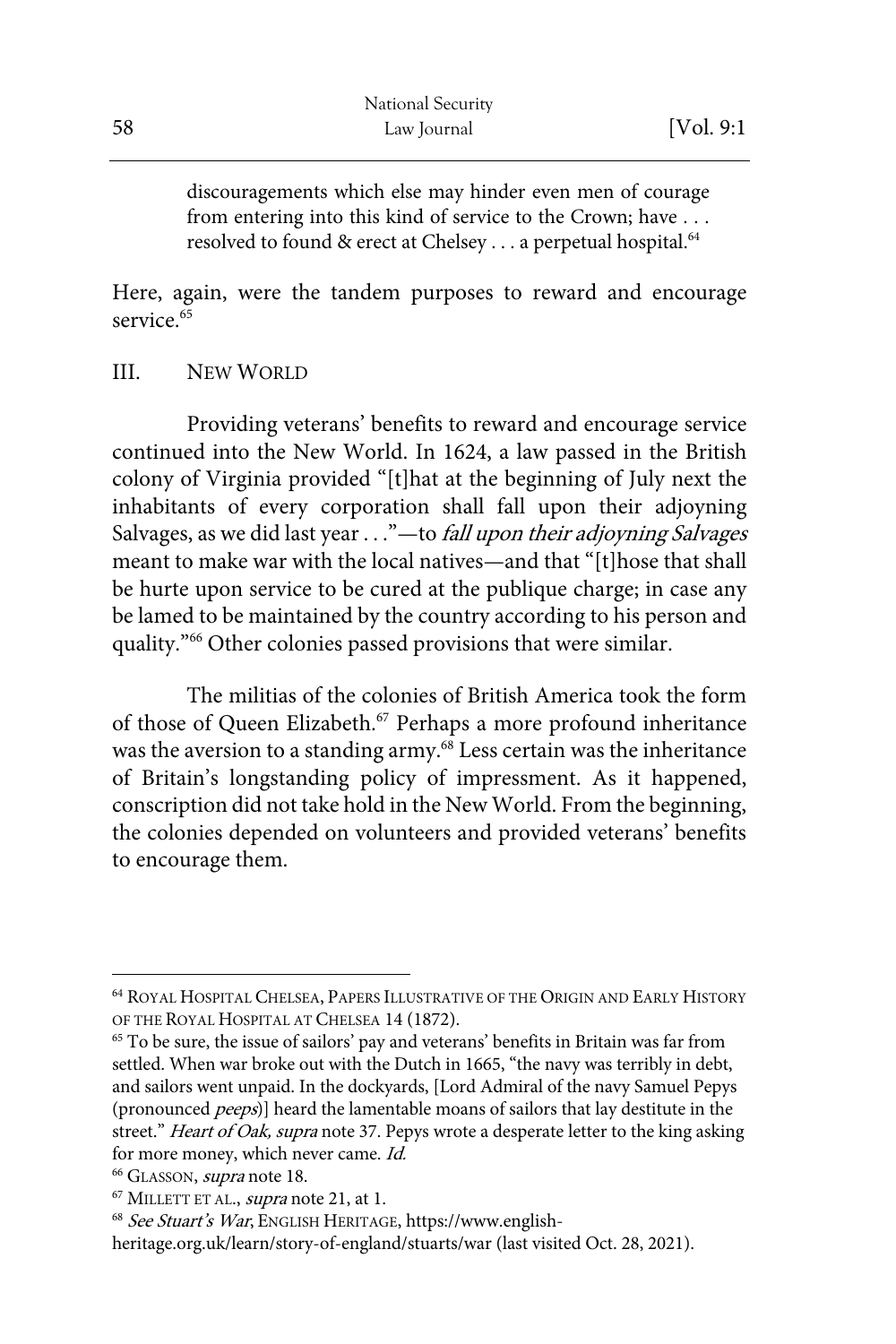#### A. Before Revolution

By the time of the English Civil Wars, settlers of New England were at war with peoples native to North America.<sup>69</sup> In 1636, Plymouth Colony passed a law providing veterans' benefits to encourage service against the Pequots: "if any man shall be sent forth as a soldier and shall return maimed he shall be maintained competently by the Colony during his life."70 This was the colonies' first veterans' benefits law (the Virginia law of 1624 did not get ratified).<sup>71</sup> As law scholar William Henry Glasson observes, "[t]his promise of relief was meant to encourage the colony's soldiers against the Pequod Indians [sic] who were then at war with the English settlers of New England."72 Similar laws to encourage service sprang up in Maryland,<sup>73</sup> New York, and Rhode Island.74

Meanwhile, in keeping with the state of affairs then common throughout Europe, Swiss writer Emer de Vattel<sup>75</sup>—spoken of as a forgotten "founding father" of the United States<sup>76</sup>—had this to say in 1758 on States' duty to war veterans:

 $69$  James Drake, *Restraining Atrocity: The Conduct of King Philip's War*, 70 New ENG. Q. 33–34 (1997).

 $70$  GLASSON, *supra* note 18, at 14.

 $71$  Id.

 $72$  Id.

<sup>&</sup>lt;sup>73</sup> "The colonial laws of Maryland also illustrate the way in which pensions were promised to disabled soldiers in order to encourage enlistment against the Indians." Id. at 15.

 $74$  "Seeking to secure enlistments in military expeditions against the Indians, or against the French, the colonies promised to care for those who should be disabled and be left without means of obtaining a livelihood."  $Id$  at 17. "Pension provisions came to be included commonly in acts organizing the militia or in levying soldiers for some particular military expedition." Id.

<sup>&</sup>lt;sup>75</sup> "It is to the praise of Vattel that he did much to popularise among the highest and most powerful classes of society, ideas of humanity in warfare, and of rights and obligations of nations." M. Campbell Smith, Translator's Introduction to IMMANUEL KANT, PERPETUAL PEACE:APHILOSOPHICAL ESSAY 28 (M. Campbell Smith trans., Macmillan 1903).

<sup>&</sup>lt;sup>76</sup> J. M. Opal, *The Founding Father you've never heard of*, WASH. POST (July 3, 2019, 6:00 AM), https://www.washingtonpost.com/outlook/2019/07/03/founding-fatheryouve-never-heard ("He never lived to see the new United States—he died in 1767—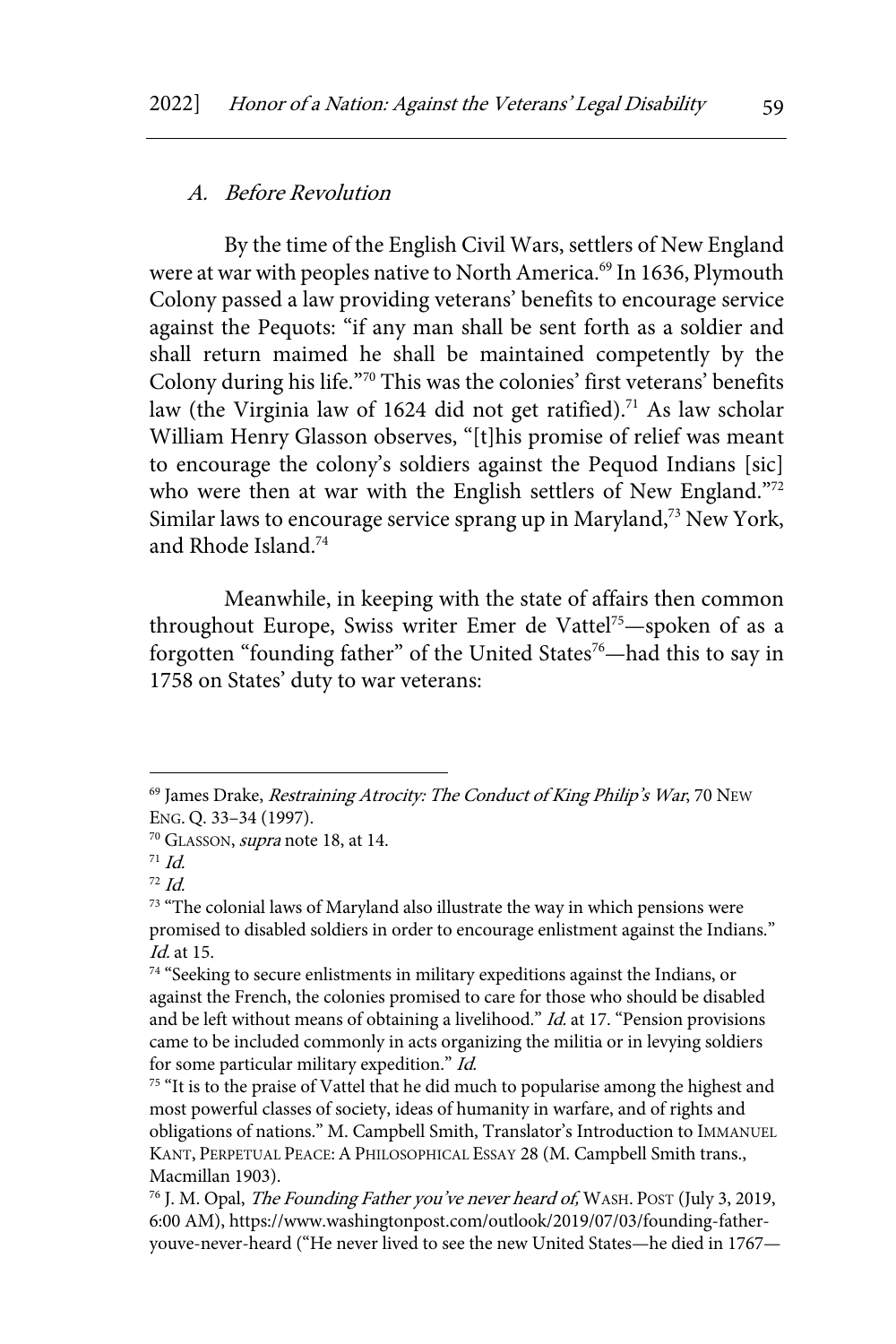In France and England, magnificent establishments have been made in favor of invalids, which, while they discharge a debt of a sacred nature, do honor to the sovereign and the nation. The care of those unfortunate victims of war is the indispensable duty of every state, in proportion to its ability. It is repugnant, not only to humanity, but to the strictest justice, that generous citizens, heroes who have shed their blood for the safety of their country, should be left to perish with want, or unworthily forced to beg their bread.<sup>77</sup>

By the "magnificent establishments" in France and England, Vattel alluded to the Les Invalides in Paris and Britain's Royal Hospital Chelsea. Yet, although Vattel's work was familiar to many of the Constitution's framers,<sup>78</sup> one nuance of the history of veterans' benefits up to that time was particularly contrary to American ideals the idea of veterans as victims deserving of charity. Anyway, sentiments of goodwill in time would prove irrelevant. The events of the Revolutionary War would reestablish the provision of veterans' benefits as a practical imperative.

#### B. Revolution

The willingness with which our young people are likely to serve in any war, no matter how justified, shall be directly proportional as to how they perceive the veterans of earlier wars were treated and appreciated by their nation. Some have imputed this passage to George Washington.<sup>79</sup> Yet "there is no evidence that Washington wrote or said

but his influence on American thinking was as deep and direct as it is now forgotten.").

<sup>77</sup> EMER DE VATTEL, THE LAW OF NATIONS (Béla Kapossy & Richard Whatmore, eds. 2008) (1758).

<sup>&</sup>lt;sup>78</sup> Opal, *supra* note 76.

 $^{79}$  Of those who have attributed this passage to Washington, most notable is the late U.S. Senator and Vietnam War veteran John McCain. In a presidential campaign speech in 2008, Senator McCain said: "We've got a problem in American today my friends and it's called veterans' healthcare. We all know what happened at Walter Reed, we all know that the condition in which those veterans were kept is unacceptable, we all know that we have to improve our treatment of veterans. And I'd like to quote to you very quickly something I carry with me all the time: George Washington in 1789 said—." McCain Campaign Event, C-SPAN (Feb. 1, 2008), https://www.c-span.org/video/?203891-1/mccain-campaign-event. Beto O'Rourke, former U.S. Representative, has also made the attribution. *VA: The Human Cost of*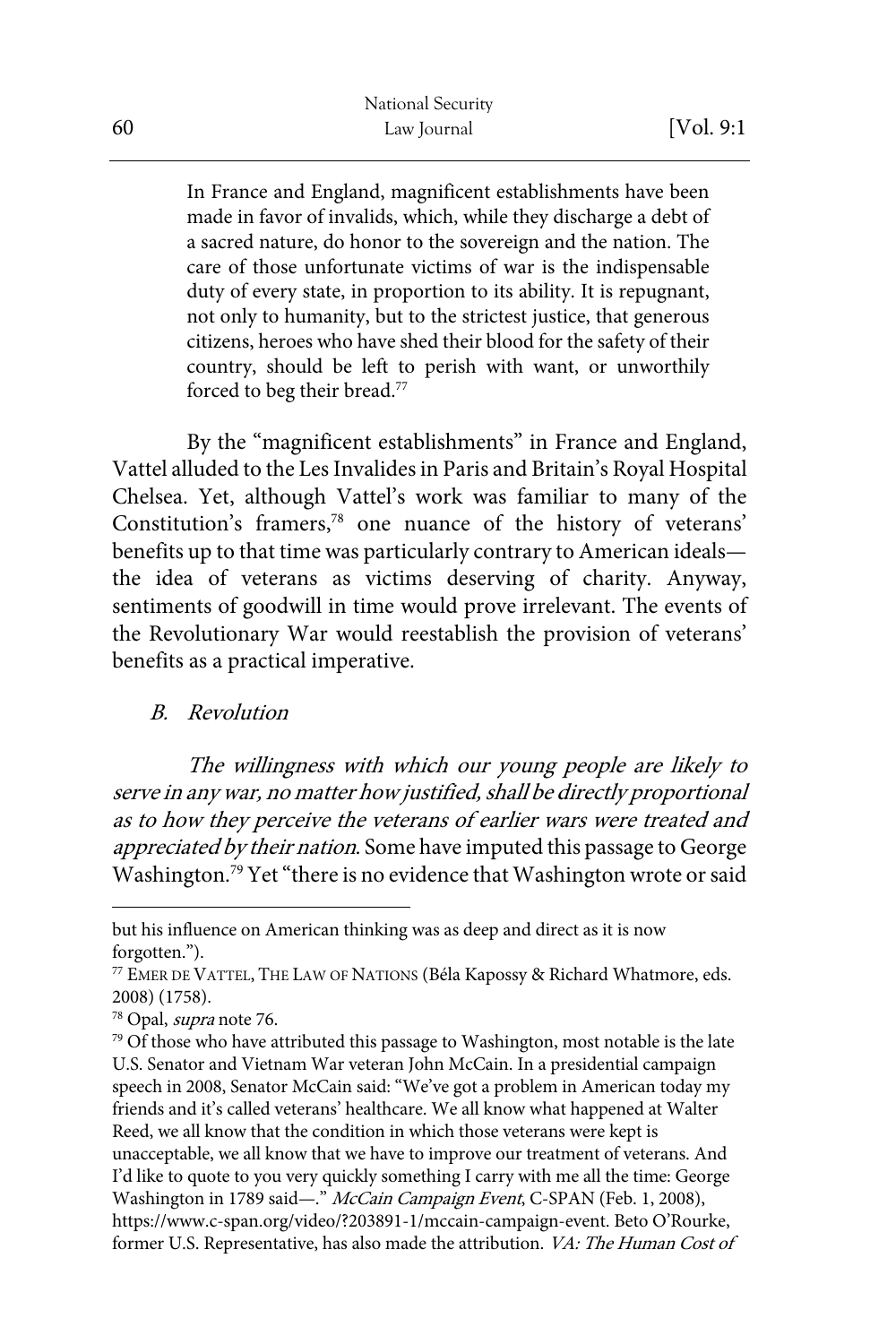it."80 Still, the words and their attribution endure because of the related history.

In June 1775, on John Adams' urging, the Second Continental Congress established the Continental Army and, on Adams' nomination, put Washington in command.<sup>81</sup> The Congress also appointed the generals, including eight brigadiers, among them Nathanael Greene.<sup>82</sup> From then on, the Continental Army was a "dual army" of regulars and militia.<sup>83</sup>

As preparations began for what would become the Battle of Long Island, General Greene sought to address the issue of recruitment bounties with the Continental Congress. Thus, from New York, on 26 May 1776, General Greene wrote to Adams:

> From the Approaching danger recruiting will grow more and more difficult. If the Congress was to fix a certain support upon every Officer and Soldier that got maim'd in the service or upon the families of those that were kild it would have as happy an influence towards engageing people in the service and inspire those engagd with as much courage as any measure that can be

War (PBS television broadcast Nov. 6, 2017). (It was also featured in the first minutes of an introductory video for the Court of Appeals for Veterans Claims.) This is not to point out the errors but to stress Americans' mythic reverence of Washington and the sentiment's enduring resonance.

<sup>&</sup>lt;sup>80</sup> Yuval Levin, *Misquoting Washington*, NAT'<sub>L</sub> REV. (Feb. 4, 2008, 4:37 PM), https://www.nationalreview.com/corner/misquoting-washington-yuval-levin.  $81$ <sup>81</sup> The American Revolution: A timeline of George Washington's military and

political career during the American Revolution, 1774-1783, LIBRARY OF CONG., https://www.loc.gov/collections/george-washington-papers/articles-and-

essays/timeline/the-american-revolution (noting, on 14 June 1775, "Debate begins in Congress on the appointment of a commander in chief of Continental forces. John Hancock expects to be nominated but is disappointed when his fellow Massachusetts delegate, John Adams, suggests George Washington instead as a commander around whom all the colonies might unite. June 15, Washington is appointed commander in chief of the Continental Army.") (last visited Nov. 3, 2021).

<sup>82</sup> TERRY GOLWAY, WASHINGTON'S GENERAL: NATHANAEL GREENE AND THE TRIUMPH OF THE AMERICAN REVOLUTION 56 (2006).

<sup>83</sup> MILLETT ET AL., *supra* note 21, at 50.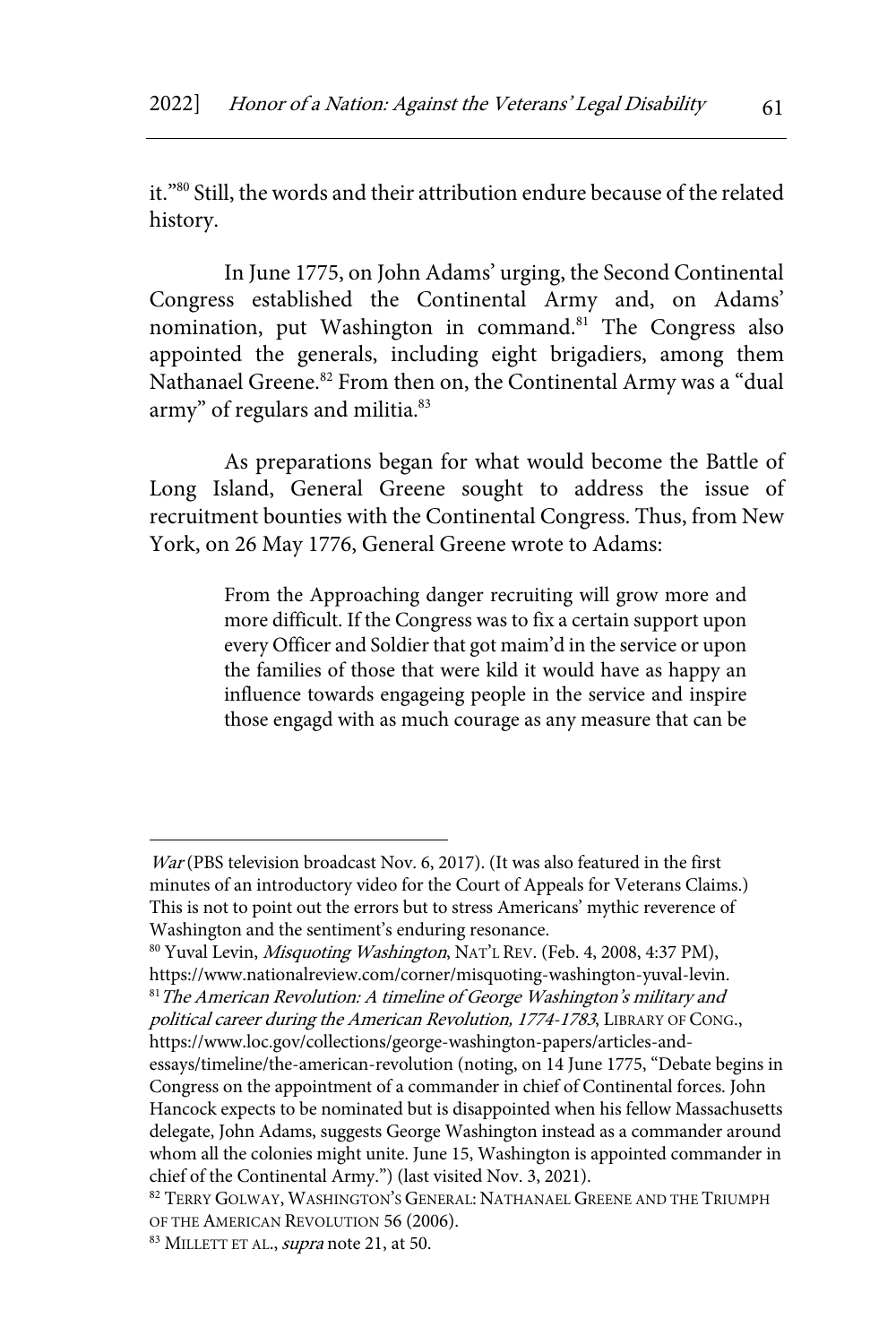fixt upon. I think it is nothing more than common Justice neither.84

On 2 June, General Greene sent a second letter, stressing that "if there was a support establish't what confidence would it give to those engag'd, what encouragement to those that are not. Good Policy points out the measure, Humanity calls for it, and Justice claims it at your Hands," and that "if the present Offers should not be sufficient to induce People to engage in the Army—You will be oblige[d] to Augment the bounty."85

Meanwhile, the Congress set up the Board of War and Ordnance, with Adams as its chairman.<sup>86</sup> Adams took the lead at once on the issue of bounties and benefits. On 20 June, eighteen days after General Greene's second letter, the Congress had begun to prepare a plan for invalid pensions.<sup>87</sup> On 22 June, Adams wrote to General Greene:

> Your Reasoning, to prove the Equity, and the Policy of making Provision for the Unfortunate Officer, or soldier, is extreamly just, and cannot be answered, and I hope that when We get a little over the Confusions arising from the Revolutions which are now taking Place in the Colonies, and get an American Constitution formed, Something will be done.<sup>88</sup>

<sup>84</sup> Letter from Nathanael Greene, Brigadier General, Cont'l Army, to John Adams, Second Cont'l Cong. (May 26, 1776),

https://founders.archives.gov/documents/Adams/06-04-02-0092.

<sup>85</sup> Letter from Nathanael Greene, Brigadier General, Cont'l Army, to John Adams, Second Cont'l Cong. (June 2, 1776),

https://founders.archives.gov/documents/Adams/06-04-02-0100.

<sup>&</sup>lt;sup>86</sup> MILLETT ET AL., *supra* note 21, at 55 ("Not until June 1776 did [the Congress] form a five-member Board of War and Ordnance to give continuity to army administration.").

<sup>&</sup>lt;sup>87</sup> GLASSON, *supra* note 18, at 20.

<sup>88</sup> Letter from John Adams, Second Cont'l Cong., to Nathanael Greene, Brigadier General, Cont'l Army (June 22, 1776),

https://founders.archives.gov/documents/Adams/06-04-02-0129. Adams had longed to be but had never been a soldier. JOHN FERLING, JOHN ADAMS: A LIFE 132-33 (1992). Yet he spoke like a man of experience when he said, in the same June 22nd letter,

<sup>&</sup>quot;Fighting, is not the greatest Branch of the Science of War. Men must be furnished with good and wholesome Provisions in Sufficient Plenty. They must be well paid—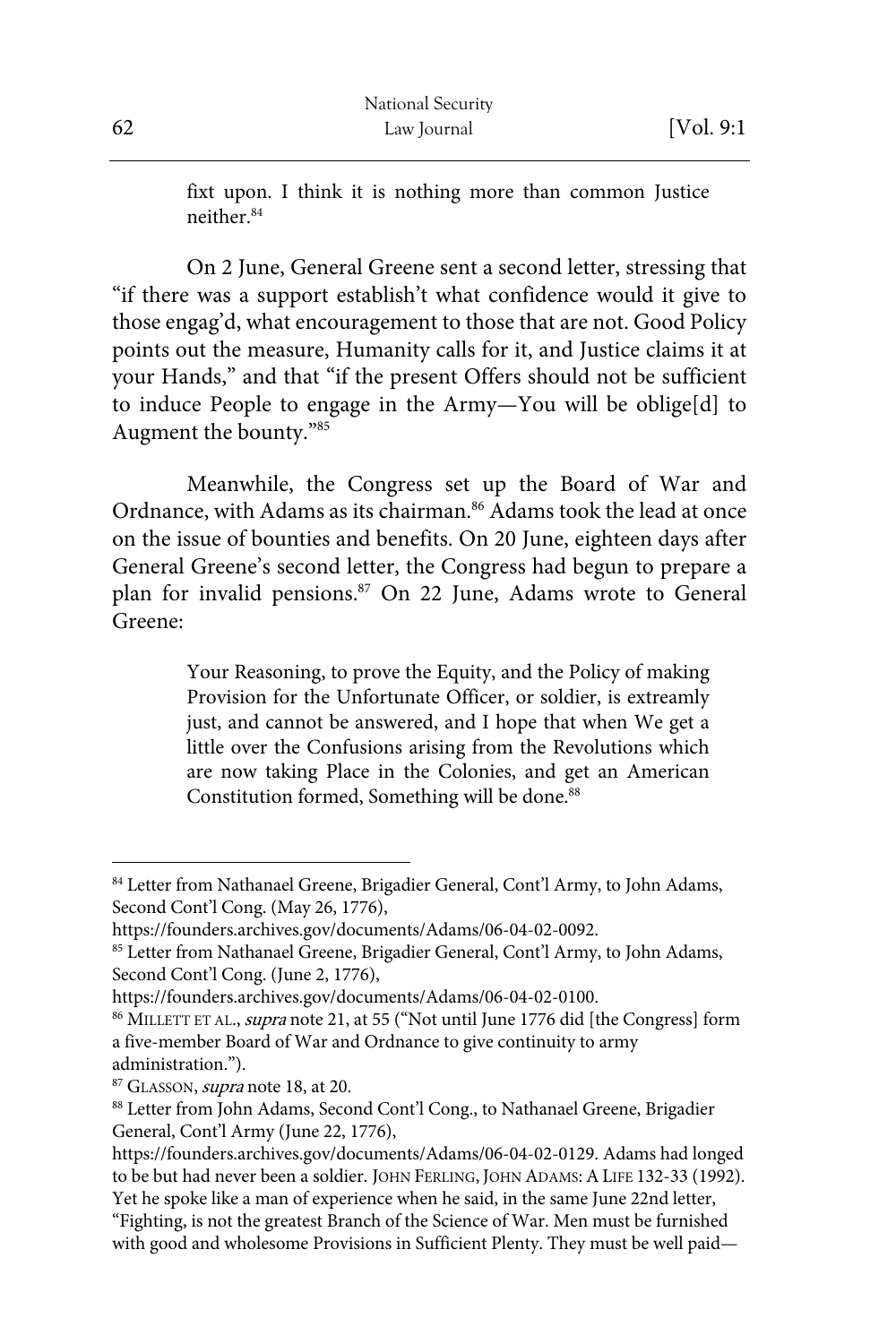Greene's reply did not come until 14 July.<sup>89</sup> Even if it had come sooner, Adams might have been too coopted to respond. Discussions had begun about the terms of independence. In large part, the Declaration of Independence was a remonstrance on behalf of the people. In addition to its well-known passages ("When in the Course of human Events, it becomes necessary—"; "We hold these truths to be self-evident—") the Declaration catalogued a list of grievances on the many tyrannies of King George the Third.<sup>90</sup> After John Hancock, among the delegates to sign was Adams.

Secretary Adams and General Greene then continued their correspondence on veterans' benefits, both writing on the imperative as a matter of "justice."<sup>91</sup> The last letter was from Adams to Greene on 4 August and, on 26 August 1776, the Continental Congress passed a provision for veterans' benefits, the bounty provision, which "promised half pay for life or during disability to every officer, soldier, or sailor losing a limb in any engagement or being so disabled in the service of the United States as to render him incapable of earning a livelihood."<sup>92</sup> This too was meant to encourage enlistments.<sup>93</sup>

In the day's business of 26 August 1776, the Congress had adopted the nation's first national pension law. That night, British forces began their approach to Long Island and, in the darkest hours, attacked Brooklyn.<sup>94</sup> Many of Washington's men turned and ran, forcing retreat.<sup>95</sup> Discouraged, on 8 September, Washington wrote Hancock: "On every side there is a choice of difficulties, & every

they must be well cloathed and well covered, with Barracks and Tents—they must be kept Warm with Suitable Fuel."

<sup>89</sup> Letter from Nathanael Greene, Brigadier General, Cont'l Army, to John Adams, Second Cont'l Cong. (July 14, 1776),

https://founders.archives.gov/documents/Adams/06-04-02-0161.

<sup>&</sup>lt;sup>90</sup> THE DECLARATION OF INDEPENDENCE (U.S. 1776).

<sup>&</sup>lt;sup>91</sup> Letter from Nathanael Greene, *supra* note 89; Letter from John Adams, Second Cont'l Cong, to Nathanael Greene, Brigadier General, Cont'l Army (Aug. 4, 1776), https://founders.archives.gov/documents/Adams/06-04-02-0193.

<sup>&</sup>lt;sup>92</sup> GLASSON, *supra* note 18, at 20.

<sup>93</sup> *Id.* at 21.

<sup>&</sup>lt;sup>94</sup> DAVID MCCULLOUGH, 1776 171 (2005).

<sup>95</sup> Id.; see also Charles Francis Adams, The Battle of Long Island, 1 AM. HIST. REV. 650 (1896), https://www.jstor.org/stable/pdf/1833753.pdf.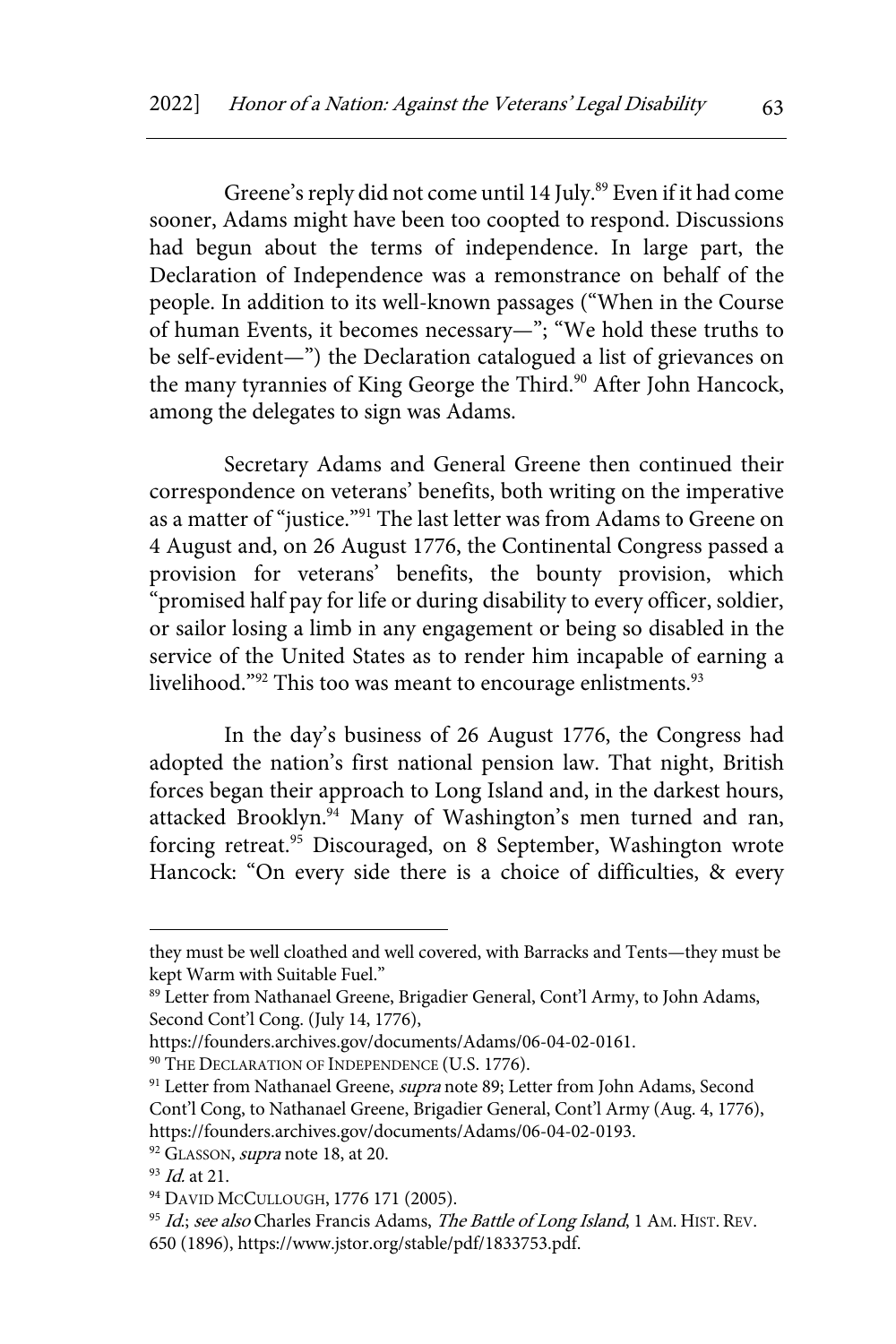measure on our part . . . to be formed with some apprehension that all our Troops will not do their duty."96

What Washington meant was that men would not stand and fight. $97$  In some respects, this was to be expected. The men of the militia and the Continental Army had been volunteers on short enlistments.<sup>98</sup> If they should be maimed, killed, or captured, what could they have done then to see to the care of their wives and families?<sup>99</sup> It became necessary to have men who were committed to the war until the end  $100$ 

Reluctance and refusal among the men to stand and fight was also to be expected for another reason. "Washington's explanation . . . was that they were free men. Their freedom brought them to revolution and, paradoxically, made them incapable of fighting it well,"<sup>101</sup> hence Washington's exhortation that "nothing but a good bounty can obtain them upon a permanent establishment."<sup>102</sup>

<sup>96</sup> Letter from George Washington, Commander in Chief, Cont'l Army, to John Hancock, President, Second Cont'l Cong. (Sept. 8, 1776),

https://founders.archives.gov/documents/Washington/03-06-02-0203.

<sup>97</sup> ROBERT MIDDLEKAUFF, THE GLORIOUS CAUSE: THE AMERICAN REVOLUTION 1763-1789 342 (2007) ("What he meant . . . was that they lacked the responsibility—or loyalty—that made professional soldiers continue to fight when they knew they were about to die or be captured.").

<sup>&</sup>lt;sup>98</sup> MILLETT ET AL., *supra* note 21, at 55.

<sup>&</sup>lt;sup>99</sup> That this became an important consideration for Washington is clear from his letter of 25 September: "A Soldier reasoned with upon the goodness of the cause he is engaged in and the inestimable rights he is contending for, hears you with patience, & acknowledges the truth of your observations; but adds, that it is of no more Importance to him than others—The Officer makes you the same reply, with this further remark, that his pay will not support him, and he cannot ruin himself and Family to serve his Country." Letter from George Washington, Commander in Chief, Cont'l Army, to John Hancock, President, Second Cont'l Cong. (Sept. 25, 1776), https://founders.archives.gov/documents/Washington/03-06-02-0305. <sup>100</sup> As McCullough observes, for Washington, "Short enlistments would no longer answer. There must be an army built on a 'permanent footing,' a standing army." DAVID MCCULLOUGH, JOHN ADAMS 159 (2001).

<sup>101</sup> MIDDLEKAUFF, supra note 97, at 342; see also Letter from George Washington, supra note 99 ("Men accustomed to unbounded freedom, and no controul, cannot brooke the Restraint which is indispensably necessary to the good Order and Government of an Army.").

<sup>&</sup>lt;sup>102</sup> Letter from George Washington, *supra* note 99.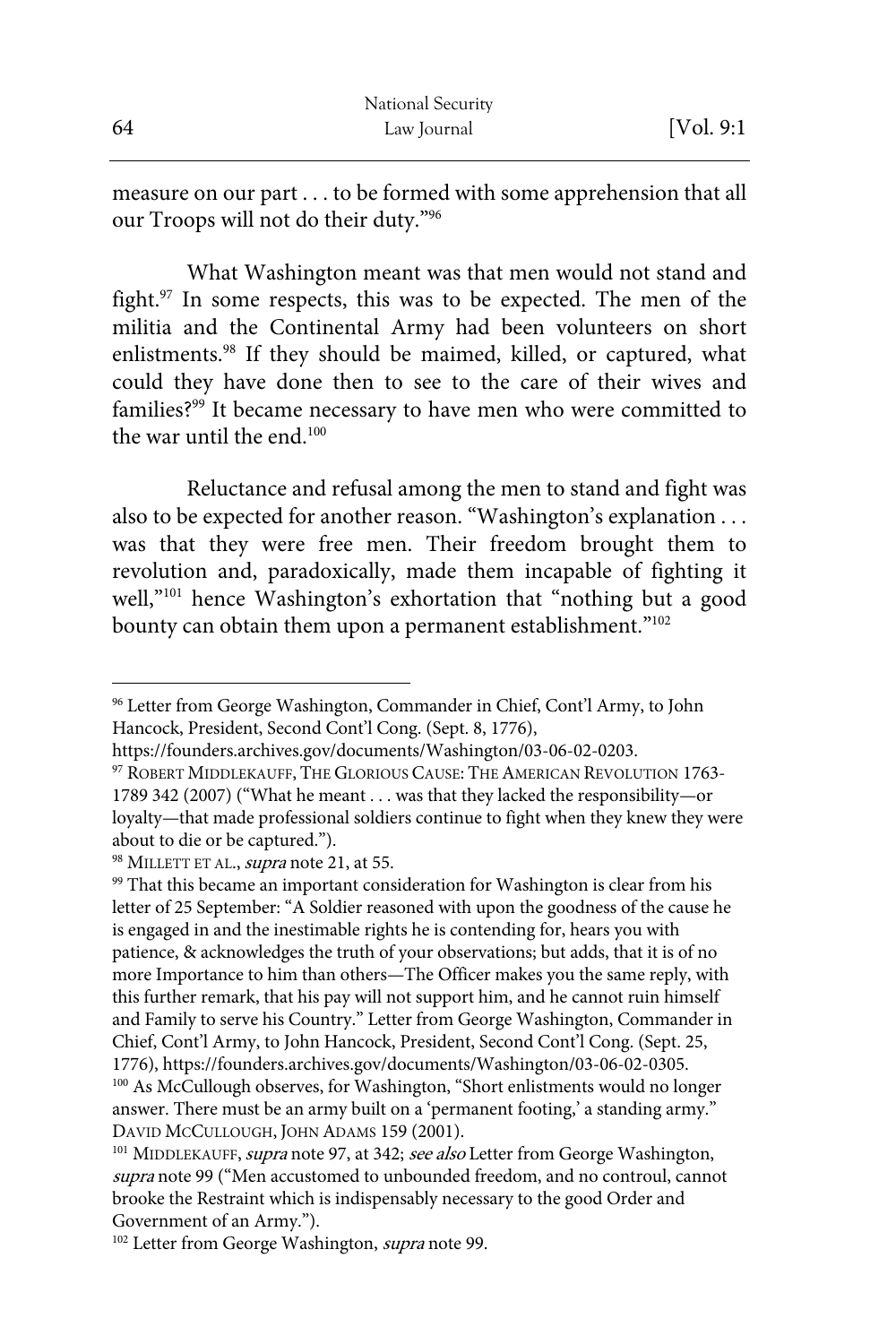So, Washington wrote the Congress on 25 September to express his opinion

> [T]hat a good Bounty be immediately offered, aided by the proffer of at least 100 or 150 Acres of Land . . . If this encouragement then is given to the Men, and such Pay allowed the Officers as will induce Gentlemen of Character & liberal Sentiments to engage . . . we should in a little time have an Army able to cope with any that can be opposed to it. $103$

Yet Adams and the Board had already issued a new plan offering bounty lands and pensions, which the Congress adopted on 16 September.<sup>104</sup> Still, this and other bounty proposals had been only plans. Under the Articles of Confederation, the Congress had only the powers that the states agreed to grant.<sup>105</sup> While some states carried out the plan—and numbers began to improve—other states did not.

Making matters worse was the army's unfitness for duty. By 1778, after the march to Valley Forge, the troops began to starve.<sup>106</sup> Soldiers continued to desert, and more and more officers resigned. By April, Washington had come to realize, as reflected in a passage reminiscent of the time of Queen Elizabeth, that, "a great and lasting War can never be supported on ['patriotism'] alone—It must be aided by a prospect of interest or some reward."107 That is, "[t]hey will not be persuaded to sacrifice all views of present interest, and encounter the numerous vicissitudes of War, in the defence of their Country, unless she will be generous enough on her part, to make a decent

 $103$  *Id.* 

<sup>&</sup>lt;sup>104</sup> McCULLOUGH, supra note 100, at 160.

<sup>&</sup>lt;sup>105</sup> MIDDLEKAUFF, *supra* note 97, at 623.

 $106$  *Id.* at 419 ("The time in February was perhaps the worst, with Washington describing the troops as 'starving' on February 6, 1778, and their condition as one of 'famine' on February 16.").

<sup>&</sup>lt;sup>107</sup> Letter from George Washington, Commander in Chief, Cont'l Army, to John Banister, Cont'l Army (Apr. 21, 1778),

https://founders.archives.gov/documents/Washington/03-14-02-0525.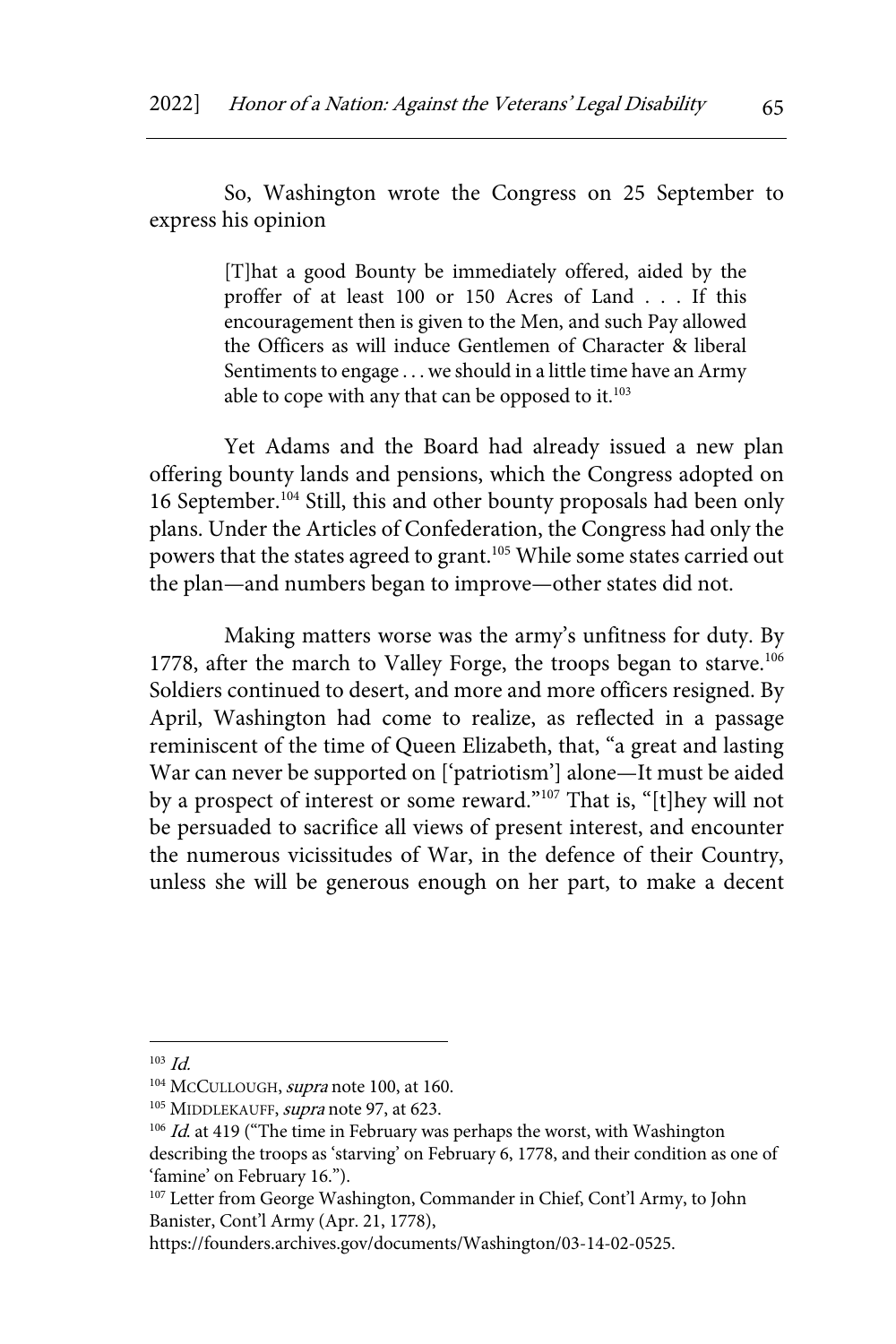provision for their future support."108 Washington's words conveyed veterans' care as necessary to encourage service.<sup>109</sup>

The war went on for several years, culminating in the Battle of Yorktown in 1781,<sup>110</sup> followed by the first articles of peace and independence.<sup>111</sup> As the war came to an end, it became appropriate to disband the army. Yet, with no power to tax, the Confederation could not fulfill the promises of bounty lands and pensions.112 Many saw the need for a stronger federal government, and when the framers of the Constitution of the United States set out to replace the Articles of Confederation, one among the several purposes noted in the Preamble would be "to provide for the common defence."<sup>113</sup>

Alongside the disbanding of the army was Washington's resignation as Commander in Chief. Before resigning, Washington prepared a letter of farewell that included the following passage:

> Before I conclude the Subject of public justice, I cannot omit to mention the obligations this Country is under to that meritorious class of veteran non Commission'd Officers and

 $108$  *Id.* Among the "numerous vicissitudes" were not only the dangers but also the various privations of food, clothing, and adequate shelter.

<sup>&</sup>lt;sup>109</sup> MILLETT ET AL., *supra* note 21, at 53 ("Most American recruits served willingly . . . Financial benefits simply reinforced the primary motivation to serve, which was probably ideological.").

<sup>&</sup>lt;sup>110</sup> MIDDLEKAUFF, *supra* note 97, at 593-4.

<sup>&</sup>lt;sup>111</sup> In a work entitled Sentiments On a Peace Establishment of 1 May 1783, five months after the signing of the first articles of peace and independence, Washington said: "It may be laid down, as a primary position, and the basis of our system, that every Citizen who enjoys the protection of a free Government, owes not only a proportion of his property, but even of his personal services to the defence of it." https://founders.archives.gov/documents/Washington/99-01-02-11202. As scholar Russell Weigley has observed, "This idea, proclaiming a universal military obligation as the concomitant of the ballot, is the foundation of the modern mass army." RUSSELL F. WEIGLEY, TOWARDS AN AMERICAN ARMY: MILITARY THOUGHT FROM WASHINGTON TO MARSHALL 12 (1962).

<sup>112</sup> ROBERT MIDDLEKAUFF, WASHINGTON'S REVOLUTION 301 (2015).

<sup>&</sup>lt;sup>113</sup> When Adams wrote to General Greene on 22 June 1776, he said he had hoped that something might be done, in the forming of "an American Constitution," to provide for war veterans. Letter from John Adams, supra note 88. Yet although Adams himself was one of the framers of the Constitution, nothing in the Constitution provides for veterans' care.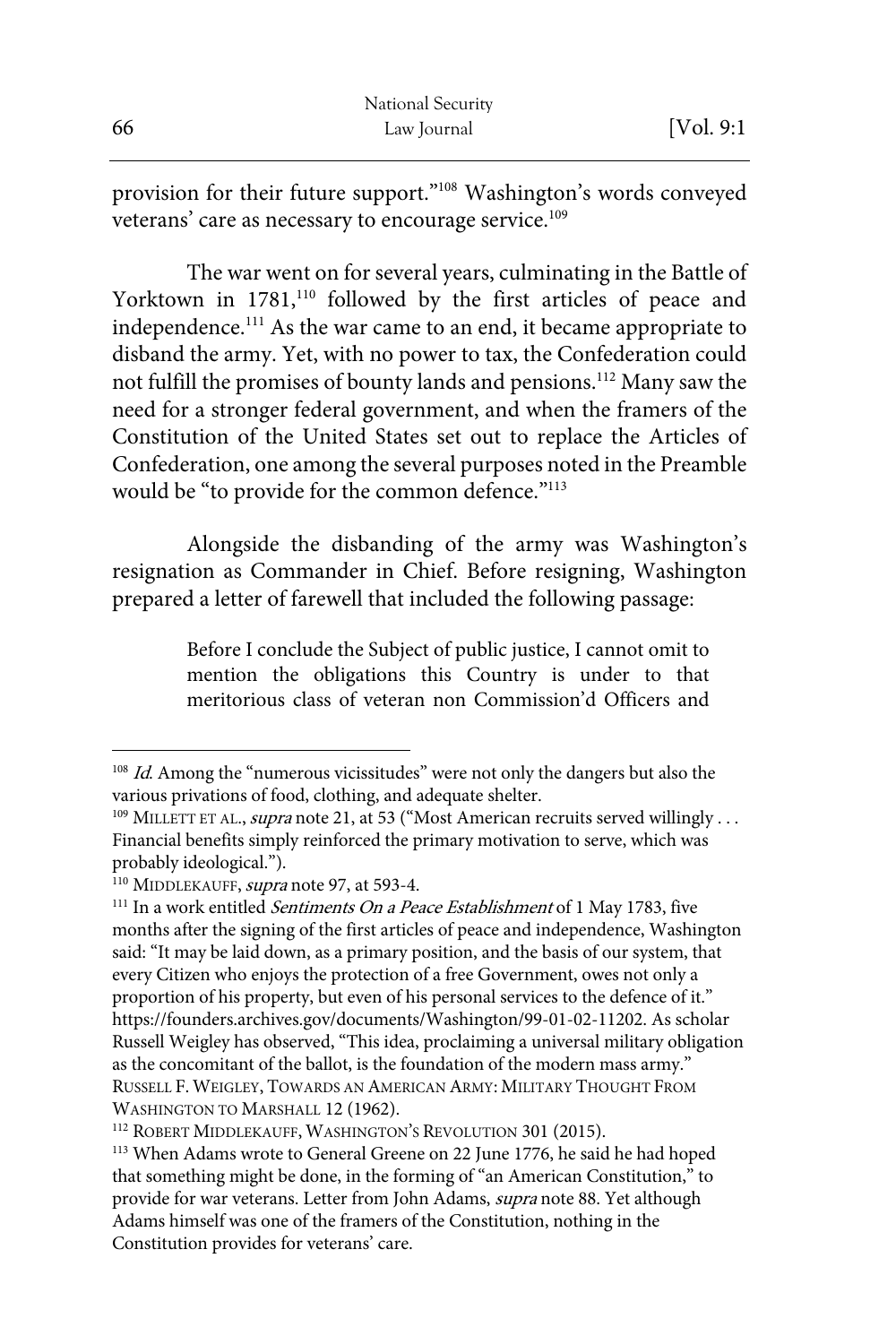Privates who have been discharged for inability . . . nothing could be a more melancholy and distressing sight, than to behold those who have shed their blood or lost their limbs in the service of their Country, without a shelter, without a friend and without the means of obtaining any of the necessaries of life or comforts of life compelled to beg their daily bread from door to door!<sup>114</sup>

Not long after the United States won independence and the U.S. Constitution came into force, the First Congress passed a law in favor of supporting war veterans (Washington signed the law as the nation's first president).<sup>115</sup> Thus, "[f]rom the very beginning of our government, it has been usual for Congress, in passing laws to raise men for the army and navy, to promise pensions to those who should be wounded or disabled in the military service."116 And as law scholar Lawrence Friedman has noted, "[t]he unspoken premise and promise was that men who could expect help from a grateful nation would be that much more likely to enlist."<sup>117</sup>

#### IV. FROM THE EARLY REPUBLIC TO THE NATIONAL SECURITY ERA

Over the course of the generation that followed the Revolutionary War, opinions of the war changed, and with them, opinions of the war's veterans.118 On the earlier view, it was a "virtuous citizenry" that had won the war; on the later view, soldiers.<sup>119</sup> As historian John Resch notes,

> This new memory of the war was fostered by the romantic image of the suffering soldier. That image portrayed regulars as heroic warriors who embodied the republican ideals of militant

<sup>114</sup> Circular from George Washington, Commander in Chief, Cont'l Army, to States on Farewell to the Army (June 8, 1783), https://www.loc.gov/item/mgw434172. <sup>115</sup> Act of Sept. 29, 1789, 1 Stat. 95 ("Be it enacted . . . That the military pensions which have been granted and paid by the states respectively, in pursuance of the acts of the United States in Congress assembled, to the invalids who were wounded and disabled during the late war, shall be continued and paid by the United States."). <sup>116</sup> GLASSON, *supra* note 18, at 2.

<sup>&</sup>lt;sup>117</sup> LAWRENCE FRIEDMAN, A HISTORY OF AMERICAN LAW 151 (3d ed., 2005).

<sup>118</sup> JOHN RESCH, SUFFERING SOLDIERS: REVOLUTIONARY WAR VETERANS, MORAL

SENTIMENT, AND POLITICAL CULTURE IN THE EARLY REPUBLIC, at x (1999).  $119$  *Id.*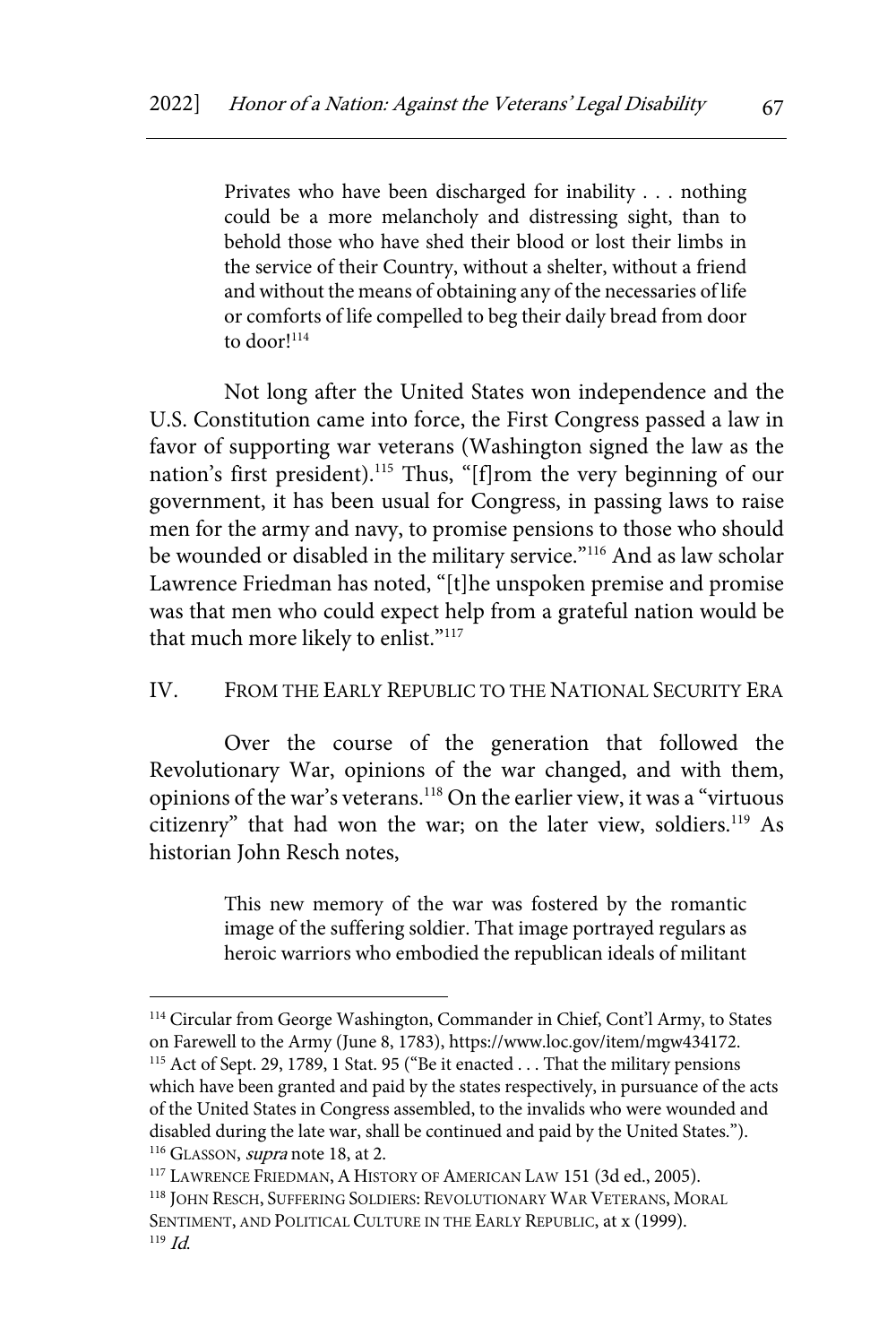patriotism and civic virtue. It also portrayed aging veterans as infirm, impoverished, and disadvantaged benefactors to whom the nation owed a debt of gratitude.<sup>120</sup>

With this observation in mind, it seems that President Lincoln caught the national mood of gratitude in his famous passage "to care for him who shall have borne the battle." However, according to the VA, the passage also affirmed the nation's obligation to veterans and their families.<sup>121</sup> Later, in the era of national security, Franklin Delano Roosevelt reaffirmed veterans' care as the nation's obligation.<sup>122</sup> While president after president reaffirmed veterans' care as the nation's obligation, congresses and courts more and more regarded veterans' benefits as mere gratuities and, one way or another, closed the doors to judicial review of veterans' benefits claims.

The advent in America's government of the judicial power was a profound improvement on the framework of the Confederation. Consider a point from Alexander Hamilton (writing as Publius) in Federalist 22: "A circumstance which crowns the defects of the Confederation [is] the want of a judiciary power. Laws are a dead letter without courts to expound and define their true meaning and operation." This was 1787. In 1803, the U.S. Supreme Court lent its imprimatur to the principle, announcing, in *Marbury v. Madison*,<sup>123</sup> "[i]t is emphatically the province and duty of the judicial department to say what the law is. Those who apply the rule to particular cases, must of necessity expound and interpret that rule."<sup>124</sup>

 $120 \, \text{Id}$ 

<sup>&</sup>lt;sup>121</sup> The Origin of the VA Motto, supra note 1.

<sup>&</sup>lt;sup>122</sup> Fireside Chat, supra note 2.

<sup>123</sup> 5 U.S. 137, 177.

 $124$  Of note, Chief Justice John Marshall's opinion in *Marbury* was based, in part, on cases concerning invalid pensions for veterans of the Revolutionary War, cases that were, as it turns out, notional. Susan Low Bloch & Maeva Marcus, John Marshall's Selective Use of History in Marbury v. Madison, 1986 WIS. L. REV. 301, 303 (1986) ("[Marshall] discussed an unnamed case dealing with [Congress's pension programs for wounded Revolutionary War veterans], but it appears that he in fact merged several different proceedings to create this single case. Thus, the only American precedent the Chief Justice relied on in the entire Marbury opinion apparently did not exist as he described it.") (internal cites omitted).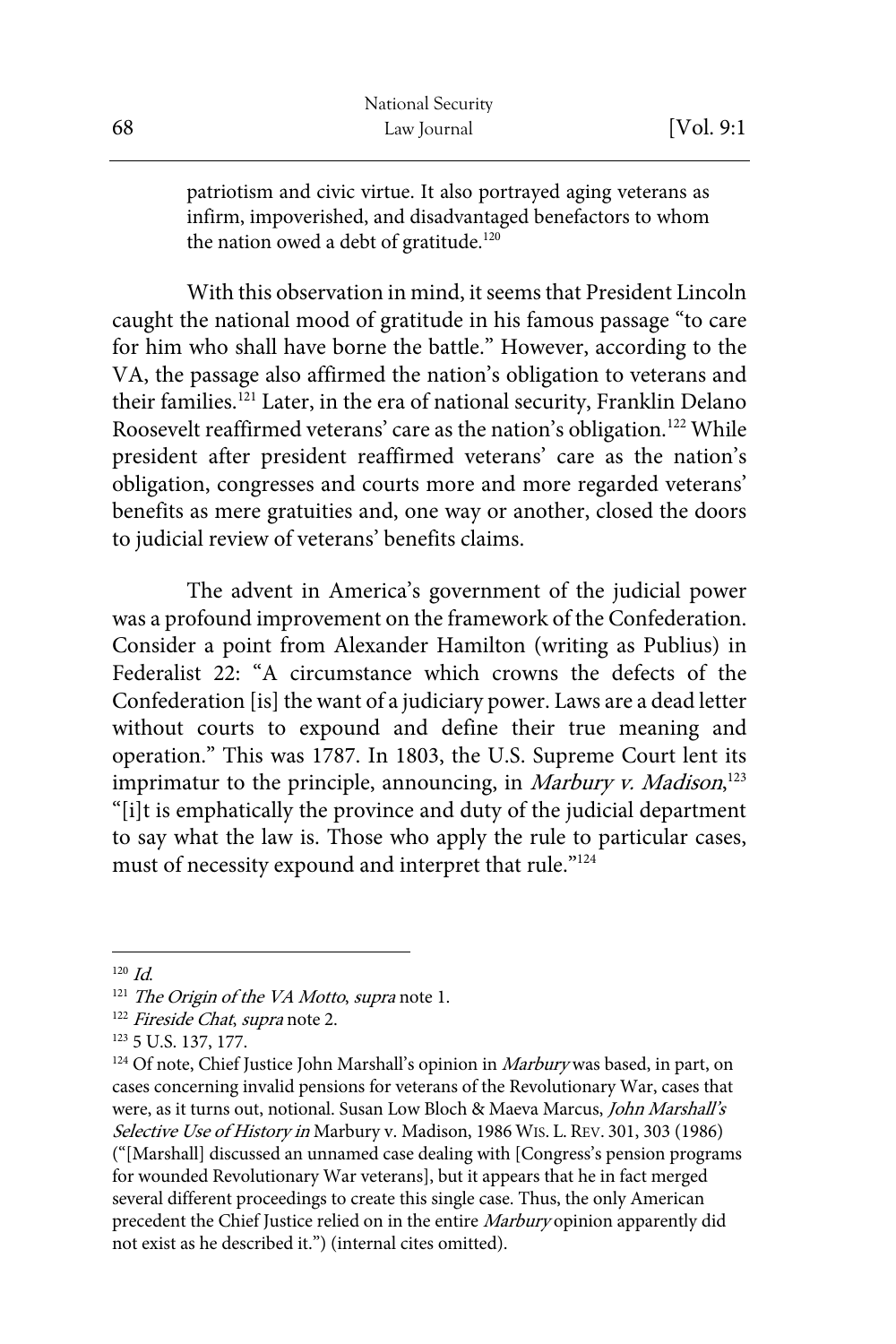As the image of the suffering soldier portrayed veterans as benefactors to whom the nation owed a debt of gratitude, for some, veterans' care was still a matter of duty and justice. By the time John Quincy Adams became the nation's sixth president, he had much to say on the "duties" of the office, noting among them "the debt, rather of justice than gratitude, to the surviving warriors of the Revolutionary war," and "the extension of the judicial administration of the Federal Government to those extensive and important members of the Union."125 This was in 1827. Still, as time went on, United States' laws on veterans' benefits strengthened the Executive and weakened the courts.

#### A. Walton and Teller

In 1857, eight years before President Lincoln affirmed the government's obligation to war veterans, the U.S. Supreme Court, in Walton v. Cotton, first announced veterans' pensions as government "bounties." In 1883, almost twenty years after the Civil War, the Supreme Court, in United States v. Teller, again held veterans' benefits to be "bounties" and established the bar to entitlement: "No pensioner has a vested legal right to his pension. Pensions are the bounties of the government, which Congress has the right to give, withhold, distribute, or recall, at its discretion."<sup>126</sup> Yet one is left to wonder what in each case the Court meant by *bounty*.<sup>127</sup>

Walton was a case on the administration of the estate of Thomas Cotton, a Revolutionary War veteran.<sup>128</sup> In referring to veterans' pensions as government bounties, counsel for the government characterized the provision as "arising from personal considerations of gratitude for services rendered."129

<sup>&</sup>lt;sup>125</sup> President John Quincy Adams, Third Annual Message (Dec. 4, 1827),

https://www.presidency.ucsb.edu/node/206800.

<sup>126</sup> United States v. Teller, 107 U.S. 64, 68 (1882).

<sup>&</sup>lt;sup>127</sup> It is not clear in either opinion whether the Court meant recruitment bounty or the more colloquial conception of a bounty as some kind of wondrous blessing, like the Lord's bounty or nature's bounty.

<sup>128</sup> Walton v. Cotton, 60 U.S. 355 (1857).

 $129$  *Id.* at 357.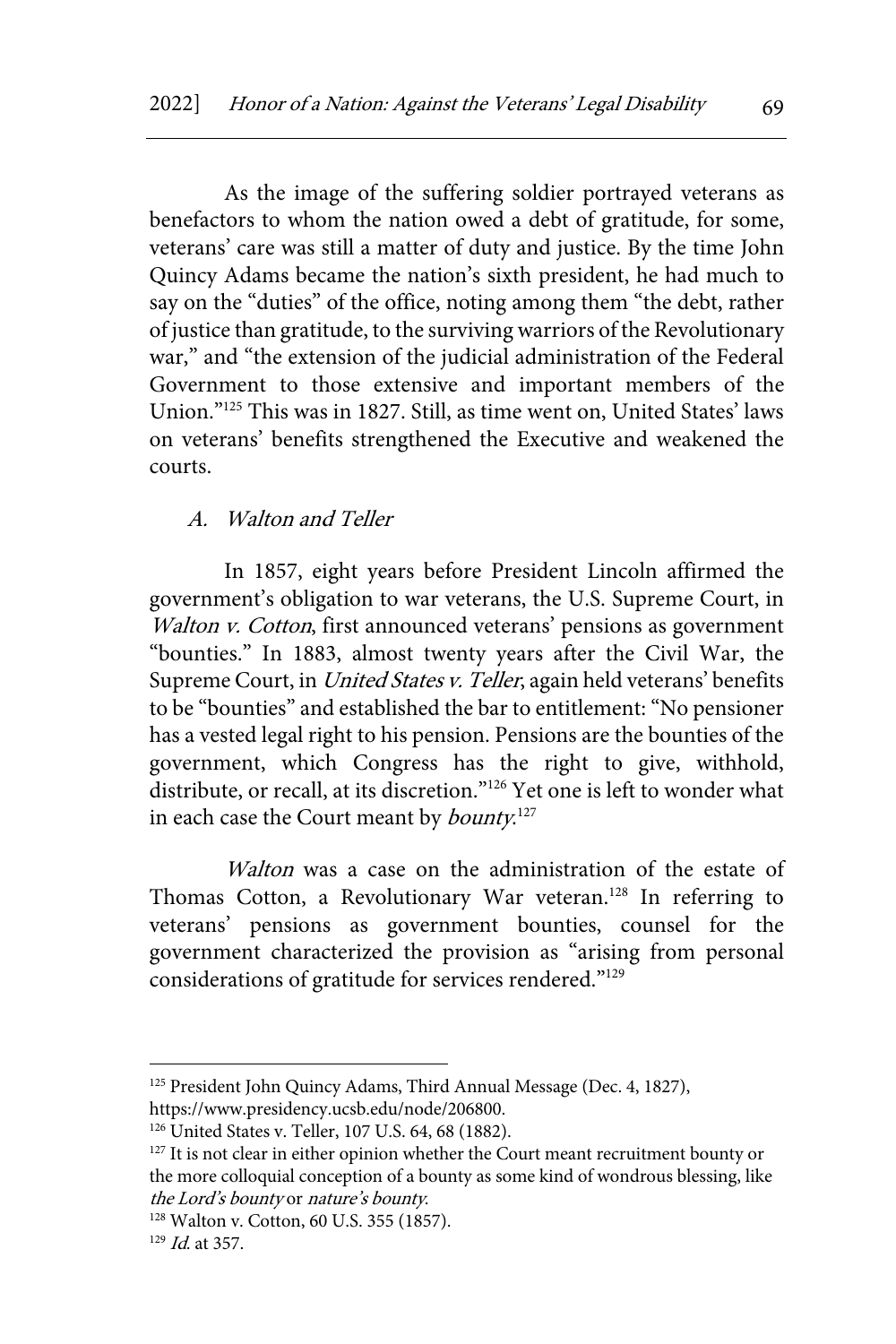|    | National Security |            |
|----|-------------------|------------|
| 70 | Law Journal       | [Vol. 9:1] |

The government's characterization suggests it interpreted the provision of veterans' pensions as intended only to reward. Neither the government nor the Court mentioned the provision of the Continental Congress of 26 August 1776 that expressly sought to encourage service.

Similarly, when the Supreme Court issued its decision in Teller in 1883, it relied exclusively on Walton in support of its proposition that "[p]ensions are the bounties of the government, which Congress has the right to give, withhold, distribute, or recall, at its discretion."130 Although Teller had served in the Mexican-American War, the Court's characterization did not consider that Congress had promised veterans' care to volunteers. The act of 13 May 1846, which declared war against Mexico, provided, after the provisions authorizing the use of military force,

> That the volunteers who may be received into the service of the United States by virtue of the provisions of this act, and who shall be wounded or otherwise disabled in the service, shall be entitled to all the benefit [sic] which may be conferred on persons wounded in the service of the United States.<sup>131</sup>

In the cases of *Walton* and *Teller*, the Supreme Court overstated the gratuitous nature of veterans' benefits. In this respect, each passage is set apart from the history that shows veterans' benefits have long had as their purposes to reward and encourage service. Obscuring this issue is each court's characterization of veterans' benefits as "bounties." Remember General Greene's remark to Adams

<sup>130</sup> Teller, 107 U.S. at 68. Of note, the Justice who wrote the majority's opinion, William Woods, was himself a war veteran. William Burnham Woods (Aug. 3, 1824 - May 14, 1887), SUP. CT. OF OHIO AND OHIO JUD. SYS.,

http://www.supremecourt.ohio.gov/MJC/places/wbWoods.asp ("He saw combat at Fort Donelson, Shiloh, Chickasaw Bayou, Arkansas Post, Jackson and Vicksburg. . . . Appointed by President Rutherford B. Hayes to the Supreme Court on Dec. 21, 1880, . . . he took the oath of office on Jan. 5, 1881.").

<sup>&</sup>lt;sup>131</sup> An Act Providing for the Prosecution of the Existing War Between the United States and the Republic of Mexico, ch. XVI § 7, 9 Stat. 9 (1846) (terminated 1848).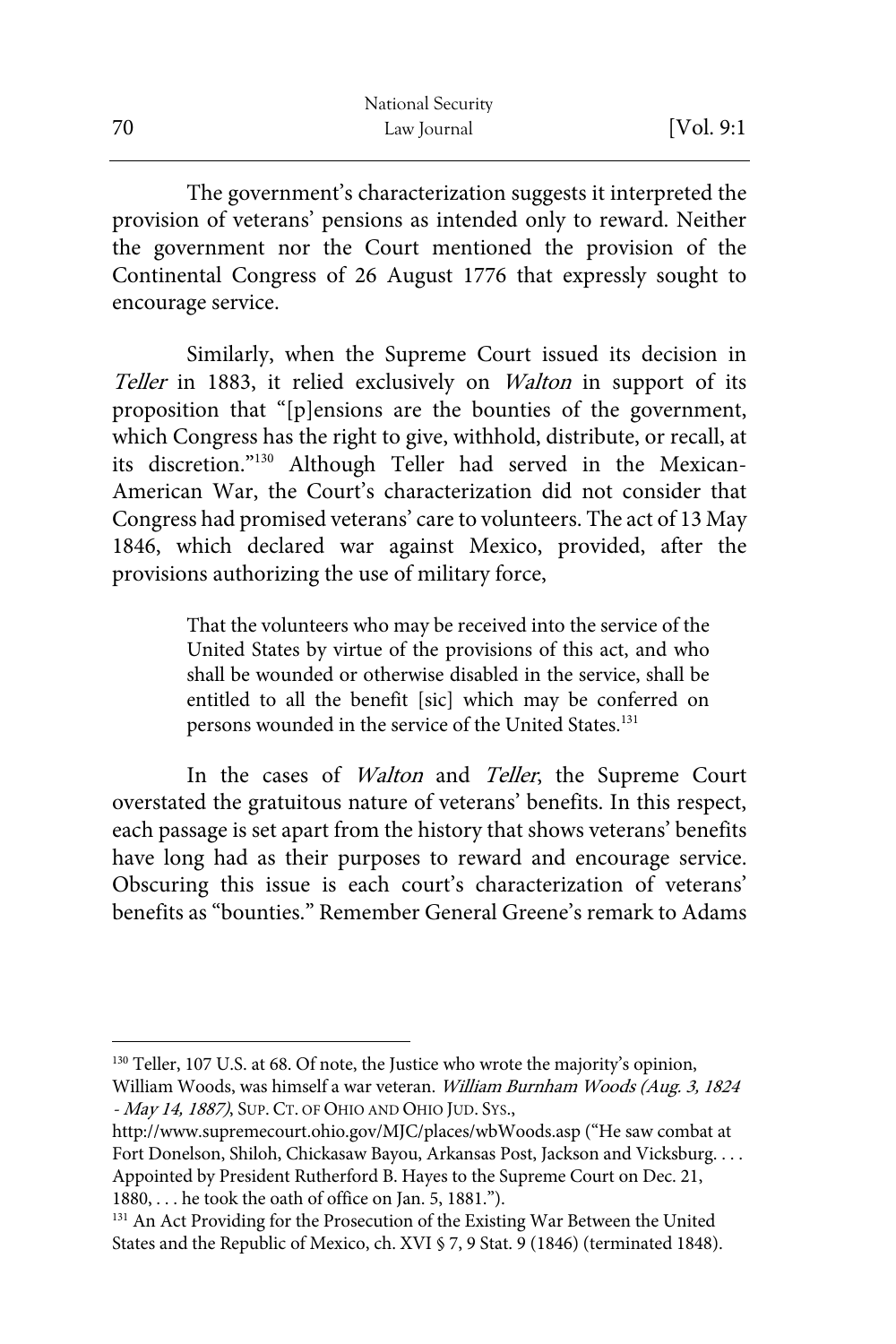that "if the present Offers should not be sufficient to induce People to engage in the Army-You will be oblige[d] to Augment the bounty."<sup>132</sup>

Recruitment by bounties continued into the American Civil War. As historian James McPherson observes in Battle Cry of Freedom, the conscription of the Civil War "was not conscription at all, but a clumsy carrot and stick device to stimulate volunteering. The stick was the threat of being drafted and the carrot was a bounty for volunteering."133 Especially curious is that the Supreme Court itself had recognized the concept of recruitment bounties not even a decade before *Walton*. In the case of *Wilkes v. Dinsman* (1849), the Supreme Court took up a matter concerning, in part, "the bounty given to the seamen and marines on their reenlisting or contracting to serve."<sup>134</sup> All

<sup>&</sup>lt;sup>132</sup> Letter from Nathanael Greene, *supra* note 85.

<sup>&</sup>lt;sup>133</sup> JAMES MCPHERSON, BATTLE CRY OF FREEDOM: THE CIVIL WAR ERA 605 (1988). During the Civil War, there was also the issue of the recruitment of slaves. Lincoln believed that recruiting slaves was a matter of military necessity (and therefore necessary to save the Union), and knew as well that an inescapable consequence would be emancipation. JOHN FABIAN WITT, LINCOLN'S CODE: THE LAWS OF WAR IN AMERICAN HISTORY 240 (2012). Thus the most profound recruitment incentive was that held out to the slaves who would fight: In escaping enslavement to join the Union army, slaves would at once be free. Id.; see also, e.g., W. E. B. DU BOIS, THE SOULS OF BLACK FOLK 10 (Dover ed. 1994) (1903) ("[Lincoln] saw the inevitable, and emancipated the slaves of rebels on New Year's, 1863. A month later, Congress called earnestly for the Negro soldiers whom the act of July, 1862, had half grudgingly allowed to enlist. . . . The stream of fugitives swelled to a flood."). For those enslaved, what could be more of an incentive to fight than the prospect of freedom?

<sup>134</sup> 48 U.S. 89, 123. Consider also the following detail on the U.S. government's perspective on recruitment bounties. In 1915 the Chief of Staff of the War Department directed the War College Division "to make a complete and exhaustive study of a proper military policy for the United States." Memorandum from the Chief of the War Coll. Div., War Dep't, to the Chief of Staff, War Dep't (Sept. 11, 1915), included in WAR COLL. DIV., WAR DEP'T, A PROPER MILITARY POLICY FOR THE UNITED STATES, at II (1915). Six months later the Chief of the War College Division submitted his report. Id. According to the report, "each war of importance has been followed by an official investigation of our military system . . . The reports of these investigations give a startling picture of . . . costly overhead charges augmented by payment of bounties to keep up voluntarily enlistments." WAR COLL. DIV., WAR DEP'T, *Introduction* to A PROPER MILITARY POLICY FOR THE UNITED STATES 1-2 (1915).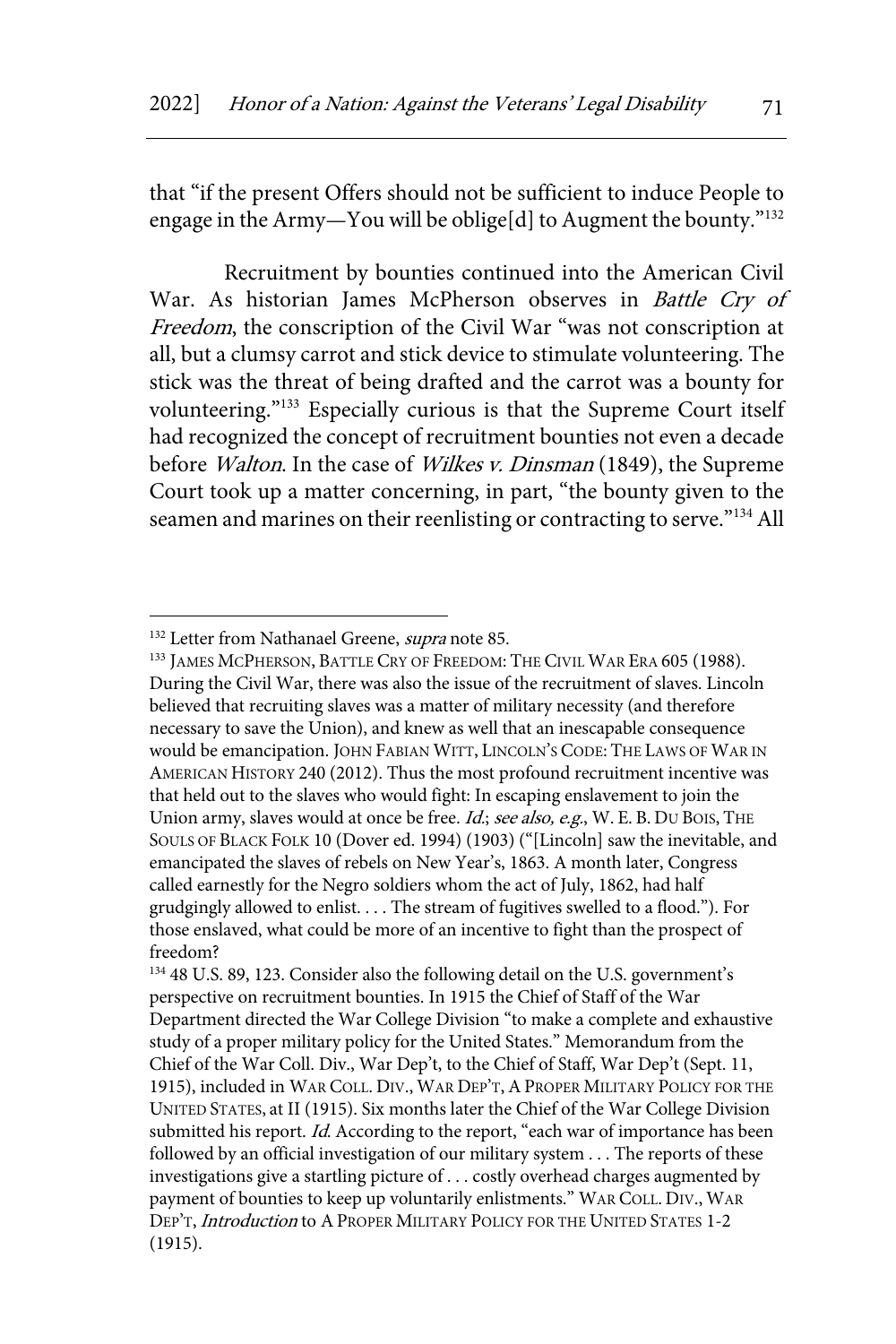|    | National Security |            |
|----|-------------------|------------|
| 72 | Law Journal       | [Vol. 9:1] |

this notwithstanding, it was on the precedent of these cases, *Walton* and Teller, that courts regarded veterans' benefits as mere gratuities.<sup>135</sup>

# B. The Bonus March and the Economy Act

When Congress sought to award "bonuses" to veterans of World War One, President Calvin Coolidge said, "[s]olicitude for the disabled veterans and the dependents of those who lost their lives is the nation's solicitude. To minister to their every need is a sacred obligation which will be generously and gratefully met."136 "But," as the message continued, "that is not the object of this bill."137 The message had come in a veto. What stands out is the president's reaffirmation of veterans' care as a national obligation.

It stands out not least because the veto failed. Congress overrode it, passing the World War Adjusted Compensation Act.<sup>138</sup> However, the problem for many veterans was that the bonuses were not redeemable until 1945. This was 1924.

By the time of the stock market crash of 1929, Herbert Hoover had succeeded Coolidge as president.<sup>139</sup> Veterans began to demand immediate cash payment of their service bonuses. President Hoover resisted, stoking the fire, until, in 1932, veterans organized the Bonus March.<sup>140</sup> Tens of thousands of protestors flooded the nation's capital in support of immediate cash payment of the veterans' bonus.<sup>141</sup> American veterans—like the veterans of the English Civil Wars 300 years before—had become a key political force.

<sup>&</sup>lt;sup>135</sup> E.g., Pate v. United States, 78 Ct. Cl. 395, 400 (1933); Schism v. United States, 316 F.3d 1259, 1274 (Fed. Cir. 2002).

<sup>&</sup>lt;sup>136</sup> President Calvin Coolidge, Message to the House of Representatives Returning without Approval a Bill Providing for Adjusted Compensation for War Veterans (May 15, 1924), https://www.presidency.ucsb.edu/node/329322.  $137$  *Id.* 

<sup>138</sup> World War Adjusted Compensation Act, Pub. L. No. 68-120, §§ 401-501, 43 Stat. 121, 125 (1924); see also Paul Dickinson & Thomas B. Allen, The Bonus Army: An AMERICAN EPIC 29 (2004).

<sup>&</sup>lt;sup>139</sup> DICKINSON & ALLEN, *supra* note 138, at 31-32.

<sup>&</sup>lt;sup>140</sup> STEPHEN R. ORTIZ, BEYOND THE BONUS MARCH AND GI BILL: HOW VETERAN POLITICS SHAPED THE NEW DEAL ERA 1 (2010).

 $141$  *Id.*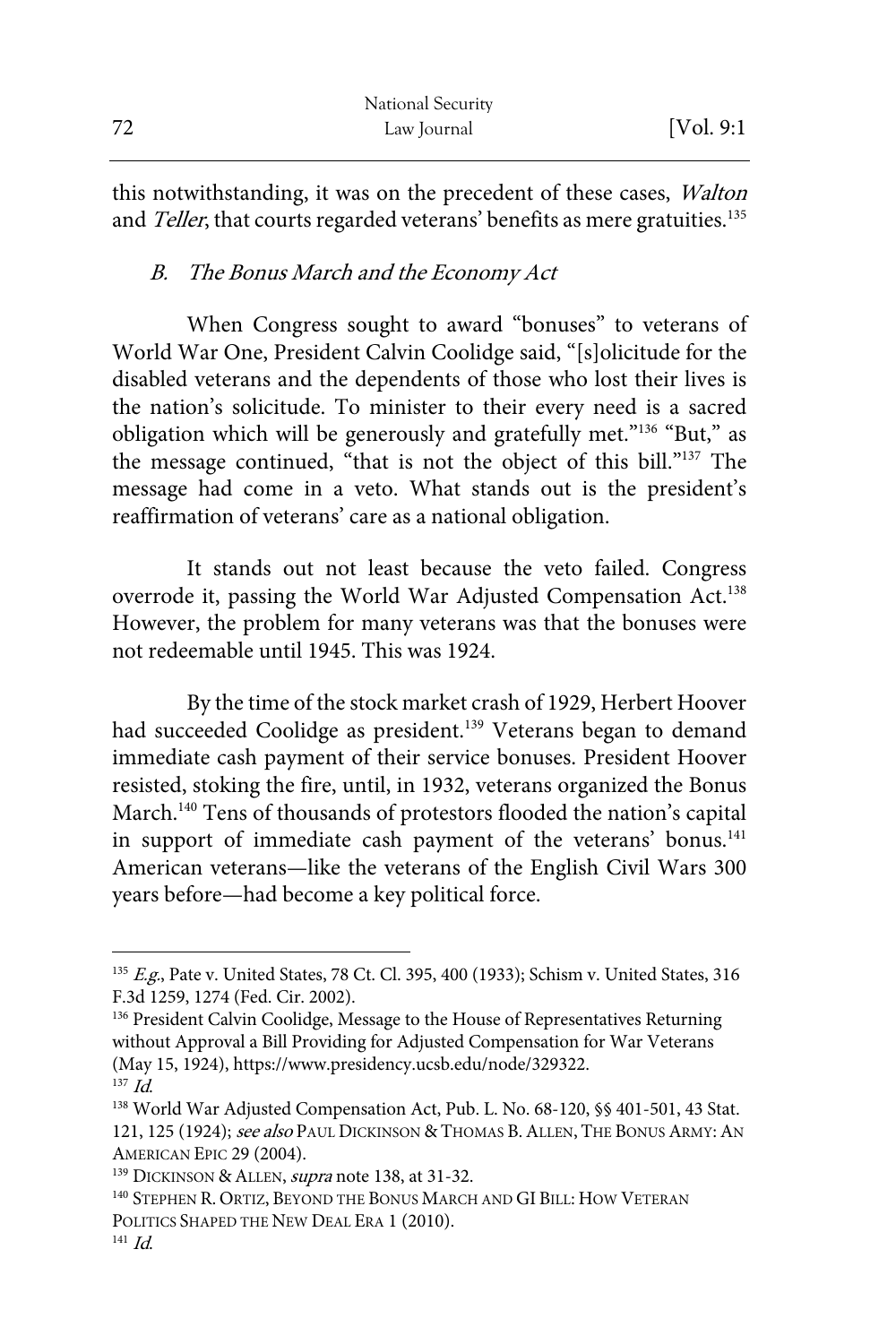Part of President Hoover's resistance was his veto of a new bill that sought to add to the bonus.<sup>142</sup> Still, like Coolidge, in his veto message President Hoover spoke on the nation's "sense of obligation and generosity, and its readiness at all times to aid those of its veterans in need. $n<sup>143</sup>$ 

The Depression and the administration's handling of the "Bonus Army" doomed Hoover's reelection.<sup>144</sup> The majority of voters in 1932 turned out in favor of Franklin Delano Roosevelt ("FDR").

As the Depression worsened, Congress passed a series of emergency bills, the first of FDR's New Deal framework. One was the Economy Act. Among its provisions, the Economy Act said, "the President is hereby authorized to prescribe by regulation the minimum degrees of disability . . . if any, as in his judgment should be recognized and prescribe the rate of pension payable for each," such regulations to be administered by the Administrator of Veterans' Affairs. The Act also said, "[a]ll decisions rendered by the Administrator of Veterans' Affairs . . . shall be final and conclusive on all questions of law and fact" and "no other official or court of the United States shall have jurisdiction to review . . . any such decision."<sup>145</sup> This was the *no-review clause*.<sup>146</sup>

Armed with the no-review clause, on 28 July 1933—ten years to the day before he too reaffirmed the nation's obligation to veterans—FDR, by Executive Order, created the Board of Veterans' Appeals, set up to make final decisions on veterans' benefits claims.<sup>147</sup>

In the Economy Act, Congress delegated to the President the power not only to make regulations but also to decide disputes as to regulations applied. No surprise then that some thought to object. One was Congressman Everett Dirksen. In a letter from March of 1933, of

<sup>&</sup>lt;sup>142</sup> President Herbert Hoover, Veto of the Emergency Adjusted Compensation Bill (Feb. 26, 1931), https://www.presidency.ucsb.edu/node/207374.

 $143$  *Id.* 

<sup>&</sup>lt;sup>144</sup> DICKINSON & ALLEN, *supra* note 138, at 184.

<sup>145</sup> Act of Mar. 20, 1933, Pub. L. No. 73-2, tit. I, § 5, 48 Stat. 8, 9.

<sup>&</sup>lt;sup>146</sup> E.g., Johnson v. Robison, 415 U.S. 361, 368 n.9 (1974).

<sup>147</sup> Exec. Order No. 6230 (July 28, 1933).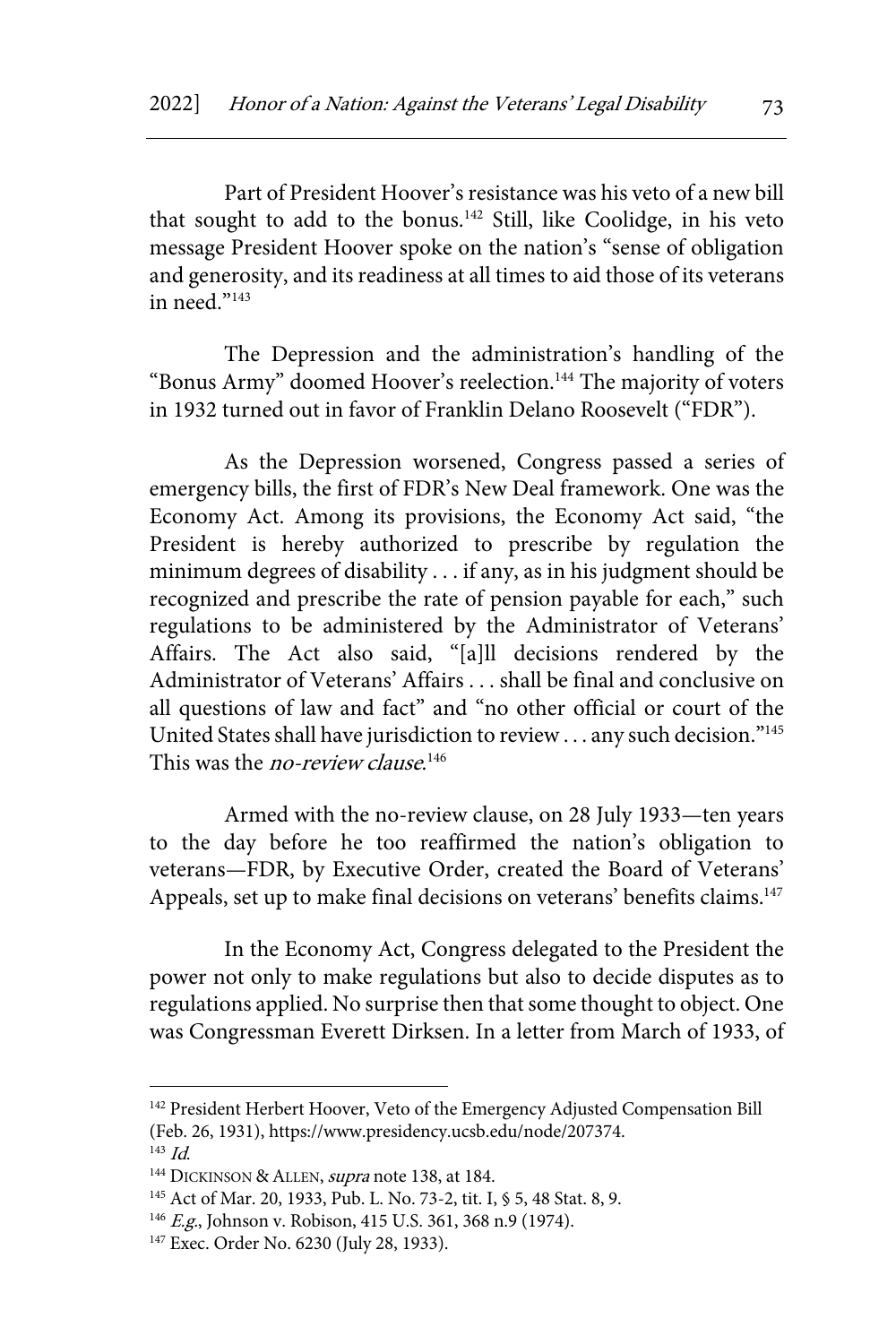the law's giving to the president the power to prescribe degrees of disability and rates of pensions, Dirksen said, "[h]ere then is a first[- ]class dictatorship conferred on the President."148 Of the no-review clause, he said,

> Here then is a usurpation of judicial power that stops any veteran from taking his case to court if he believes that he is not receiving fair treatment. Yet the Congress voted to take away from a defender of the flag, the right to go into court if he so sees fit.<sup>149</sup>

Later, Dirksen emphasized the point by saying, "the act provides that even [though] you think you have a grievance against the U.S., it takes away your Constitutional right to bring suit."150

And if there had been any mystery as to what the Supreme Court had meant in Walton and Teller (on service pensions as government bounties), the U.S. Court of Claims case of Pate v. United States in 1933 sought to make it clear. In that case, the Court of Claims broadened the Teller dictum to comprise retirement pay and serviceconnected compensation: "Retirement pay and compensation for injuries received in [the] line of duty, like 'Pensions are bounties of the Government, which Congress has the right to give, withhold, distribute, or recall, at its discretion.' All are gratuities bestowed by Congress in recognition of services rendered."<sup>151</sup>

In a matter of years, Congress restored much of what it had scaled back in the Economy Act. Yet the no-review clause remained, in the words of the Supreme Court, "substantially unaltered" through the Vietnam era, the era of national security.<sup>152</sup> Thus, it became appropriate for a law scholar to observe, in 1975, that "[t]he Veterans Administration stands in splendid isolation as the single federal

<sup>&</sup>lt;sup>148</sup> Letter from Everett Dirksen, Representative, U.S. House of Representatives, to Ralph Warren (Mar. 13, 1933) (copy with author).

<sup>149</sup> Id.

 $150$  *Id.* 

<sup>151</sup> Pate v. United States, 78 Ct. Cl. 395, 400 (1933) (citing Walton v. Cotton, 60 U.S. 355, 358 (1856) and United States ex rel. Burnett v. Teller, 107 U.S. 64, 68 (1882)).

<sup>152</sup> Johnson v. Robison, 415 U.S. 361, 368 n.9 (1974).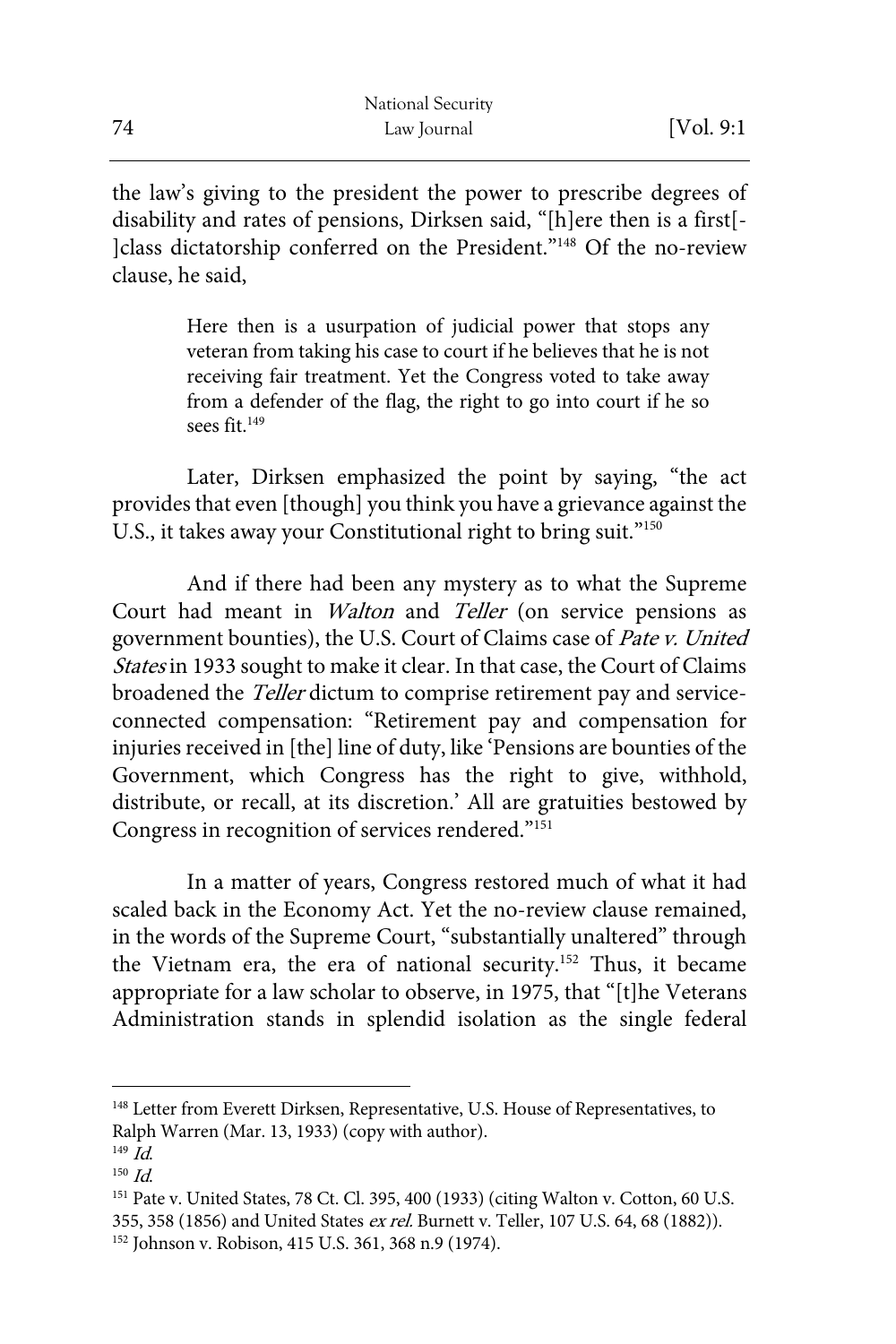administrative agency whose major functions are explicitly insulated from judicial review."<sup>153</sup>

### C. Feres and the Era of National Security

By 1940, proponents of military preparedness began to broaden national defense to national security, with national defense at its heart.<sup>154</sup> By 1941, the United States was embroiled in two wars. On 28 July 1943, FDR delivered a radio address on the nation's obligation to those serving:

> [W]e are, today, laying plans for the return to civilian life of our gallant men and women in the armed services. . . . I hope that the Congress will help in carrying out this assurance, for obviously the executive branch of the Government cannot do it alone. May the Congress do its duty in this regard. The American people will insist on fulfilling this American obligation to the men and women in the armed forces who are winning this war for us.<sup>155</sup>

With this expression, FDR communicated what leaders have learned and relearned, that "rewarding this generation's soldiers was vital for recruiting the next."156 Yet, more and more, Congress and the courts, in one way or another, continued to close the doors to judicial review of veterans' benefits claims. A prominent example is the Feres case.

Feres v. United States consolidated the appeals of three wrongful death actions under the Tort Claims Act alleging government negligence on behalf of service members killed in the line

<sup>&</sup>lt;sup>153</sup> Robert L. Rabin, Preclusion of Judicial Review in the Processing of Claims for Veterans' Benefits: A Preliminary Analysis, 27 STAN L. REV. 905, 905 (1975).

 $154$  See, e.g., Dexter Fergie, *Geopolitics Turned Inwards: The Princeton Military* Studies Group and the National Security Imagination, 43 DIPLOMATIC HIST. 644, 644 (Sep. 2019) (noting the origins of "national security.").

<sup>&</sup>lt;sup>155</sup> Fireside Chat, supra note 2.

<sup>&</sup>lt;sup>156</sup> MICHAEL S. SHERRY, IN THE SHADOW OF WAR: THE UNITED STATES SINCE THE 1930s 109 (2d ed. 1997).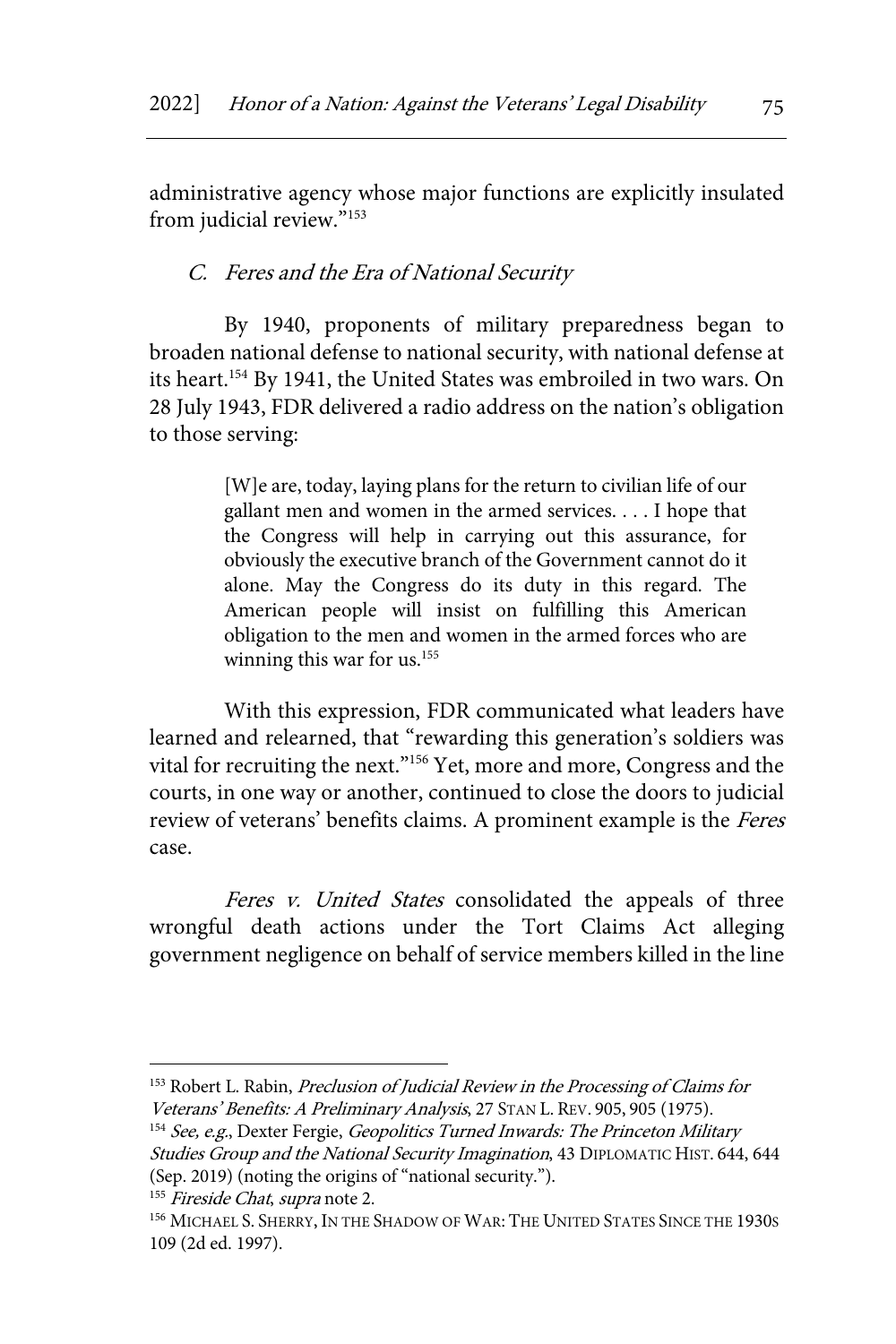of duty.157 In adjudicating the appeals, the Supreme Court had this to say on the purpose of the Act:

> The Tort Claims Act was not an isolated and spontaneous flash of congressional generosity. It marks the culmination of a long effort to mitigate unjust consequences of sovereign immunity from suit. While the political theory that the King could do no wrong was repudiated in America, a legal doctrine derived from it that the Crown is immune from any suit to which it has not consented was invoked on behalf of the Republic and applied by our courts as vigorously as it had been on behalf of the Crown.158

In divining the scope of the Act, the Supreme Court reasoned that, considering VA's systems of compensation, Congress must not have intended the Act to include remedies for service members' injuries sustained in the line of duty or deaths resulting from such service.<sup>159</sup> The point was that "[t]he compensation system, which normally requires no litigation," allowed recoveries that "compare[d] extremely favorably with those provided by most workmen's compensation statutes."160

In the end, the Supreme Court in Feres declined to interpret the Tort Claims Act as allowing a remedy for service members injured or killed in the line of duty.161 In doing so, the Supreme Court in effect compounded the Economy Act's no-review clause and strengthened

<sup>157</sup> 340 U.S. at 136-37.

<sup>&</sup>lt;sup>158</sup> *Id.* at 139.

<sup>&</sup>lt;sup>159</sup> "The primary purpose of the Act was to extend a remedy to those who had been without." Id. at 140. "This Court," so the reasoning went, "in deciding claims for wrongs incident to service under the Tort Claims Act, cannot escape attributing some bearing upon it to enactments by Congress which provide systems of simple, certain, and uniform compensation for injuries or death of those in armed services." Id. at 144.

 $160$  *Id.* at 145.

 $161$  The opinion established the *Feres* doctrine. See, e.g., United States v. Johnson, 481 U.S. 681, 687-88 (1987) ("[T]he Feres doctrine has been applied consistently to bar all suits on behalf of service members against the Government based upon servicerelated injuries.").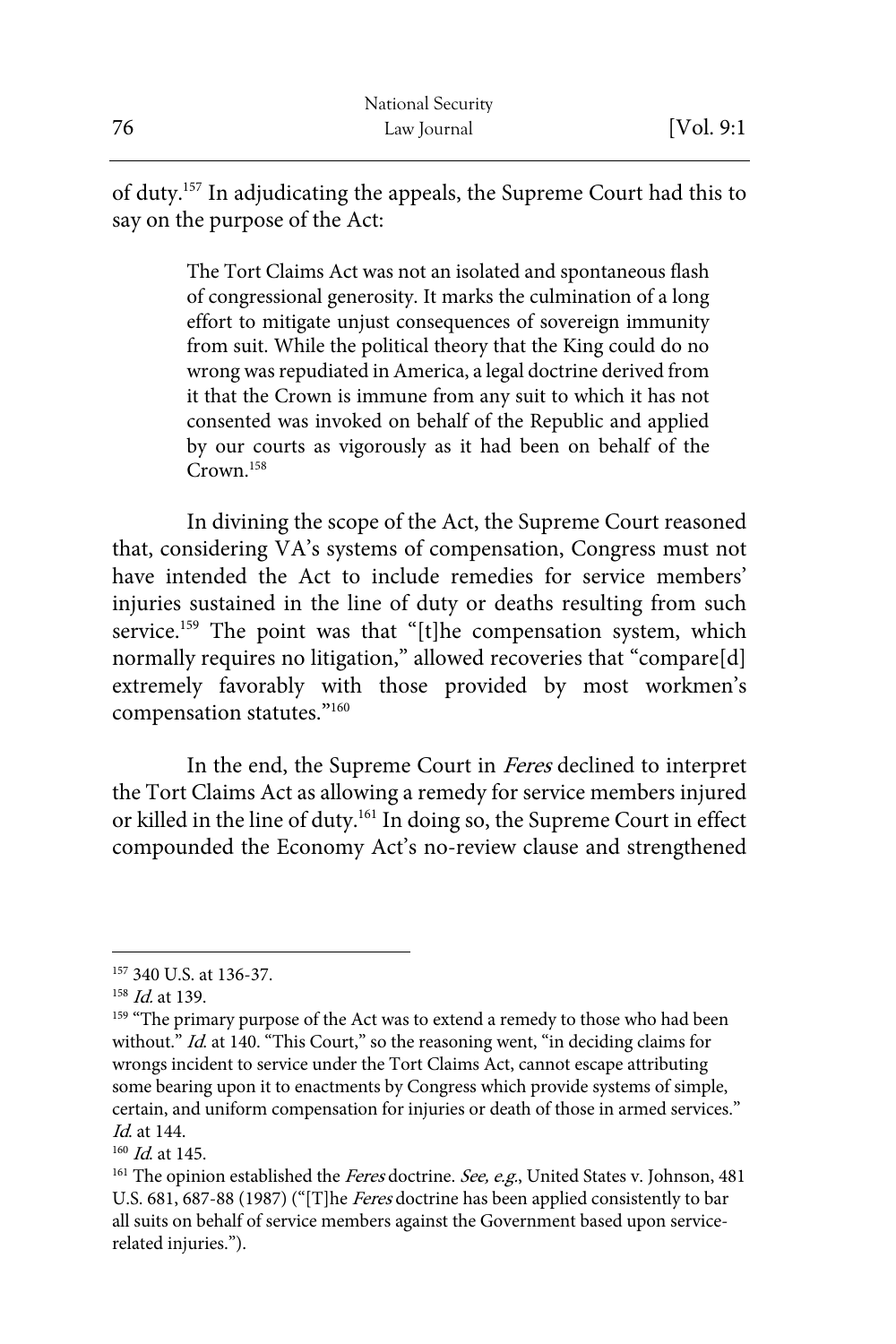the notion of the infallibility of the Executive with respect to the administration and adjudication of veterans' benefits claims.

Finally, in 1988, Congress elevated what was then the Veterans Administration to the cabinet-level Department of Veterans Affairs and, with the Veterans' Judicial Review Act, created what is now the Court of Appeals for Veterans Claims, which (ostensibly) opened the doors to judicial review.162

V. SUMMARY

"Our nation's debt extends not just to the veterans who served, but to the families who supported them in war and depend on them today."163

- George W. Bush, 43rd President of the United States, speech to the Veterans of Foreign Wars Convention, August 16, 2004

"You and your families have done your duty – now a grateful nation must do ours."164

- Barack Obama, 44th President of the United States, speech to U.S. Marines at Camp Lejeune, February 27, 2009

The statements of Presidents Bush and Obama on the nation's obligation to veterans echoed those of Washington and FDR, no less those of Secretary Adams and General Greene on "justice." They also echoed Lincoln's sentiments on the nation's obligation "to care for him who shall have borne the battle," VA's motto.<sup>165</sup>

These statements are important. After all, "presidential statements are political acts."166 Thus, as political scientist Harold Lasswell has urged, "[w]hen the president delivers a memorial eulogy

 $162$  FOX, *supra* note 5, at 11.

<sup>163</sup> http://www.presidentialrhetoric.com/campaign/speeches/bush\_aug16.html.

<sup>164</sup> https://obamawhitehouse.archives.gov/the-press-office/remarks-president-

barack-obama-ndash-responsibly-ending-war-iraq.

<sup>&</sup>lt;sup>165</sup> The Origin of the VA Motto, supra note 1.

<sup>166</sup> F. M. KAIL, Foreword by Harold D. Lasswell, WHAT WASHINGTON SAID: ADMINISTRATION RHETORIC AND THE VIETNAM WAR: 1949-1969 ix (1973).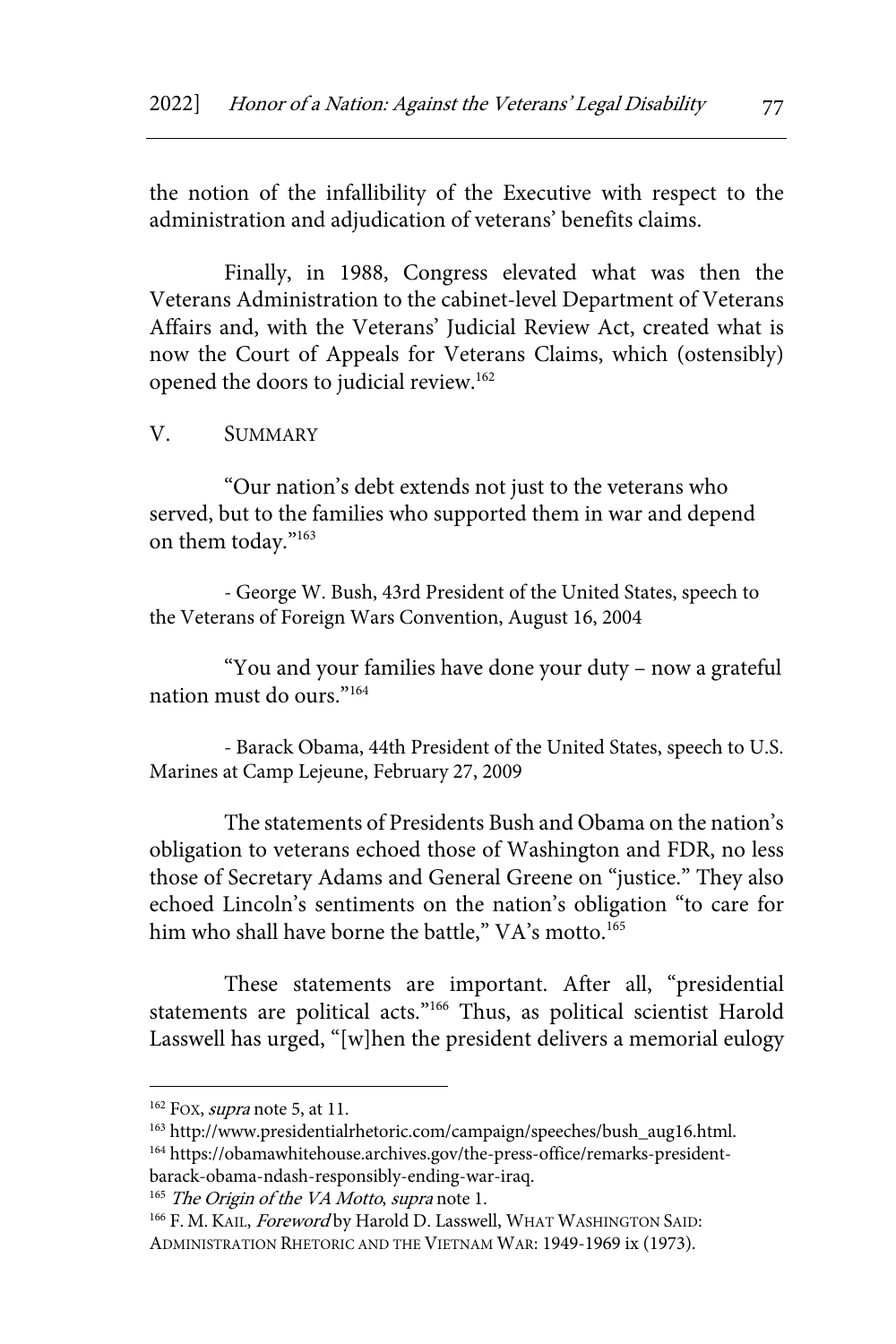|    | National Security |            |
|----|-------------------|------------|
| 78 | Law Journal       | [Vol. 9:1] |

in Arlington National Cemetery, he performs a ceremonial act of respect and gratitude, yet the political overtones are unmistakable. Clearly the nation's power in the world arena is contingent on the support of those who put their lives on the line."<sup>167</sup>

With these political acts, presidents have spoken with the same voice on the nation's obligation to veterans, often in terms of "duty." However, *duty* correlates to *right*.<sup>168</sup> What may be said of a socalled right that cannot be enforced? Hamilton would call it a dead letter.<sup>169</sup> Just as *duty* correlates to *right*, *immunity* correlates to disability.<sup>170</sup> The nation's obligation with respect to veterans goes unfulfilled, causing a disability in law. This, the veterans' legal disability, is not compatible with the United States' founding principles.

The Constitution's framers sought to repudiate the notion that a king can do no wrong. Opposite of the parliamentary model of the Articles of Confederation, the framers premised the Constitution on the framework of the separation of powers complete with checks and balances.<sup>171</sup> However, with Congress having delegated to the president the power to make final decisions on veterans' claims through the Board of Veterans' Appeals, plus the no-review clause, the powers of the president with respect to veterans' benefits became more compatible with the notion of the infallibility of the Executive. In time, the idea that a king can do no wrong found new life in United States' jurisprudence, as the U.S. Supreme Court noted in Feres, resurrected in the spirit of domestic sovereign immunity.<sup>172</sup>

Also, as the Supreme Court intimated in Feres, the reasoning against a remedy for service members injured or killed in the line of duty relied in part on the appraisal of the VA benefits system as

 $167$  *Id.* 

<sup>&</sup>lt;sup>168</sup> Hohfeld, *supra* note 9.

<sup>&</sup>lt;sup>169</sup> THE FEDERALIST NO. 22 (Alexander Hamilton).

<sup>&</sup>lt;sup>170</sup> Hohfeld, *supra* note 9.

<sup>&</sup>lt;sup>171</sup> On separation of powers, see, for example, ARTHUR SCHLESINGER, THE IMPERIAL PRESIDENCY 2 (1973); on checks and balances, see, for example, HAROLD HONGJU KOH, THE NATIONAL SECURITY CONSTITUTION: SHARING POWER AFTER THE IRAN-CONTRA AFFAIR 69 (1990).

<sup>172 340</sup> U.S. at 139.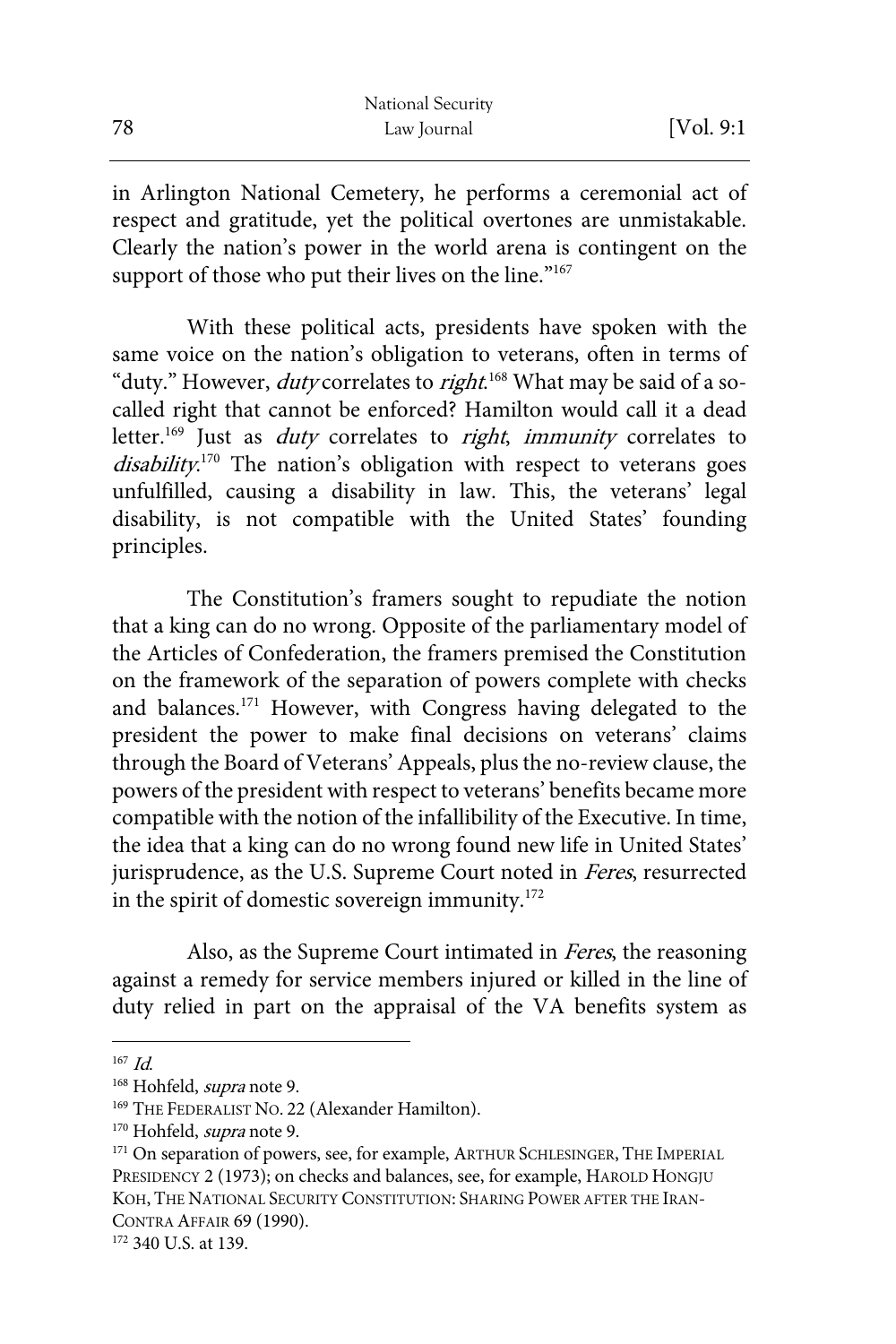effective and efficient.<sup>173</sup> However, even now, the Board of Veterans' Appeals is ineffective and inefficient, leaving many cases to languish and die inside the agency.<sup>174</sup> Judicial review helps,<sup>175</sup> but with so few cases ever getting out of the agency to the Court of Appeals for Veterans Claims (let alone to the Federal Circuit and the Supreme Court), the value of judicial review to veterans at large remains in question.176

Before concluding, some final remarks are appropriate on the veterans' legal disability. In 1918, law scholar William Henry Glasson, relying on the *Teller* dictum,<sup>177</sup> prefaced his study of *Federal Military* Pensions by saying:

 $174$  A couple examples support this point. One, an observation noted in a VA news release from 2016 characterized the VA appeals process as "complicated and ineffective, and Veterans on average are waiting about 5 years for a final decision on an appeal that reaches the Board of Veterans' Appeals, with thousands waiting much longer." Office of Pub. & Intergovernmental Affairs, Care and Benefits for Veterans Strengthened by \$182 Billion VA Budget, DEP'T OF VETERANS AFFAIRS (Feb. 9, 2016, 1:40 PM), https://www.va.gov/opa/pressrel/pressrelease.cfm?id=2746. Two, in its 2019 annual report, VA boasted that the Board of Veterans' Appeals was "able to achieve a high quality rate" based on its system of quality review. BD. OF VETERANS APPEALS, DEP'T OF VETERANS AFFAIRS,ANNUAL REPORT: FISCAL YEAR (FY) 2019, 15 (2019), https://www.bva.va.gov/docs/Chairmans\_Annual\_Rpts/BVA2019AR.pdf. Yet a July 2019 report from the Stanford Institute for Economic Policy Research found "no appreciable benefit of [the Board's] quality review." Daniel E. Ho, Cassandra Handan-Nader, David Ames & David Marcus, Quality Review of Mass Adjudication: A Randomized Natural Experiment at the Board of Veterans Appeals, 2003-16, 4 (Stanford Inst. for Econ. & Policy Research, Working Paper No. 19-005, 2019), https://siepr.stanford.edu/sites/default/files/publications/19-005.pdf. 175 See, e.g., Cushman v. Shinseki, 576 F.3d 1290, 1298 (Fed. Cir. 2009) ("Veteran's disability benefits are nondiscretionary, statutorily mandated benefits. A veteran is entitled to disability benefits upon a showing that he meets the eligibility requirements set forth in the governing statutes and regulations. We conclude that such entitlement to benefits is a property interest protected by the Due Process Clause of the Fifth Amendment to the United States Constitution."). <sup>176</sup> "Roughly 6% of [Board of Veterans' Appeals] decisions are appealed to [the Court of Appeals for Veterans Claims]." Ho, et al., supra note 174. <sup>177</sup> United States v. Teller, 107 U.S. 64, 68 (1882).

 $173$  *Id.* at 135, 145. In 1987, the Court stated this point more affirmatively: "Those injured during the course of activity incident to service not only receive benefits that compare extremely favorably with those provided by most workmen's compensation statutes, but the recovery of benefits is swift and efficient, normally requiring no litigation." United States v. Johnson, 481 U.S. 681, 690 (1987).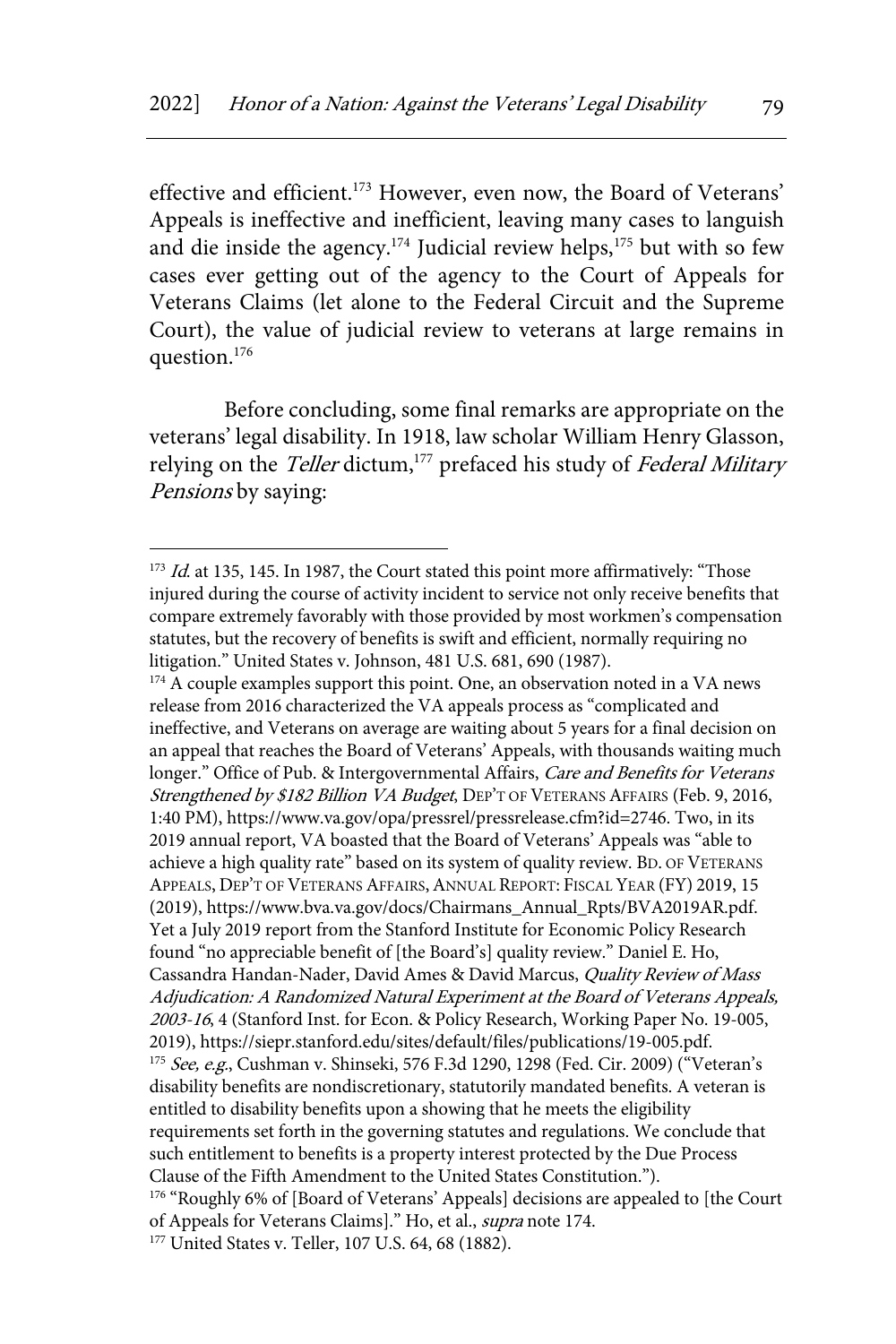Even when the benefits of pension provisions have been promised in order to secure voluntary enlistments in the army, soldiers must rely solely upon the good faith of the government for the fulfillment of such promises. In the performance of his duty, a soldier may become the victim of wounds, casualties, or disease, but these incidents of warfare give him no right to a pension enforcible [sic] against an unwilling government. Whether a military pension be granted in recompense of injuries or as a mark of gratitude, it is in law the bounty of the  $[S]$ tate.<sup>178</sup>

Veterans' benefits are far from mere gratuities. They have long had as their purposes to reward and encourage service. Presidents of the United States have urged the provision of veterans' benefits as the nation's obligation. Notwithstanding this history, Glasson's observation, however unfortunate, is true. Even when the U.S. government has promised veterans' benefits to secure voluntary enlistments, the law has left veterans to rely only on the government's good faith in the fulfillment of such promises. The government's good faith has failed.

We, the people of the United States, established the Constitution, in part, to provide for the common defense. Thus, the duty to defend the country derives from the people.<sup>179</sup> What follows is that, far from being only a government obligation, the imperative of veterans' care is the nation's obligation, an obligation of the people. And "the consequences associated with failing in our collective obligation to the nation's veterans are high; such a failure will have adverse implications for the sustainability of an [all-volunteer force] and thus our national security."180 Law should not leave veterans to rely only on the good faith of the government. Above all, the nation

 $178$  GLASSON, *supra* note 18, at 1.

<sup>&</sup>lt;sup>179</sup> JAMES E. BAKER, IN THE COMMON DEFENSE: NATIONAL SECURITY LAW FOR PERILOUS TIMES 177 (2006).

<sup>180</sup> NICHOLAS J.ARMSTRONG & J. MICHAEL HAYNIE, SYRACUSE UNIV., INST. FOR VETERANS AND MIL. FAM. AND INST. FOR NAT'L SEC. AND COUNTERTERRORISM,A NATIONAL VETERANS STRATEGY: THE ECONOMIC, SOCIAL AND SECURITY IMPERATIVE 5 (2013), https://securitypolicylaw.syr.edu/national-strategy-publicationfinal.